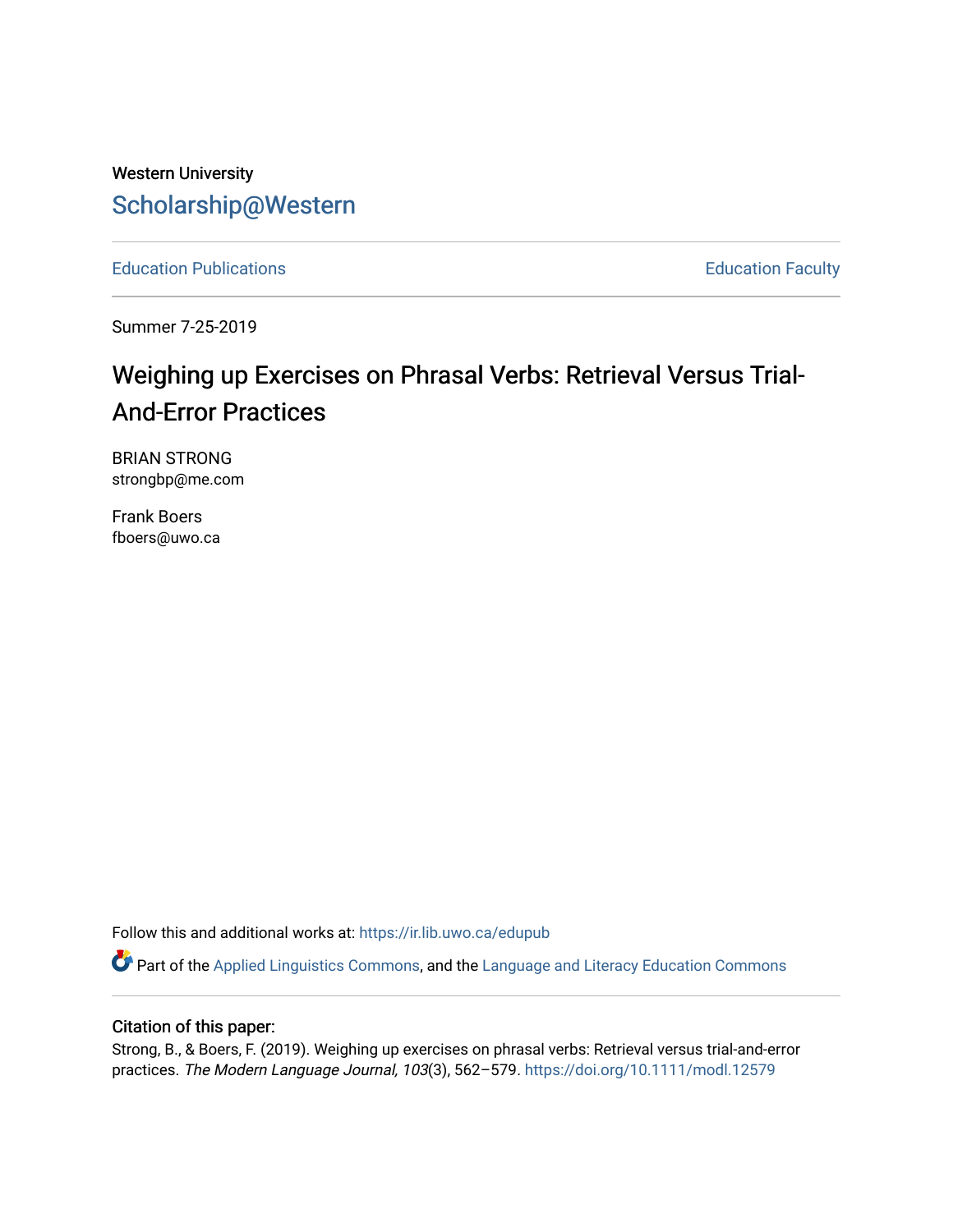This is the pre-final version of: Strong, B., & Boers, F. (2019). Weighing up exercises on phrasal verbs: Retrieval versus trial-and-error practices. *The Modern Language Journal, 103*(3), 562–579*.* <https://doi.org/10.1111/modl.12579>

# **Weighing up Exercises on Phrasal Verbs: Retrieval Versus Trial-And-Error Practices**

#### **ABSTRACT**

EFL textbooks and internet resources exhibit various formats and implementations of exercises on phrasal verbs. The experimental study reported here examines whether some of these might be more effective than others. EFL learners at a university in Japan were randomly assigned to four treatment groups. Two groups were presented first with phrasal verbs and their meaning before they were prompted to retrieve the particles from memory. The difference between these two retrieval groups was that one group studied and then retrieved items one at a time, while the other group studied and retrieved them in sets. The two other groups received the exercises as trial-and-error events, where participants were prompted to guess the particles and were subsequently provided with the correct response. One group was given immediate feedback on each item, while the other group tackled sets of 14 items before receiving feedback. The effectiveness of these exercise implementations was compared through an immediate and a 1-week delayed post-test. The best test scores were obtained when the exercises had served the purpose of retrieval, although this advantage shrank in the delayed test (where scores were poor regardless of treatment condition). On average 70% of the post-test errors produced by the learners who had tackled the exercises by trial-and-error were duplicates of incorrect responses they had supplied at the exercise stage, which indicates that corrective feedback was often ineffective.

*Keywords:* phrasal verbs; retrieval; trial and error; feedback; errorless learning; interference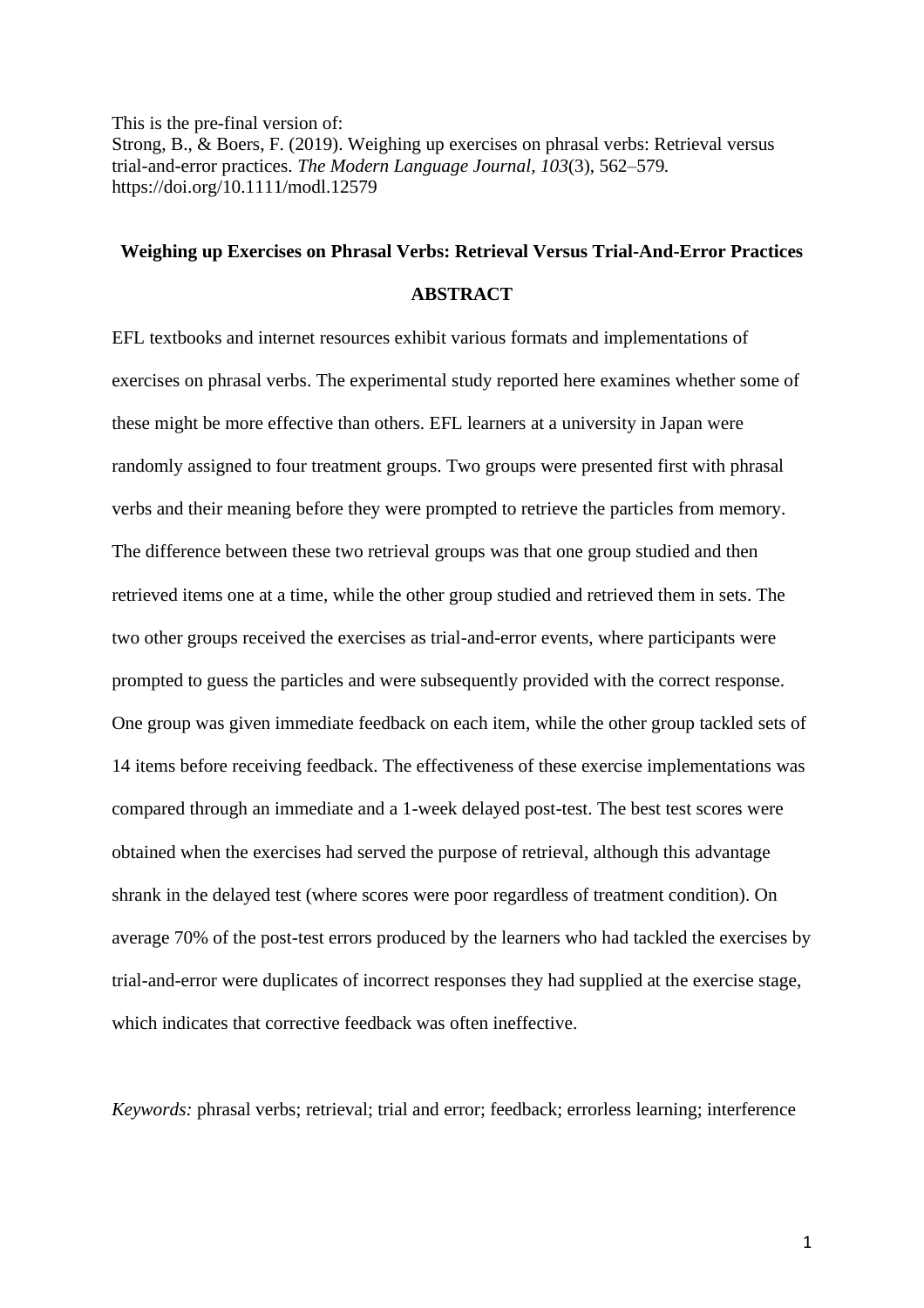Phrasal verbs (e.g., *make up a story, turn down an offer, find out the truth*) are ubiquitous in English (Bolinger, 1971; Gardner & Davies, 2007; Garnier & Schmitt, 2015; Liu, 2011) and they are known to pose challenges that make many language learners shy away from using them, especially if single-word synonyms (e.g., *invent* for *make up*) are available (Dagut & Laufer, 1985; Liao & Fukuya, 2002; Siyanova & Schmitt, 2007). One of the reasons why mastering phrasal verbs can be so challenging is their semantic opacity. Many phrasal verbs are non-compositional in the sense that their meaning does not follow straightforwardly from adding up the meanings of the constituent words. For example, it cannot be obvious for a learner why the combination of the verb *carry* and the particle *on* should mean 'continue' or why the combination of *break* and *up* should mean 'end a romantic relationship.' In this regard, many phrasal verbs are akin to figurative idioms (e.g., Bolinger, 1971; Gairns & Redman, 2011; Kövecses & Szabó, 1996).

Another problem with phrasal verbs is that a single verb-particle combination can have multiple meanings (on average 5.6, according to Gardner & Davies, 2007), and so learners face the task of distinguishing between numerous form-meaning correspondences. In theory, a language course could give priority to phrasal verbs which, according to corpus research, are the ones most commonly used (Gardner & Davies, 2007; Liu, 2011; Liu & Myers, 2018), but even so this is likely to include a considerable number of form-meaning pairings. For example, Garnier and Schmitt (2015) developed a list of 150 verb-particle combinations and their most common meanings deemed worthy of prioritization in learning and teaching. While this selection can make the learning challenge appear less daunting, it nonetheless comprises close to 300 different meanings altogether. One might argue that at least learning the form (i.e., the composition) of phrasal verbs should be relatively easy, because many are made up of high-frequency verbs (e.g., *make, turn, give, come*) and a confined set of particles (e.g., *up, in, out, on*), which are also highly frequent words and thus likely to be familiar to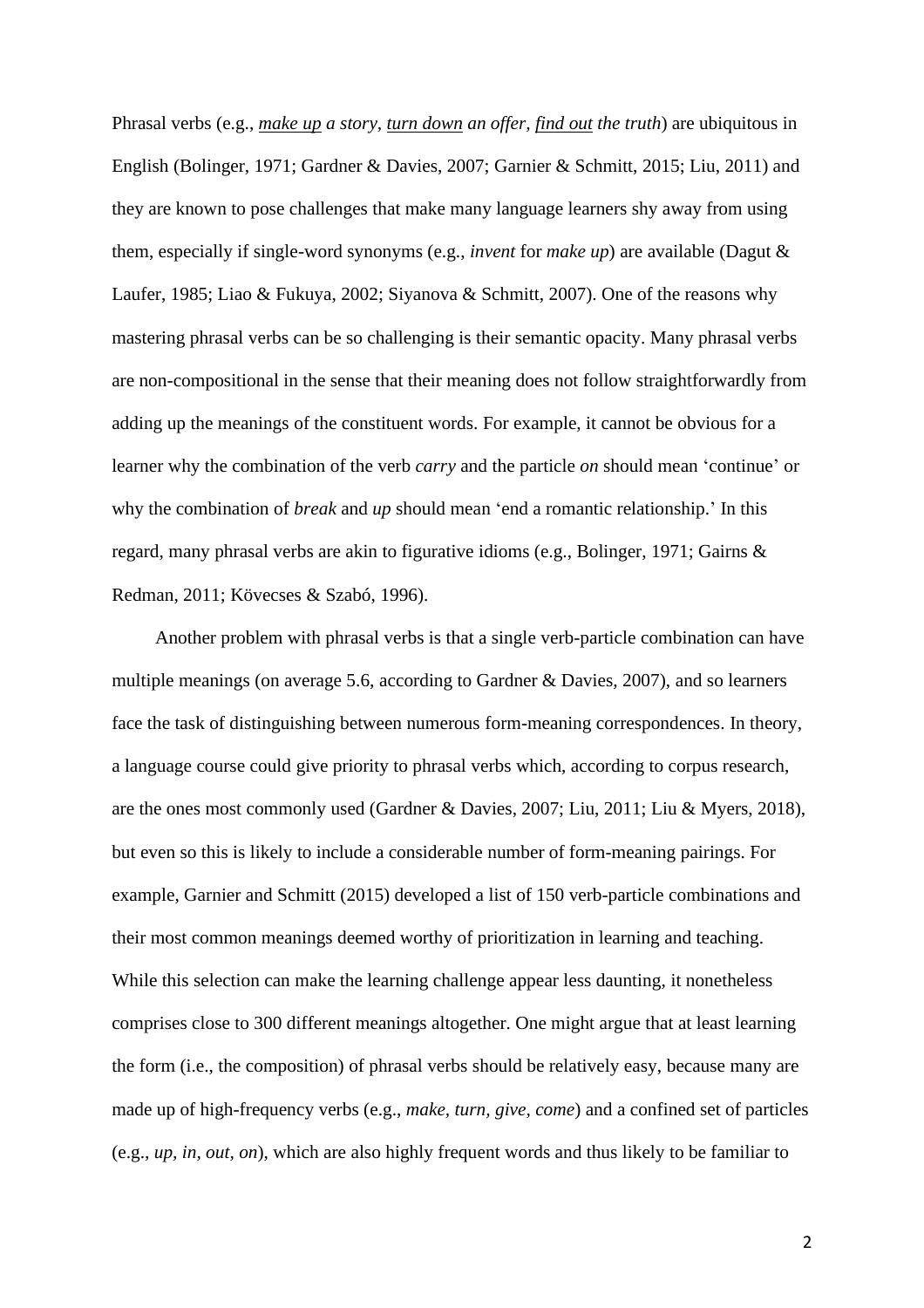the post-beginner learner. On the downside, these constituent words tend not to be used in their prototypical, concrete sense when they are part of a phrasal verb and are often semantically vague. This lack of semantic distinctiveness may render the constituents of phrasal verbs highly confusable. Especially the particles are likely to be prone to confusion, not only because their semantic contribution to the phrasal verb can seem quite arbitrary, but also because they are very short words that may lack formal distinctiveness (e.g., *in* and *on*).

Learners of English whose L1 does not have structural equivalents of phrasal verbs appear particularly slow at mastering them (e.g., Garnier & Schmitt, 2016) and appear particularly likely to avoid using them (Dagut & Laufer, 1985; Liao & Fukuya, 2002; but also see Cervantes & Gablasova, 2017). For learners whose L1 does have structural equivalents (e.g., speakers of other Germanic languages, such as Dutch), the task appears less daunting in relative terms (Hulstijn & Marchena, 1989; Laufer & Eliasson, 1993), thanks to familiarity with the phenomenon at large and/or thanks to the availability of cognates, although these may be deceptive as well (e.g., the Dutch counterpart of *find out* means 'invent' instead of 'discover').

Given the broad recognition that learning phrasal verbs is challenging, it is not surprising that attention to this elusive part of the English lexicon is given in many EFL course books as well as internet resources for EFL learners and teachers. This is typically done by including sets of phrasal verbs with paraphrases of their meaning and by incorporating exercises with a focus on phrasal verbs. As we shall see, such exercises come in various formats and types of implementation. To date, there has been little research into their effectiveness, however. One exception is a study by Strong and Boers (2018), who first analyzed a collection of exercises in a corpus of 44 EFL textbooks and subsequently compared the learning gains obtained under two common implementations of such exercises.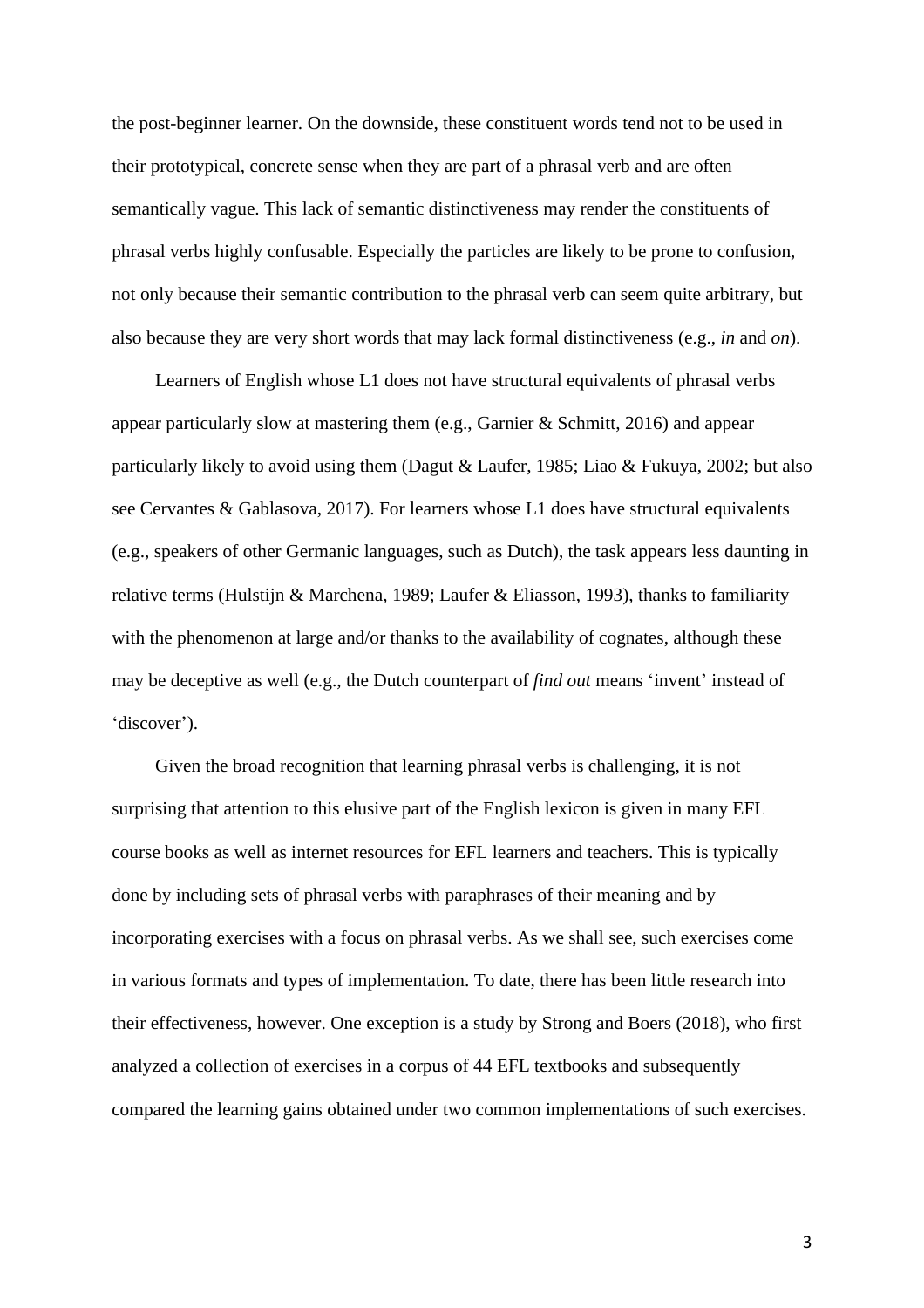The experiment we report in the present article is a conceptual replication intended to address questions that were left unanswered in that study.

## BACKGROUND

#### *Exercises on Phrasal Verbs in Textbooks and Internet Resources*

Exercises on phrasal verbs and their implementation show variation along at least four dimensions: (a) the number of phrasal verbs tackled in the exercise, (b) the recurrence of the same phrasal verbs across exercises, (c) the nature of the operations to be performed by the learner, (d) the timing of feedback, and (e) the position of the exercise in a sequence of activities. In their analysis of 44 EFL textbooks, Strong and Boers (2018) found that, on average, a textbook exercise on phrasal verbs consists of 6.77 items, but there is considerable variation  $(SD = 2.42)$ , with a range from two to 20 items in a single exercise. Given the proliferation of internet resources for EFL learning and teaching, it may be useful to explore if exercises on phrasal verbs available online resemble those in printed textbooks. We therefore simulated an EFL learner's search for online practice materials on phrasal verbs, by typing 'phrasal verbs' into an internet search engine (www.bing.com) and inspecting the first 10 EFL/ESL websites that came up and that offered freely accessible exercise material. We skipped websites such as online dictionaries which only provided lists of phrasal verbs and websites discussing phrasal verbs from a descriptive linguistics perspective. The hyperlinks to the 10 websites we examined are provided in Appendix A. Most of these websites also address teachers and offer them free downloadable exercise sheets for use in the classroom. In fact, most of them serve as platforms where practitioners share and disseminate lesson materials. In total, this simulation of a learner's browsing the internet for phrasal verb practice generated (in November 2018) a corpus of 204 freely accessible exercises on phrasal verbs. The average number per website was  $19.78$  (*SD* = 17.7; median = 15; min = 2; max = 26). Interestingly, the average number of phrasal verbs tackled per exercise in this corpus is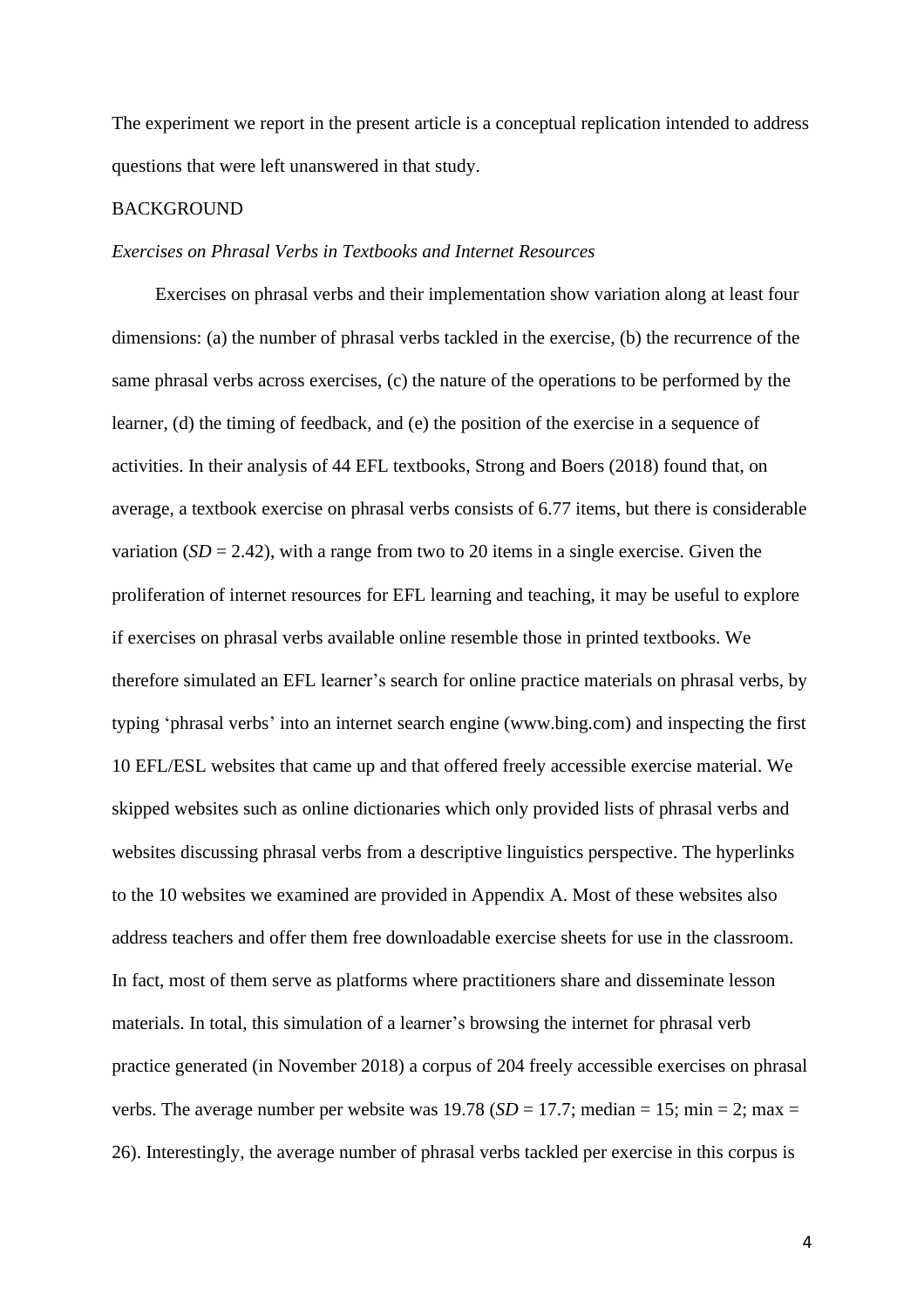considerably higher than what Strong and Boers (2018) found in their corpus of printed textbooks:  $10.49$  (*SD* = 4.83; median = 10; min = 4; max = 36), with 10 items per exercise being the most common (i.e., mode  $= 10$ ). We can only speculate about the reasons for this, but the fact that, unlike printed publications, online resources are not constrained by page budgets may be one of them. In any case, what these data suggest is that learners who seek phrasal verbs practice online and teachers who look for downloadable phrasal verbs exercises are likely to be dealing with a substantial number of items in a single activity. It stands to reason that the number of items per exercise will influence the cognitive burden of the learning process, especially if many of the items are new to the learner.

As to the recurrence of the same phrasal verbs across different exercises, Strong and Boers (2018) noted that this is extremely rare in the textbooks they examined. Typically, a given phrasal verb is targeted in just one exercise per textbook. They acknowledge that only 'student books' were analyzed, while some of these are supplemented by workbooks, CDs and/or online resources which may include revision exercises. Still, as the student book is often the principal, if not the sole, resource used in language classrooms, it seems vital that the very little practice that *is* offered by that resource is optimally effective. The lack of systematic revision is also characteristic of the 10 websites we explored. Apart from one interactive quiz (gamestolearnenglish.com) and a couple of worksheets where the same set of phrasal verbs is the object of a sequence of different-format exercises, none of the websites examined appear to provide exercises with a view to re-engaging learners with previously tackled items. The collections of exercises on several websites are compilations of worksheets contributed by different individuals, and so any recurrence of the same phrasal verbs across different exercises seems accidental rather than planned, even where appearances do suggest an intentional sequencing. For example, when exercises labelled 'mixed' follow exercises focusing on specific sets of phrasal verbs (e.g., ones sharing the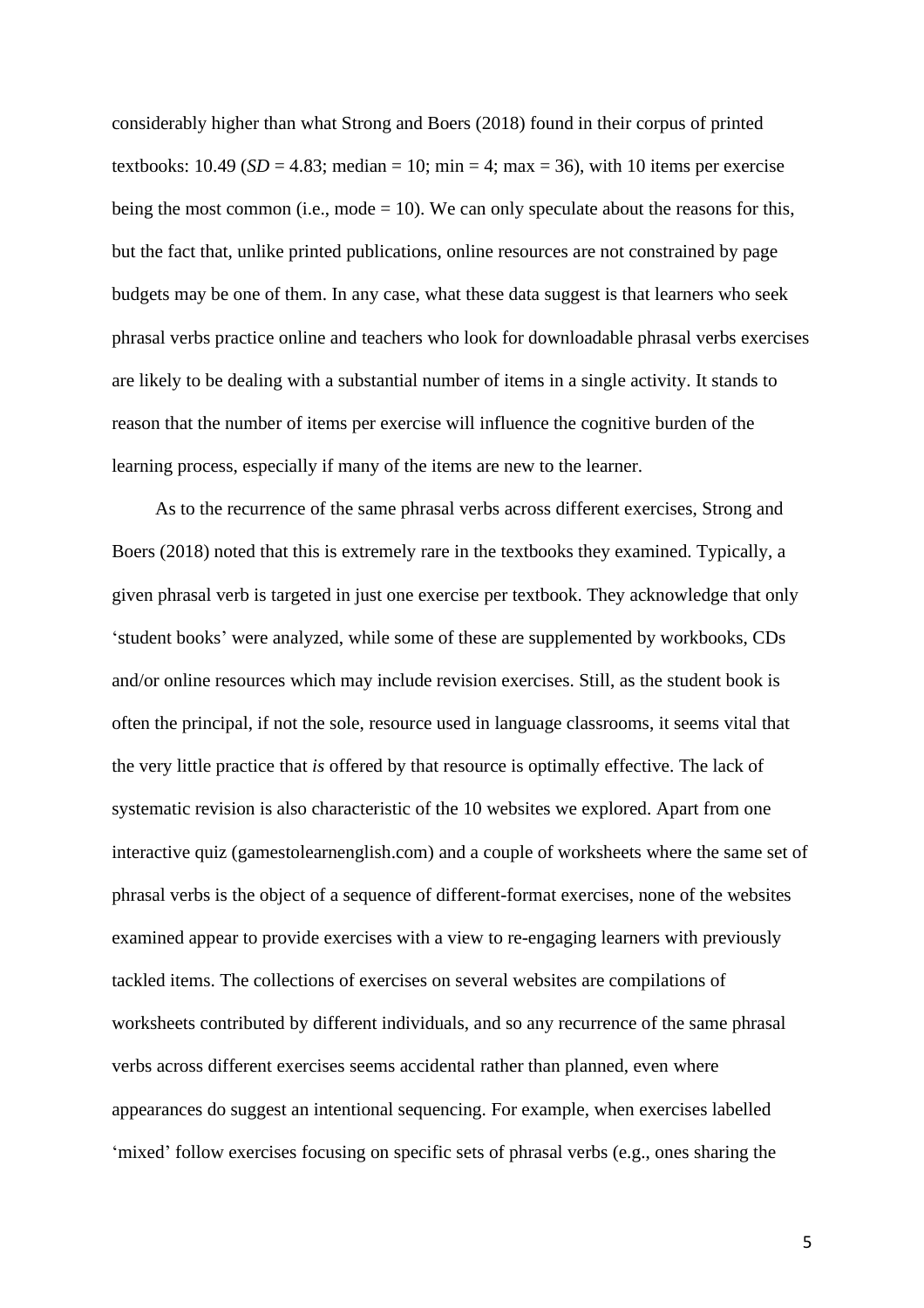same verb; ego4u.com), this may give the impression these serve the purpose of revision work. However, on closer inspection, it turns out that the phrasal verbs targeted in the exercises labelled 'mixed' are different from those in the preceding exercises.

Exercises on phrasal verbs come in various formats, each requiring a specific operation to be performed by the learner. Some formats require the learner to match phrasal verbs with their meanings. This is done, for example, by asking learners to connect them to their correct paraphrase from a list of options or by asking learners to fill in the right phrasal verb from a set of options in a gapped sentence exemplifying its meaning. These are essentially meaning-recognition tests in that they furnish the form of the phrasal verbs as well as candidate paraphrases or sentential contexts. More challenging (but much less common) meaning-focused formats require learners to supply a paraphrase of a phrasal verb or to create a sentence with the phrasal verb that demonstrates its meaning. Such exercises qualify as meaning-recall tests. Other formats are more form-focused, in the sense that they include a focus on the composition of the phrasal verbs. Such formats involve determining which verbs combine with which particles to express a given meaning. They resemble form-recognition tests when the verbs and/or the particles are provided in a bank of words for the learner to choose from. The most challenging formats provide no sets of intact phrasal verbs, verbs or particles to select from, but present only paraphrases or gapped sentences. The latter can be considered form-recall tests. According to Strong and Boers's (2018) counts, roughly 66% of the exercises in the textbooks they analyzed focus on the correspondence of intact phrasal verbs with their meaning (mostly using meaning-recognition formats). The remaining 44% require learners to produce phrasal verbs by making appropriate verb-particle combinations, and thus focus on their composition. Interestingly, the proportions are reversed in our corpus of exercises collected from websites. In this corpus, 47% of the exercises are about intact phrasal verbs and their meaning, while 53% of the exercises require the learner to combine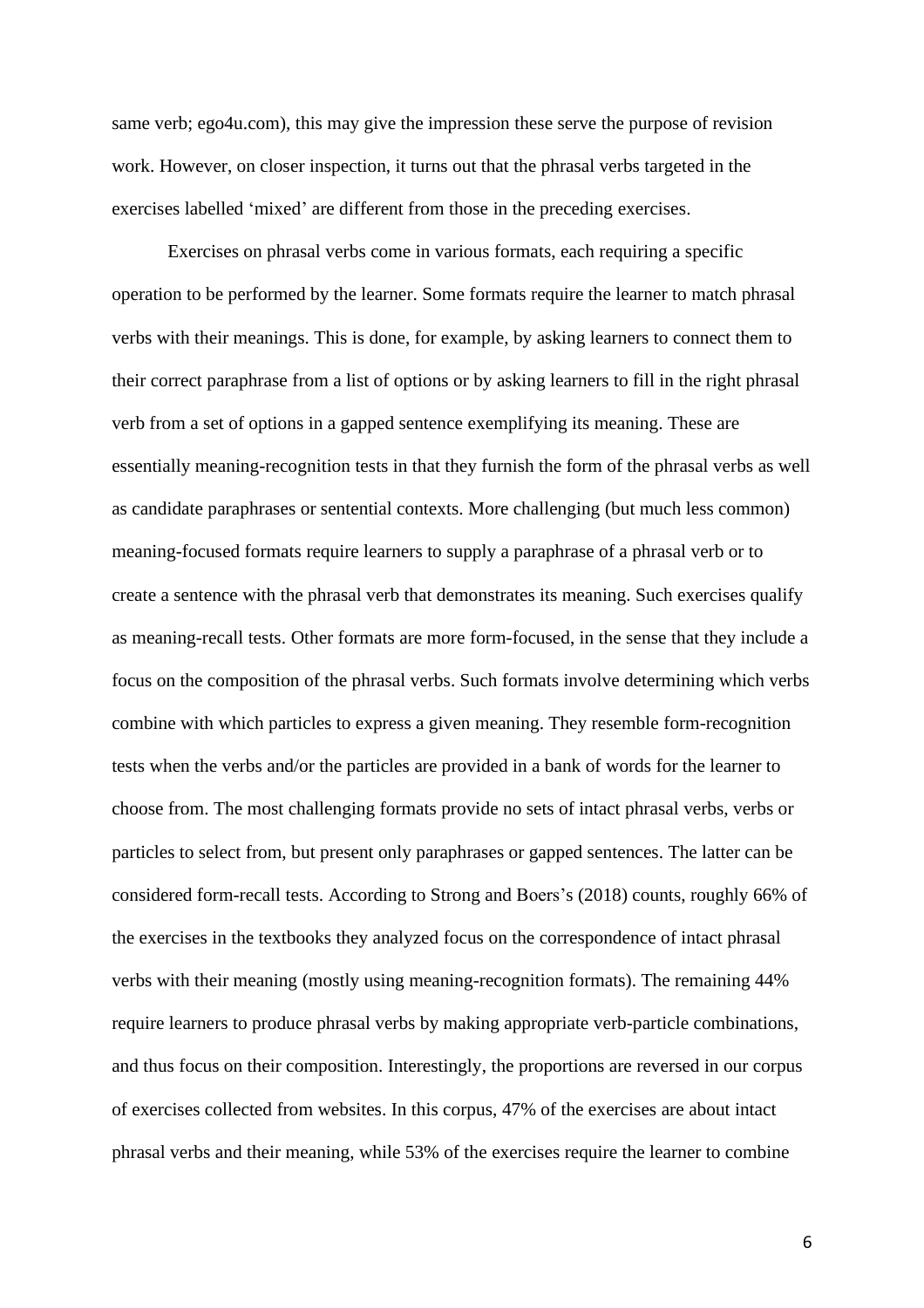verbs and particles.<sup>1</sup> The latter is almost invariably done by means of a gap-fill format, where the learner is asked to select or supply the missing verb (20%), the missing particle (61%), or pair up verbs and particles from lists of options (20%). Formats where learners are to decide what particle needs to be added to a given verb to express a certain meaning make up over 36% of the 204 exercises collected from the 10 websites. The second most common format (close to 29%) requires learners to complete gaps with intact phrasal verbs.

The fourth and fifth dimensions along which exercises on phrasal verbs vary regard not the exercise format as such, but how it is implemented. One difference in implementation is whether feedback follows immediately after each exercise response or whether it follows when a whole exercise is completed. Strong and Boers (2018) found that when feedback is given in textbooks (which is not always the case), this is usually in the form of an answer key in an appendix. Unless students check the answer key after each exercise response or receive feedback from their teacher after each response, they are likely to verify if their responses were correct only on completion of the whole exercise. The freely downloadable worksheets offered by the EFL websites we analyzed are similar: An answer key is available on a separate sheet, and so it seems to be expected that learners will compare their responses to this at the end of the activity. In one website (esl-lounge.com), learners need to click separate hyperlinks to access the answer keys. Some websites offer interactive exercises, however, and this creates opportunities for immediate feedback on each exercise response. This is done in one (perfect-english-grammar.com) by giving learners the choice to click on an answer key button on the side of every exercise item. In another (englisch-hilfen.de), the button to be clicked for the answer key to appear is placed below the complete exercise. Whether feedback is more effective when it is received immediately or with a certain delay is a controversial issue, which we will return to subsequently because it has a direct bearing on the experiment to be reported.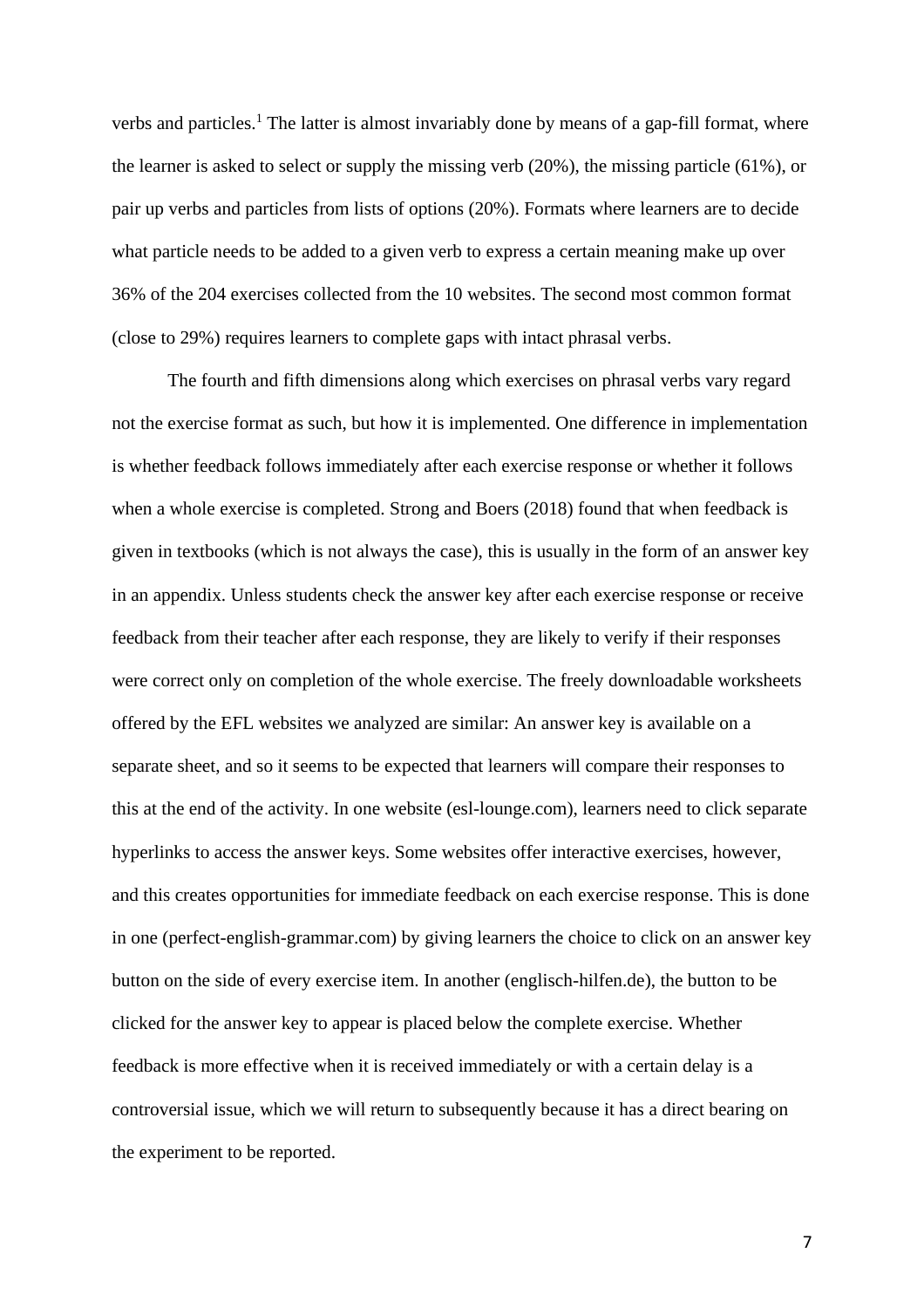The primary factor of interest in this experiment, however, concerns yet another choice in the way phrasal verb exercises are implemented. One might expect an exercise to follow an activity where learners have engaged with the targeted items in a study episode or where they have at least encountered them (for instance, in a reading or listening text). In other words, one might expect the exercise to provide an opportunity for retrieval from memory of previously studied or encountered information. Surprisingly, Strong and Boers (2018) found that 62% of the exercises in the textbooks they analyzed are *not* preceded by examples or study material that could help students do the exercise. When a textbook unit does discuss a few examples as a way of raising students' awareness of phrasal verbs, the exercises that follow later do not necessarily target the items discussed and instead require the learners to make guesses about newly introduced phrasal verbs (e.g., Kay & Jones, 2009, pp. 42–45)*.* Students are therefore often invited to guess the meaning of phrasal verbs which the textbook has not previously introduced (e.g., Clare & Wilson, 2002, p.40) or to provide the missing verbs or particles without prior examples of the phrasal verbs (e.g., Clare & Wilson, 2002, p. 40; Oxenden & Latham-Koenig, 2010, p. 60; Roberts, Clare, & Wilson,  $2011$ , p.  $141$ ).<sup>2</sup>

If learners turn to EFL websites for help with phrasal verb learning, they may be even more likely to tackle exercises in a trial-and-error fashion. Of the 10 websites we examined, six only provide exercises, without study materials for learners to consult. One website (esllounge.com) does feature a list of recommended readings, including phrasal dictionaries, but the provided hyperlinks give access to the publishers' websites instead of freely accessible study material. Another website (englisch-hilfen.de) includes a link to a long list of phrasal verbs, but this is a list without clarification on the meaning of the phrasal verbs. One of the websites (ego4u.com) does provide links to lists of phrasal verbs and their meaning, but each of the lists focuses on a certain verb while most of the exercises on this website are organized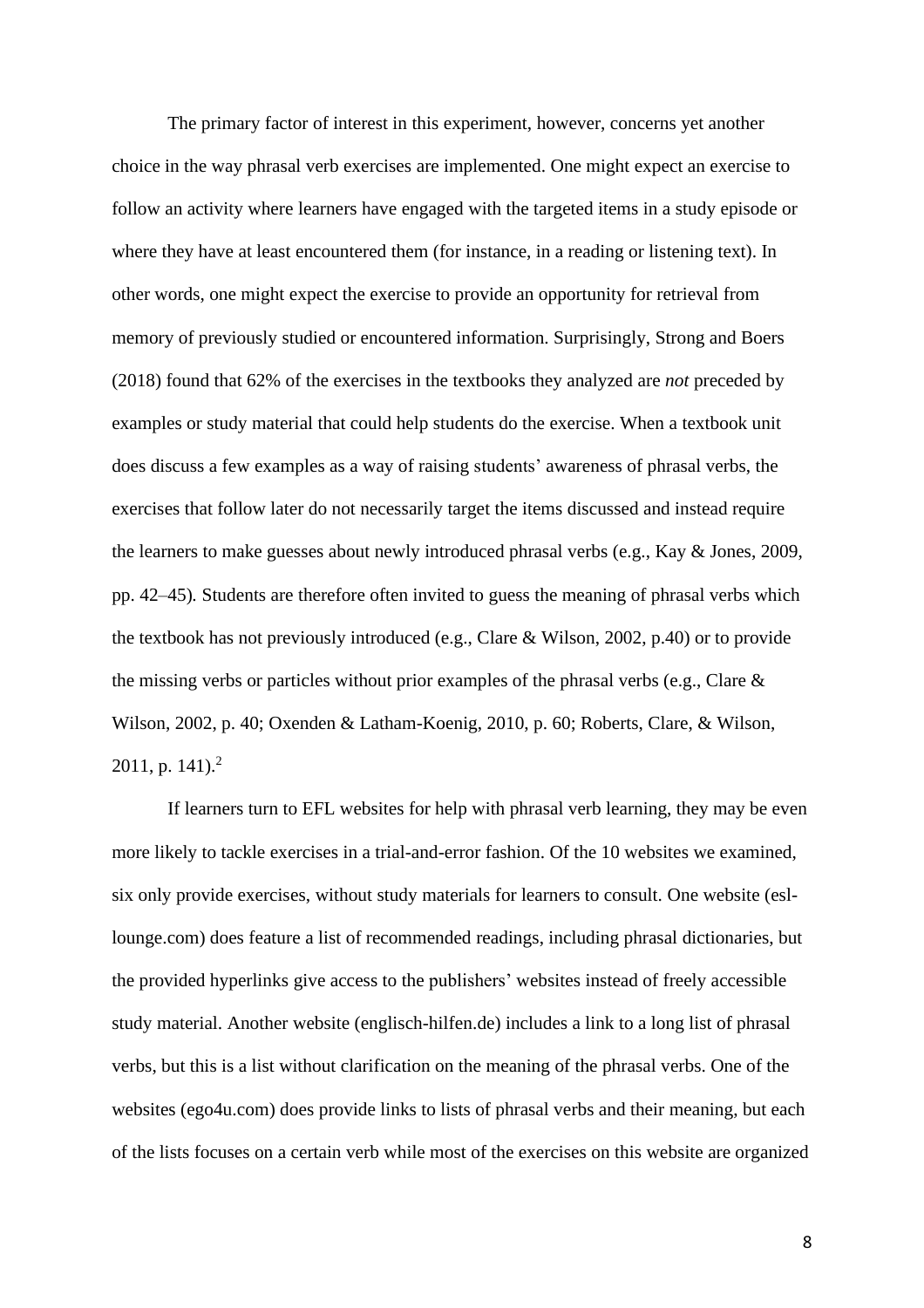by sets of particles instead. Among the 48 worksheets on the website agendaweb.com, we found only three documents where the exercise was preceded by explanations about the target items. Altogether, only one of the 10 websites we examined (perfect-english-grammar.com) demonstrably incorporates exercises as retrieval practice. On this website, learners are presented with sections of Garnier and Schmitt's (2015) list of common phrasal verbs and their meaning before they are invited to embark on completion exercises.

What both Strong and Boers's (2018) textbook analysis and this exploration of EFL websites suggest is that, unless learners have already acquired knowledge of the target phrasal verbs in some other way, they may well engage with phrasal verb exercises as trialand-error events. In that case, the assumption seems to be that the correct knowledge will be established or consolidated at the feedback stage, after the trial-and-error exercise has piqued the learners' curiosity about the correct responses. An experiment by Strong and Boers (2018) has cast doubt over the efficacy of this trial-and-error procedure when it is applied to phrasal verbs. In that experiment, Japanese EFL learners were given exercises on two sets of seven phrasal verbs implemented either as retrieval or as trial-and-error. The exercises presented the learners with a paraphrase of the target item and a short dialogue with a gap where they were required to supply the missing particle. In the retrieval condition, the exercise was preceded by study material on the seven target phrasal verbs. This comprised a paraphrase of their meaning and an example of their use in a short dialogue. In the trial-anderror condition, the same study material instead followed the exercise and thus served as feedback. In both an immediate and a 1-week delayed post-test, which used the same format as the exercises, the trial-and-error treatment generated significantly poorer results than the retrieval condition (41% vs. 56% correct responses in the delayed post-test). Item analyses revealed that 25% of the incorrect trial-and-error responses were duplicated in the delayed post-test, which suggests that feedback given on trial-and-error responses is often insufficient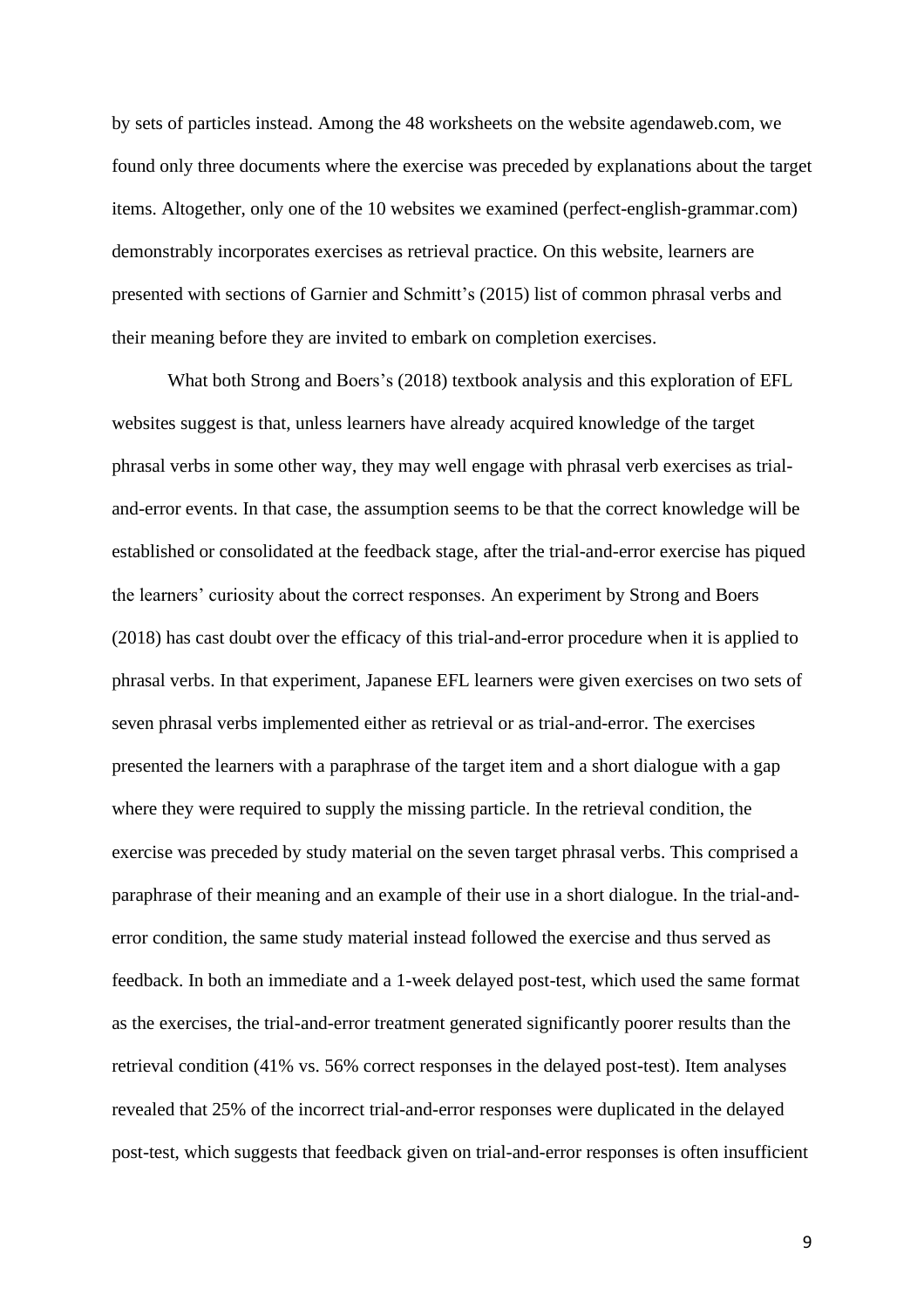to supplant an initial response by the correct one in the learners' memory. The latter finding is reminiscent of some studies on the merits of course book exercises on verb-noun collocations (e.g., *make an effort*, *tell lies*), where corrective feedback was also often ineffective at preventing learners from making the same errors in the delayed post-test (Boers, Demecheleer, Coxhead, & Webb, 2014; Boers, Dang, & Strong, 2017). And yet, findings such as these appear at odds with ones obtained in certain experiments on word learning, which we discuss subsequently.

#### *Word Learning Through Retrieval and Through Trial-and-Error*

It is now well established that a retrieval effort after having studied information is more beneficial for the creation of durable memories than simply studying and then restudying the same information (Karpicke, Lehman, & Aue 2014; Roediger & Butler, 2011; Smith, Roediger, & Karpicke, 2013). The benefits of this 'testing effect' (Roediger & Karpicke, 2006) have also been attested for L2 word learning. In Barcroft (2007), for example, L2 learners were asked to study word-picture pairs displayed on a screen. In one condition, the participants were subsequently presented the picture without its corresponding word and asked to recall the missing word. The word-picture pairs were then displayed again so the participants could verify the accuracy of their recall. In another condition the participants were simply asked to study the same word-picture pairs twice. Post-tests performance was found to be superior in the condition which included a retrieval component.

However, it is not only retrieval practice that has been shown to lead to better retention than merely studying and then re-studying material. There is mounting evidence in the realm of cognitive psychology to suggest that testing participants *before* presenting them with to-be-learned items influences how those items are learned (e.g., Grimaldi & Karpicke, 2012; Huelser & Metcalfe, 2012; Kornell, Hays, & Bjork, 2009; Slamecka & Graf, 1978). The effect of pre-testing challenges the traditional view of learning held by many researchers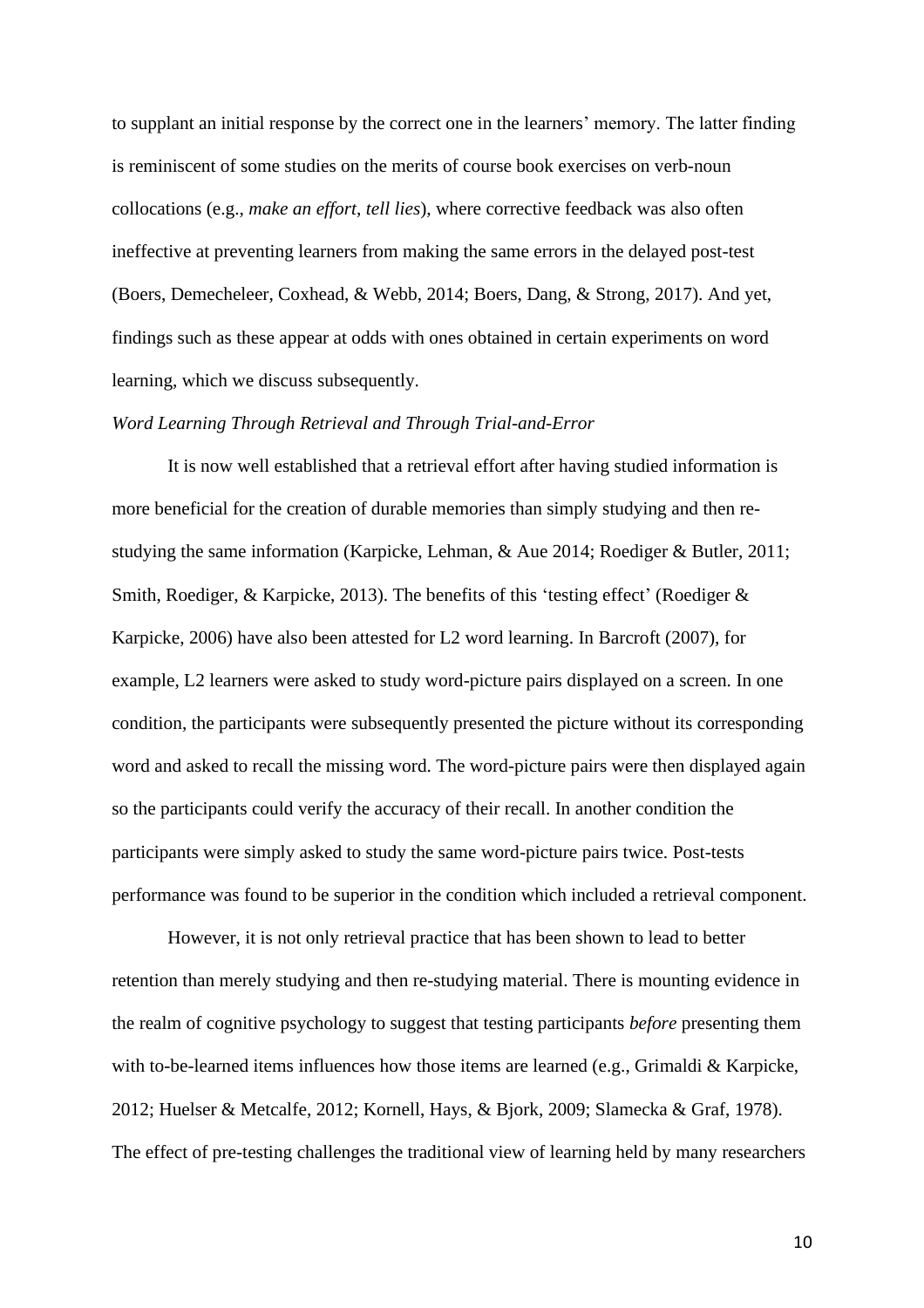who use pre-tests to assess participants' knowledge of to-be-learned items with the expectation that they do not affect learning (Kornell & Bjork, 2007). The benefits of pretesting extend beyond the practice of informed guessing, where a test question provides sufficient contextual cues to help students infer the correct answer on their own. Test questions that are unlikely to be answered correctly on the basis of prior knowledge have also been shown to enhance retention of the correct responses subsequently presented to the learner (Richland, Kornell, & Kao, 2009). Implementing language exercises as trial-and-error events followed by feedback resembles this use of pre-testing in cognitive psychology.

The benefits of pre-testing for word learning were demonstrated in a series of experiments by Potts and Shanks (2014). Participants were asked to learn obsolete English words or words from a language they had no prior knowledge of (Euskara). In two conditions the participants were prompted to guess the meaning of the words before the meanings were given. These two pre-testing conditions differed in the likelihood of correct guesses: One used a multiple-choice format, while the other asked the participants to guess the meaning of the words freely. The participants in both trial-and-error conditions, but especially those who had been asked to freely guess the word meanings, performed better in a post-test than participants in a comparison condition who had been given the correct word meanings from the start and had been asked to study them. In a recent publication, however, Seabrooke, Hollins, Kent, Wills, and Mitchell (2019) have pointed out that the post-tests used in Potts and Shanks's (2014) did not necessarily measure whether the participants recalled the *association* of the new words and their meanings. These post-tests used a multiple-choice format where the foils (i.e., the incorrect options) were mostly new items, not included in the learning phase. It is therefore possible that the error-prone guessing benefited subsequent recognition of the target words without also benefiting recall of word-meaning pairings. A series of experiments by Seabrooke et al. (2019)—all approximate replications of Potts and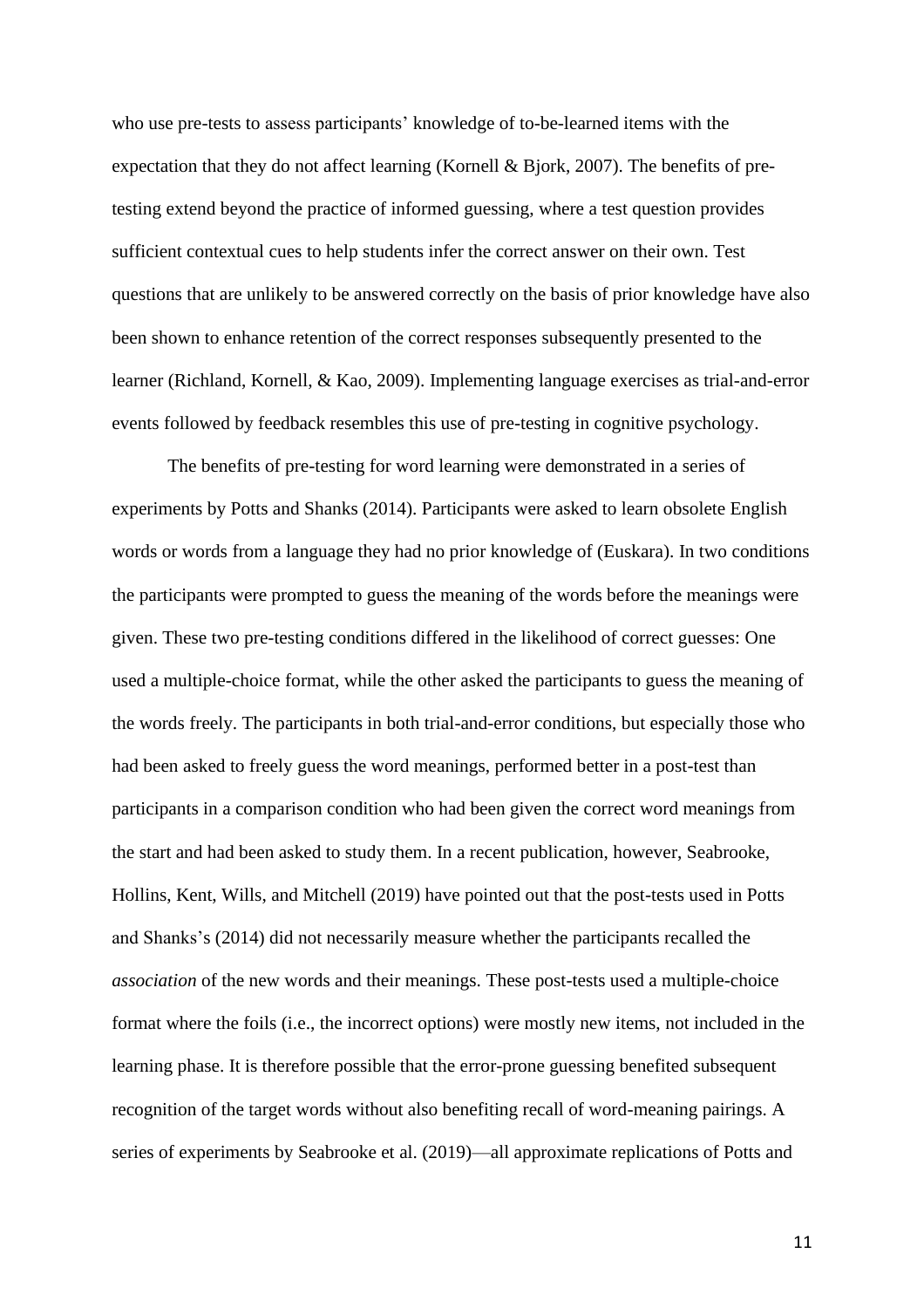Shanks (2014)—indeed suggest that the benefits of error-prone meaning guessing before learning the correct word-meaning correspondences are less likely to emerge when multiplechoice post-test items include foils which the participants also encountered during the learning procedure (and which consequently stand an equally good chance of being recognized). Moreover, in a cued recall test (where the meaning of the target words was presented, and the participants were asked to produce the target words), it was the study-only (i.e., no meaning guessing) condition that fared the best. Seabrooke et al.'s (2019) findings thus cast doubt over the efficacy of an error-prone trial-and-error procedure for learning associations. This is highly relevant to the subject of the present article, because learning a phrasal verb requires establishing a dual association: (a) between the phrasal verb and its meaning and (b) between the verb and its particle.

Despite some inconsistencies, it appears from this literature review that not only retrieval procedures but also trial-and-error procedures may be preferable to the mere presentation of words and their meanings. However, very few studies to date have directly compared the effectiveness of retrieval and trial-and-error procedures. To some degree, two experiments by Warmington, Hitch and Gathercole (2013) and Warmington and Hitch (2014) could be considered ones that do include such a comparison. In these experiments, participants learned the (spoken) words for new objects, but in one condition they were asked to immediately repeat each word, while in another condition they were first prompted to guess the word (using the first letter as cue) before it was provided to them. Post-tests revealed better word recall in the first condition, indicating that an errorless encoding procedure is preferable to an error-prone trial-and-error procedure for word learning. That the errorless procedure in these experiments was found to be comparatively effective is somewhat surprising, because it required little effort on the part of the learners. It has been suggested, after all, that it is the cognitive effort invested in a retrieval act that helps to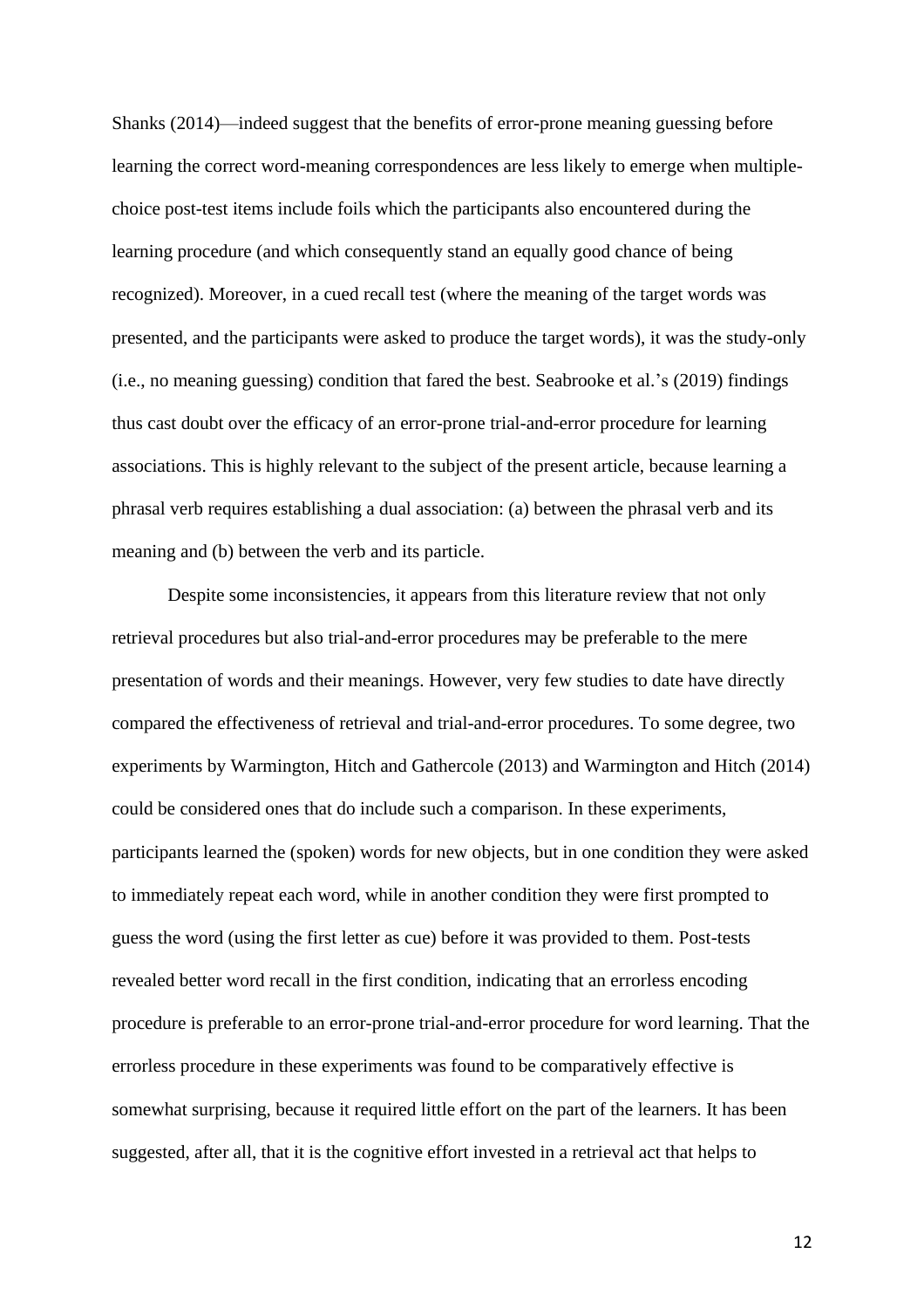entrench knowledge (Bjork, 1994; Kornell, 2009; Pyc & Rawson, 2007). It is in that regard also that the experiments by Warmington and colleagues do not constitute an optimal comparison of retrieval and trial-and-error procedures. Moreover, the implementation of trialand-error in these experiments differs from what is typically done in EFL textbooks (as will be elaborated subsequently), and so their results may only tentatively inform an evaluation of the latter.

A more direct comparison of retrieval and trial-and-error procedures is the experimental study by Strong and Boers (2018) already mentioned previously, and which specifically concerned exercises on phrasal verbs. In the retrieval condition sets of seven phrasal verbs were first studied and then recalled in the exercise, whereas in the trial-anderror condition the same sets of seven phrasal verbs were first tackled in the exercise before they were studied. The post-test results showed a clear advantage of the former sequence (i.e., using the exercise for retrieval practice). It is worth noting that the relatively small number of items to be studied in one go helped the participants in the retrieval condition to supply a high proportion of correct exercise answers (85%). In the trial-and-error condition, by contrast, the exercise responses were highly error prone (with just 5% correct answers). While there are some parallels with the experiments by Warmington and colleagues, where one condition was error-free and the other error-prone, there are also notable differences. Because the items were tackled in sets of seven in Strong and Boers (2018), retrieval is likely to have been more effortful, and feedback on the trial-and-error exercises was received with a certain delay.

Whether feedback is given immediately or with a delay may matter according to the memory research in cognitive psychology (e.g., Butler, Karpicke, & Roediger, 2007; Metcalfe, Kornell, & Finn, 2009), although it is not yet clear whether immediate or delayed feedback is preferable for intentional L2 word learning (Nakata, 2015). On the one hand, it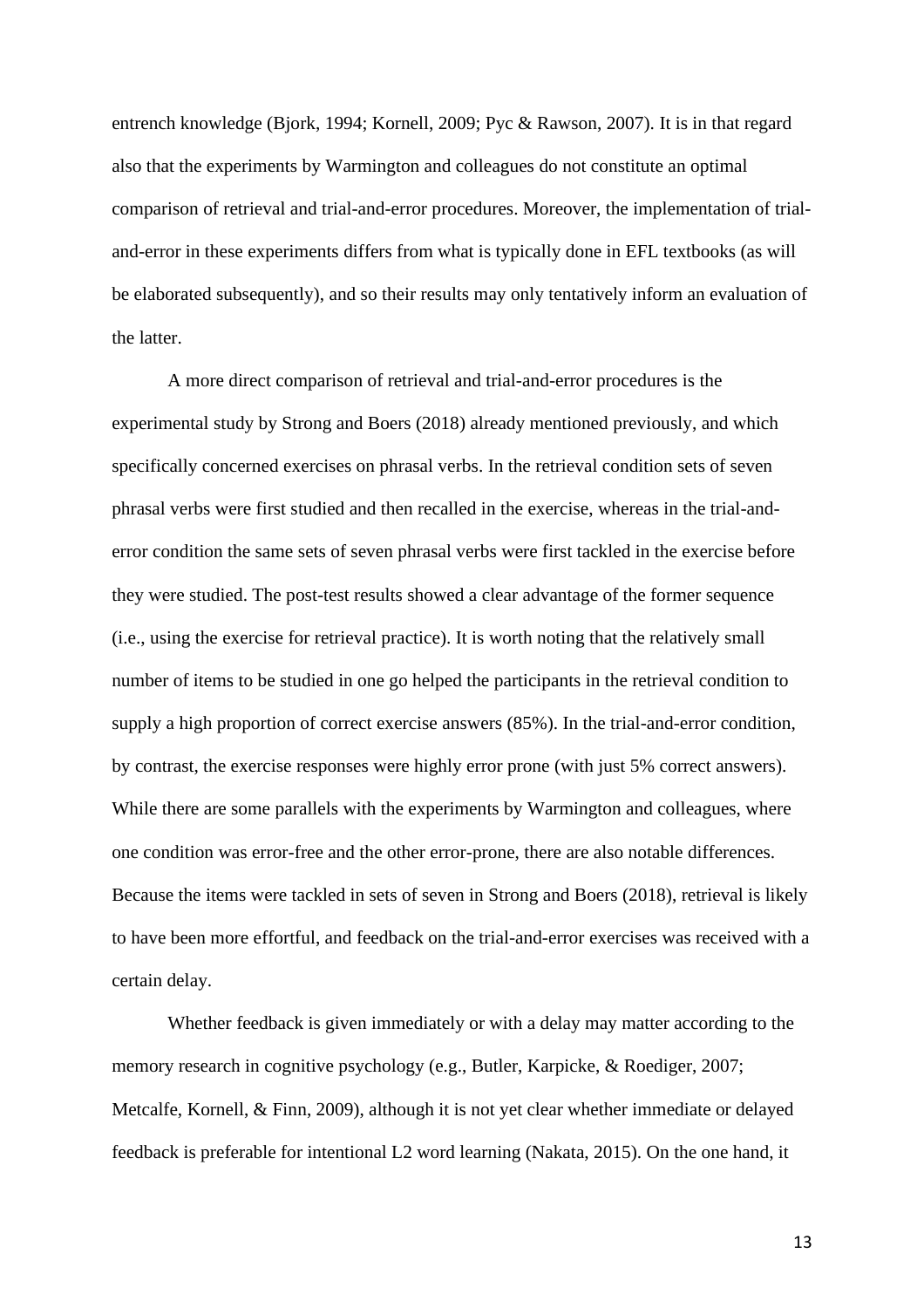has been argued (e.g., Mory, 2004, for review) that giving immediate feedback on errors risks creating an association in memory between the initial erroneous response and its correct alternative, so that the former may interfere with retrieval of the correct alternative in future. Given a sufficient interval between an erroneous response and the presentation of the correct alternative, the initial response may be forgotten and will thus not compete in memory with the correct alternative—so the argument goes. On the other hand, in the case of exercise responses that a learner finds plausible, forgetting these in the interval before receiving delayed feedback is not so likely. If so, it is perhaps advisable to immediately point out the errors to the learner lest they linger in memory unchecked and might become harder to eradicate as time passes.

Whether immediate or delayed feedback is the more appropriate choice is likely to depend on the nature of the items to be learned as well. For example, even though the meaning of a given phrasal verb does not usually follow straightforwardly from the literal meanings of its constituents, the fact that those constituents as such will tend to be familiar may enable the learner to try and make a reasoned guess at the item's meaning. If so, it is conceivable that learners will feel more committed to the plausibility of their interpretation than if it were a totally wild guess. This is a different situation from being presented (in a laboratory experiment) with an unknown L2 word form (without any contextual cues) and being asked to freely guess its meaning (e.g., Potts & Shanks, 2014), because in the latter case the respondent knows quite well that the guess will almost certainly be wrong and thus not worth holding in memory in the first place. The fact that the number of available particles (*in, up, out*, etc.) is quite small and that some occur in a wide range of phrasal verbs may enable learners to choose a particle with a degree of confidence that their response is at least plausible—even if only statistically so. Sometimes, a certain particle is also semantically more compatible with a given meaning, owing to general 'conceptual' metaphors (e.g.,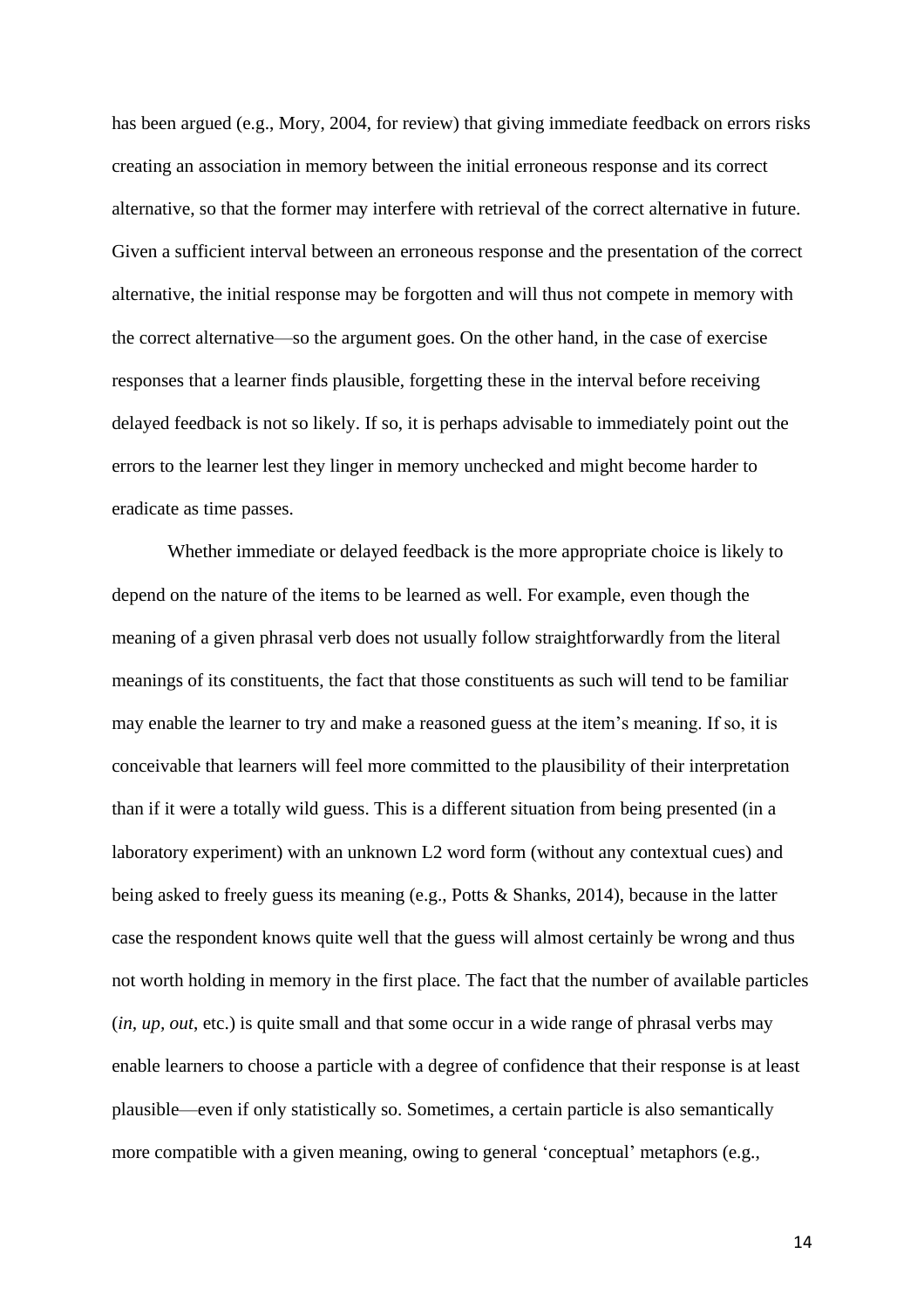Kövecses, 2010). For example, a learner may reason that the particle *up* fits the meaning expressed by *brighten up* better than, say, *down*, because *up* is often associated with positive emotions and *down* with negative ones. In other words, although the precise combination of verbs and particles to express a certain meaning is unpredictable, it is not always fully arbitrary (e.g., Lindstromberg, 2010). Delaying feedback on the assumption that learners will swiftly forget a wrong hunch where the hunch seemed plausible on semantic grounds might not be advisable either. In any case, Strong and Boers's (2018) observation that over 25% of the delayed post-test errors of their trial-and-error group were duplicates of the particle errors they had made in the exercises indicates that the delayed feedback procedure did not work wonders in their experiment. It is therefore worth investigating whether *immediate* feedback on such errors is more effective.

Summing up, while the retrieval condition in Strong and Boers (2018) was found to lead to the better post-test results, it is not clear whether the benefits of retrieval could have been different had the procedure been implemented in an errorless fashion by asking the participants to retrieve each item one at a time instead of per set. Neither is it clear whether the results for the trial-and-error condition could have been different had immediate feedback been given on each individual exercise response rather than after completion of a set of items. In what follows, we report a conceptual replication of Strong and Boers's (2018) experiment intended to shed light on these issues. Ultimately, finding answers to these questions may inform materials writers', teachers', and learners' decisions about the design and use of exercises on phrasal verbs and possibly, by extension, other multi-word items.

## THE PRESENT STUDY: GENERAL DESIGN AND RESEARCH QUESTIONS

Like Strong and Boers (2018), the present study investigated the influence of learning method as a factor on the learning of phrasal verbs. In the retrieval method, participants were asked to memorize phrasal verbs before recalling the particles in an exercise (as will be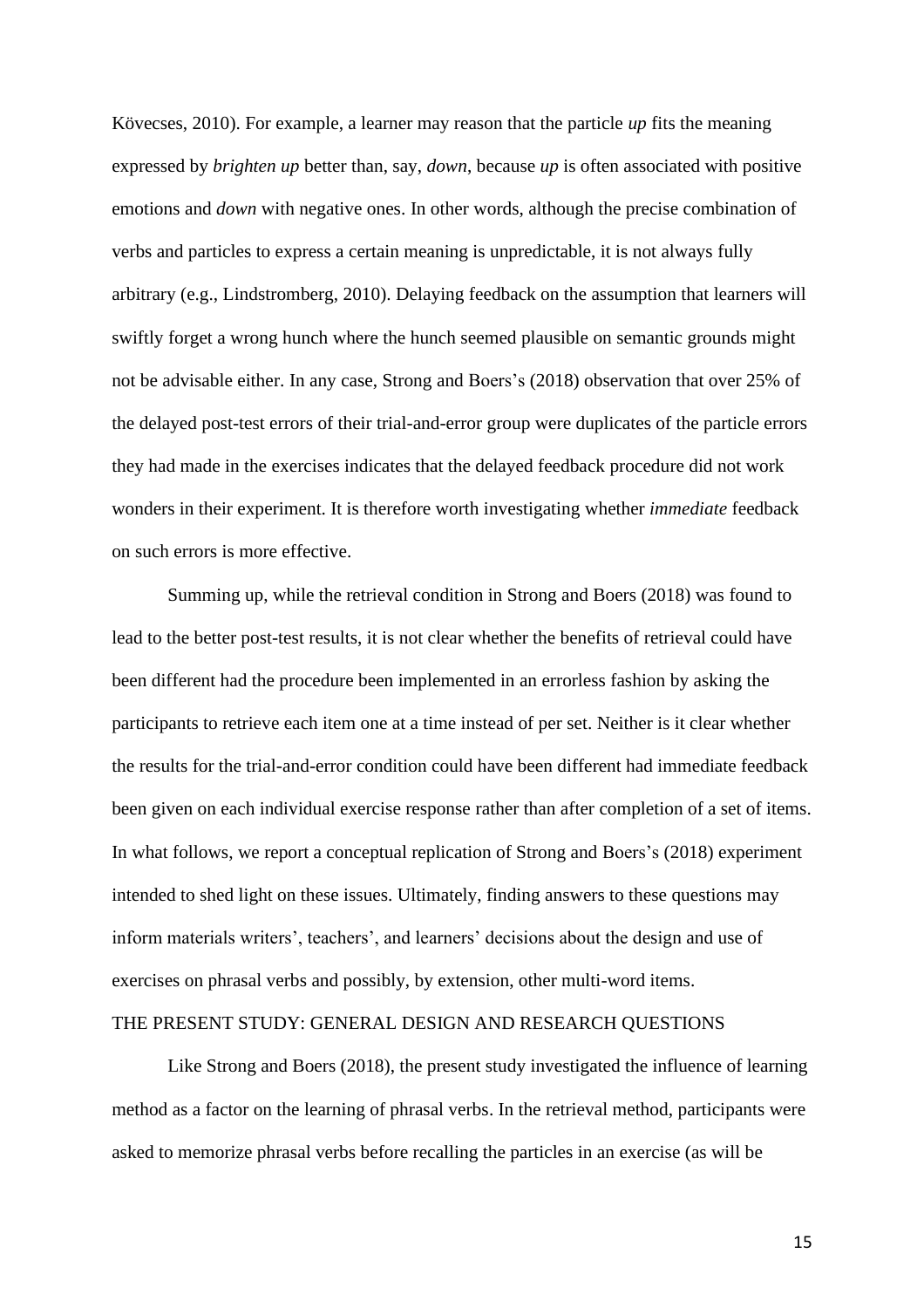elaborated subsequently), whereas participants in the trial-and-error method were asked to try the exercise and then memorize the phrasal verbs when these were explained as feedback on the exercise. We also considered the contribution of an additional factor: the number of items tackled in an exercise in correspondence with the number of items studied before or after the exercise. More specifically, we were interested in what influence would be exerted on the learning and retention of phrasal verbs when participants in the retrieval procedure studied one phrasal verb at a time followed by an exercise that prompted its immediate recall compared to studying several phrasal verbs in a row and then being prompted to recall them together in the exercise. Likewise, we were curious to know what would happen when participants in the trial-and-error procedure completed an exercise item on one phrasal verb and then immediately received feedback on their response compared to getting feedback after completing an exercise on several phrasal verbs.

Input materials and exercises were identical across the four treatment groups. The difference between participants in the retrieval condition was learning phrasal verbs one at a time or 14 in a row, and the difference between those in the trial-and-error condition was also learning the same phrasal verbs one at a time or 14 in a row. Post-tests were administered at the end of the learning session and 1 week later.

The general research question we seek an answer to is this: Do the two factors for learning phrasal verbs lead to different success rates in an immediate and a 1-week delayed post-test?

More specific research questions are:

RQ1: Is the retrieval condition better at enhancing the learning of phrasal verbs than the trial-and-error condition?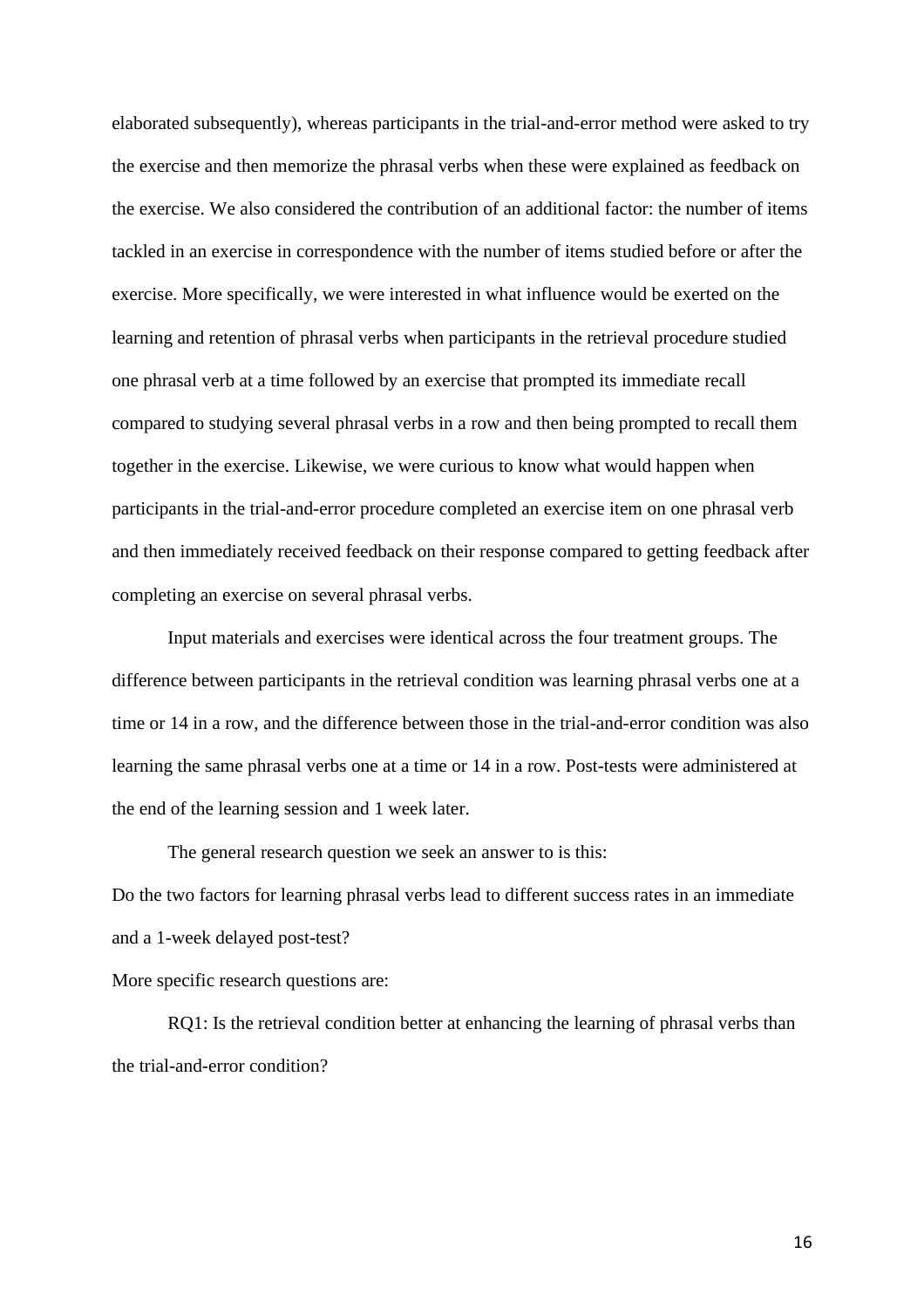RQ2: Is the comparatively easy one-at-a-time study plus retrieval procedure as effective as the more effortful 14-in-a-row study plus retrieval procedure? Are successfully retrieved items under the latter, more effortful procedure, better retained in the longer run?

RQ3: Is immediate feedback on each trial-and-error response as effective as delayed feedback (i.e., feedback on a set of 14 responses)? Is duplication of exercise errors in the post-tests more frequent in one than the other trial-and-error condition?

## *Participants*

The participants were 145 second-year university students learning English as a foreign language at a university in Japan. They were from five parallel classes, but within each class they were randomly assigned to the four treatment groups. At the start of the semester, the students sat the TOEIC Bridge Test. Their average score was 157 out of 180 (*SD =* 11.5). They were familiar with the 2,000 most frequent words in English, as gauged by the Vocabulary Levels Test (VLT; Schmitt, Schmitt, & Clapham, 2001). Their average score on that test (at the 2,000-word level) was 27.5 out of 30 (*SD =* 1.2). The reason for administering the VLT was to determine whether participants were likely to be familiar with the words that make up the target phrasal verbs and the paraphrases of their meaning (as will be elaborated subsequently). All the participants had studied English only in Japan prior to the experiment. It is worth noting that Japanese is a language without phrasal verbs, and that these learners could therefore be expected to find learning this facet of English quite challenging.

## *Materials*

Twenty-eight phrasal verbs were selected as target items and divided into two sets of 14 (see Appendix B). Since some of the target phrasal verbs have the same initial letter (e.g., *catch on, carry on, call off, chip in, crack on*), attempts were made to balance the sets with these items by assigning half to one set and half to the other. The number of target items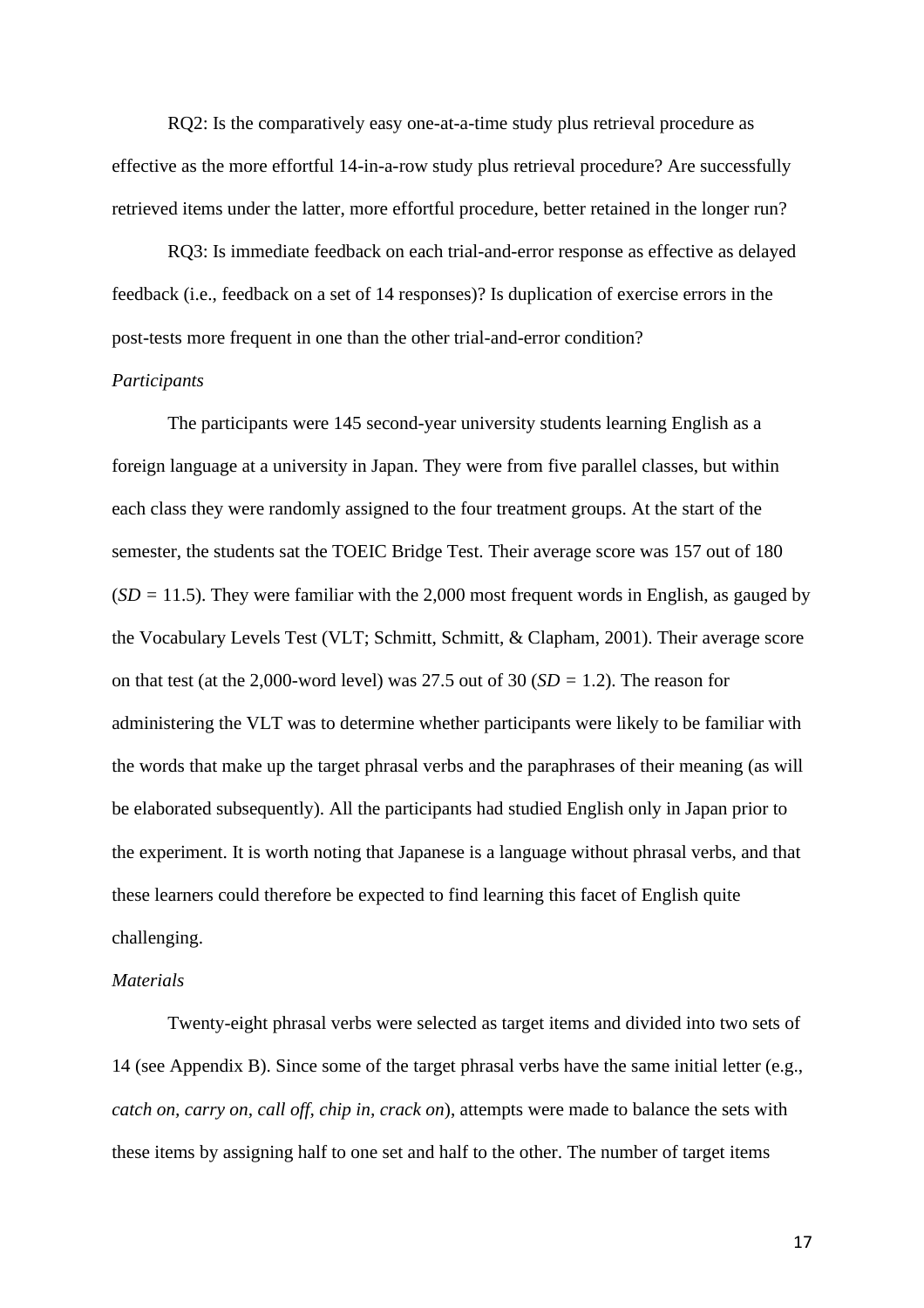assigned to each set in the present study is greater than that used in Strong and Boers (2018). The motive for this was to enhance the difference in experience between the learning procedures (i.e., between the one-at-a-time and the 14-in-a-row conditions). We acknowledge that targeting as many as 14 items in a single exercise is not very common, but it nonetheless falls within the range of up to 20 items encountered by Strong and Boers (2018) in their examination of textbooks and clearly within the range of up to 36 items in our exploration of EFL websites.

Prior to the experiment, 29 students were randomly selected from the student population to sit a cued production test (the same test that would be used to assess learning in the experiment) on the 28 phrasal verbs to gauge the extent to which the students who would be participating in the experiment might already be familiar with them. None of the students' responses turned out correct, and this was taken as an indication that the students in the actual experiment would also be very unlikely to have productive knowledge of the target items prior to the experiment. The use of this procedure was preferred over pre-testing the actual participants, because taking a pre-test would have amounted to a trial-and-error event and would thus have compromised the distinction between the retrieval and the trial-and-error conditions.

According to the BNC-COCA CORE-4-word list, 20 verbs of the selected phrasal verbs belong to the first 1,000-level frequency band, seven to the second frequency band, and just one verb (*nod*) belongs to the third frequency band. All the particles belong to the first 1,000 frequency band. In the study materials, the phrasal verbs were accompanied by paraphrases of their meaning (e.g., *hang out – spend time with friends*; see Appendix B). Of the words used in these paraphrases, 63 belong to the first 1,000 frequency band and just eight belong to the second 1,000 frequency band. Given the participants' scores on the VLT,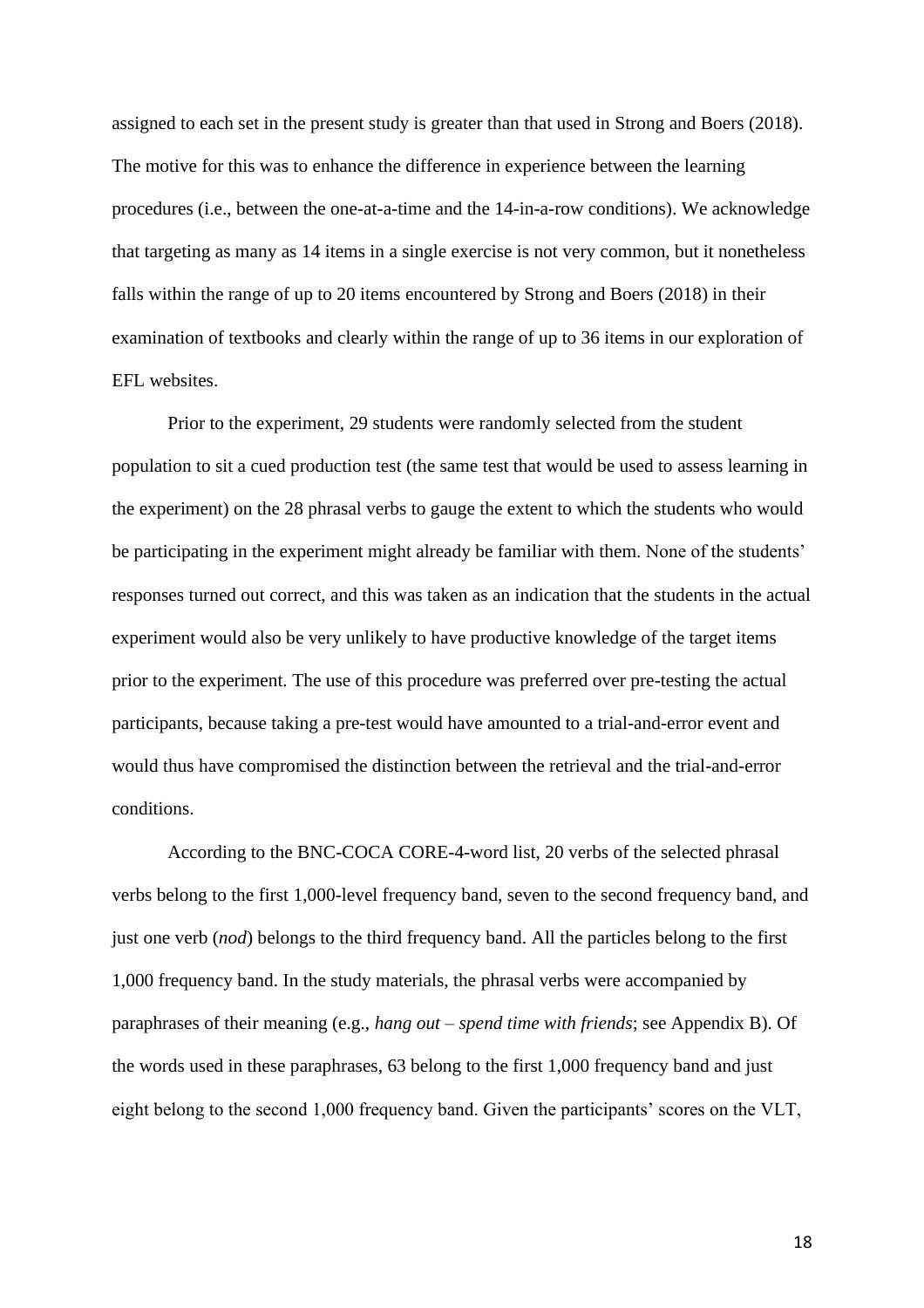it is reasonable to assume that they were familiar with the constituents of the target phrasal verbs as well as the vocabulary used in their paraphrases.

The same paraphrases served as cues in the exercises and the post-tests. In the exercises, the students were only required to supply the missing particle (e.g., *hang* \_\_\_\_\_ *spend time with friends*). This imitates a format which was found to be relatively common in EFL textbooks and websites. Another motive for including the verb in the exercise prompts was that this would prevent learners from proffering synonymous phrasal verbs instead of the ones targeted in the experiment. For instance, when prompted with the paraphrase *to use all of something*, instead of answering with *run out* (the phrasal verb meant to be elicited), a participant in the trial-and-error condition might suggest *use up*, and such alternative responses would not have enabled us to determine if the participant also knew the actual target item.

In the post-tests, however, the students were required to produce the complete phrasal verbs (e.g., *\_\_\_\_\_ \_\_\_\_\_ – spend time with friends*)*.* The rationale for this was that the ability to use a phrasal verb entails knowledge of the intact unit, not just one constituent, and so an evaluation of exercise procedures needs to examine whether that goal is reached. It is also a format that requires learners to connect the phrasal verb to its meaning—otherwise the paraphrase could hardly cue it— rather than merely remembering a verb-particle sequence, without understanding it.

#### *Design*

The experiment used a two (learning method: retrieval vs. trial-and-error)  $\times$  two (number of phrasal verbs: one-at-a-time vs. 14-in-a-row) between-participants factorial design. Twenty-nine students were randomly assigned to one of the four groups: one-at-atime retrieval group, 14-in-a-row retrieval group, one-at-a-time trial-and-error group, and 14 in-a-row trial-and-error group.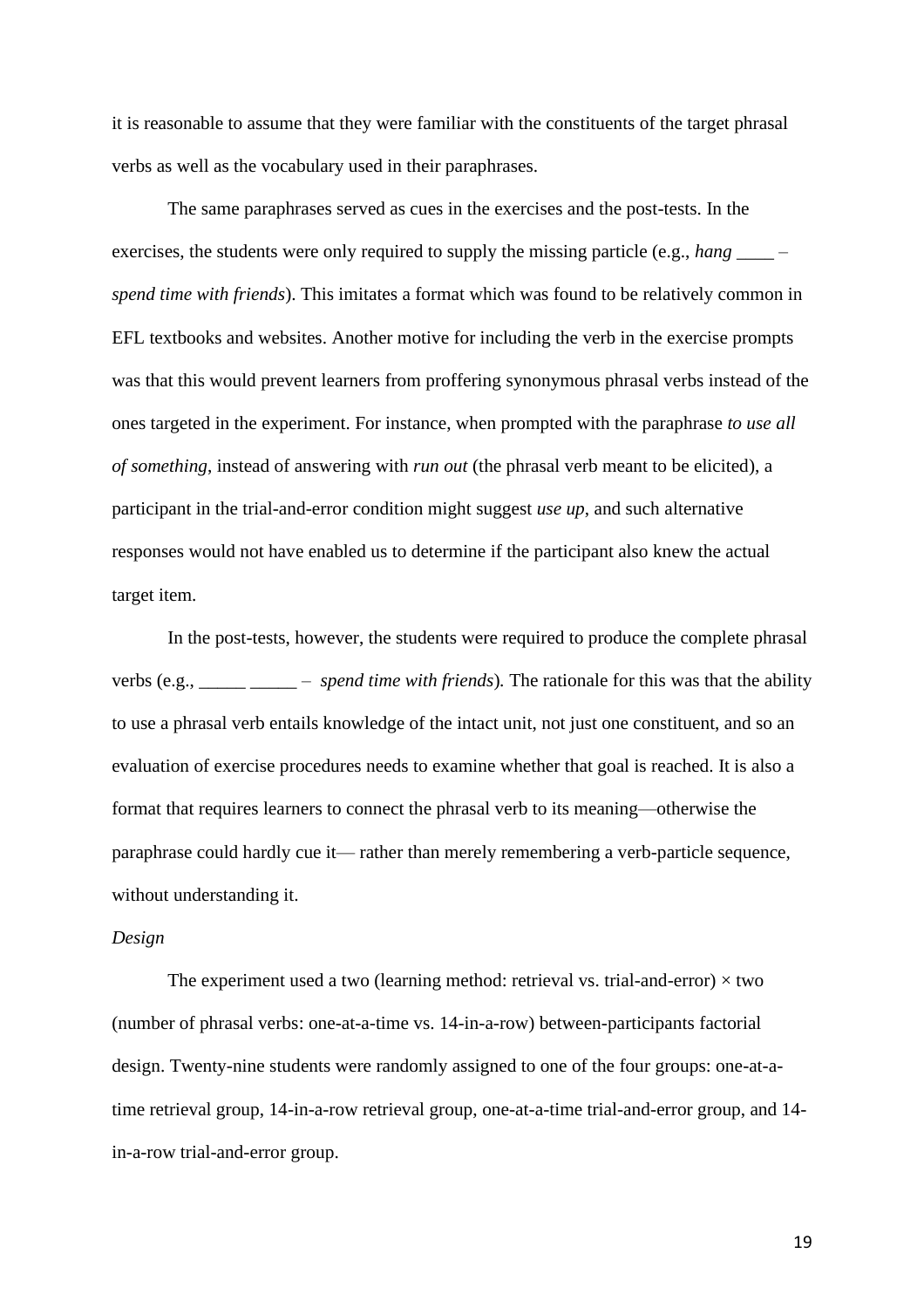## *Procedure*

The learning activities and the immediate post-tests concerning the two sets of 14 phrasal verbs took place in a 90-minute class. The delayed post-test followed 1 week later. All the activities and the tests were presented on computers. At the beginning of class, participants were told that they were going to learn phrasal verbs and then take a memory test. They were sent a link that, when clicked on, randomly assigned them to one of the four treatment groups.

For the one-at-a-time retrieval group, participants were asked to learn the association between a phrasal verb with a paraphrase of its meaning (e.g., *hang out – to spend time with friends*). The form-meaning correspondence was presented for 15 seconds. After time elapsed, they were asked to complete a gap-fill exercise in which the particle was replaced by an underlined space (e.g., *hang \_\_ – to spend time with friends*). Participants had 15 seconds to type the missing particle. The 14-in-a-row retrieval group followed a similar procedure, except that these participants were asked to learn the correspondence between 14 phrasal verbs and paraphrases of their meaning within 210 seconds before the same 14 items were presented in the gap-fill exercise with the particles deleted. Participants had 210 seconds to type the 14 particles in the text boxes where they were missing.

Participants in the one-at-a-time trial-and-error group were asked to complete the same gap-fill exercise given to those in the one-at-a-time retrieval condition. That is, they were shown an incomplete phrasal verb with an underlined space for the missing particle along with a paraphrase of the meaning of the phrasal verb for 15 seconds (e.g., *hang \_\_ – to spend time with friends*). If a participant correctly produced the missing particle, a green tick was displayed as feedback. If the response was wrong, a red cross was placed next to it and the correct particle was provided. Participants had 15 seconds to study the feedback. The 14 in-a-row trial-and-error group followed a similar procedure, except that these participants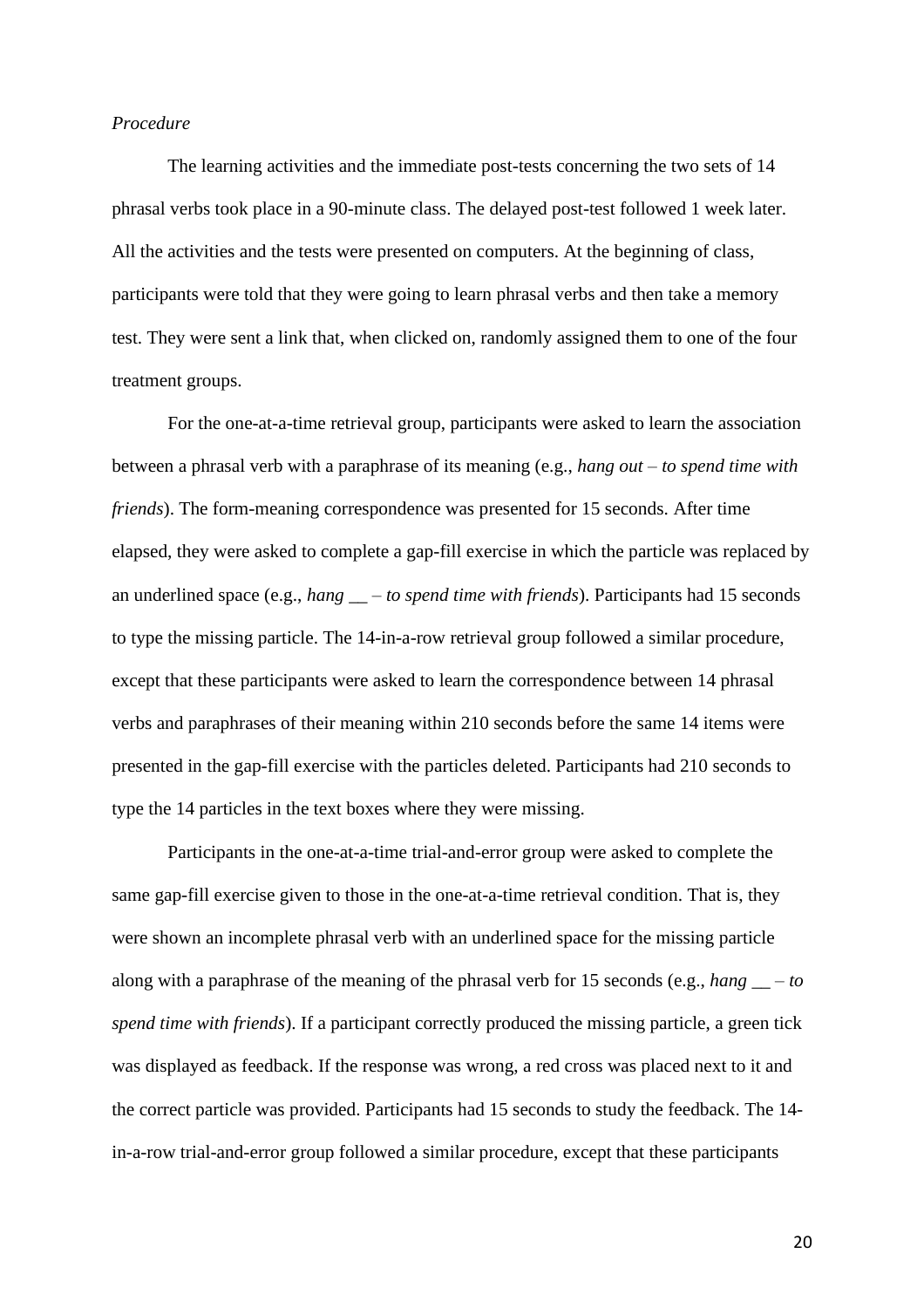were shown 14 verbs with empty spaces for the missing particles along with paraphrases of the meanings of the phrasal verbs. They had a total of 210 seconds to type the missing particles in the text boxes and the same amount of time was given to study the feedback, which was identical in nature to the one-at-a-time procedure but given only when the whole exercise on the 14 items was completed.

After completing the procedure for 14 target items, the students were given a 10 minute distractor task in which they answered trivia questions in their first language and solved simple math problems. After the distractor task, participants completed the (near-) immediate post-test on the 14 phrasal verbs, with the items presented in a randomized order. Next, they moved on to the second set of 14 phrasal verbs and followed the same procedure as before. The participants were not notified that they were going to sit the same test in the following week. The delayed test was identical to the immediate test, except that all 28 phrasal verbs were tackled in a single series, with the item order randomized again.

The amount of time necessary to complete the activities had been established through piloting with same-profile students. The total amount of time invested was kept the same across the four learning conditions to ensure a fair comparison of the efficacy of the procedures. Qualtrics, a web-based tool for data collection, was used to display the study materials, exercises and tests, and to record the participants' responses.

#### *Data Analysis*

Exercise and post-test responses were scored dichotomously (correct/incorrect). No credit was awarded for a response with an incorrect particle (e.g., *in* vs. *on*) because it would have been impossible to distinguish a spelling mistake from a wrong choice of word. Minor spelling mistakes were accepted for verbs (e.g., *cary* instead of *carry*; *spent* instead of *spend*) as long as they did not hinder recognition of the target verb. The exercise responses were examined as well. This was to ascertain that the success rates at the exercise stage were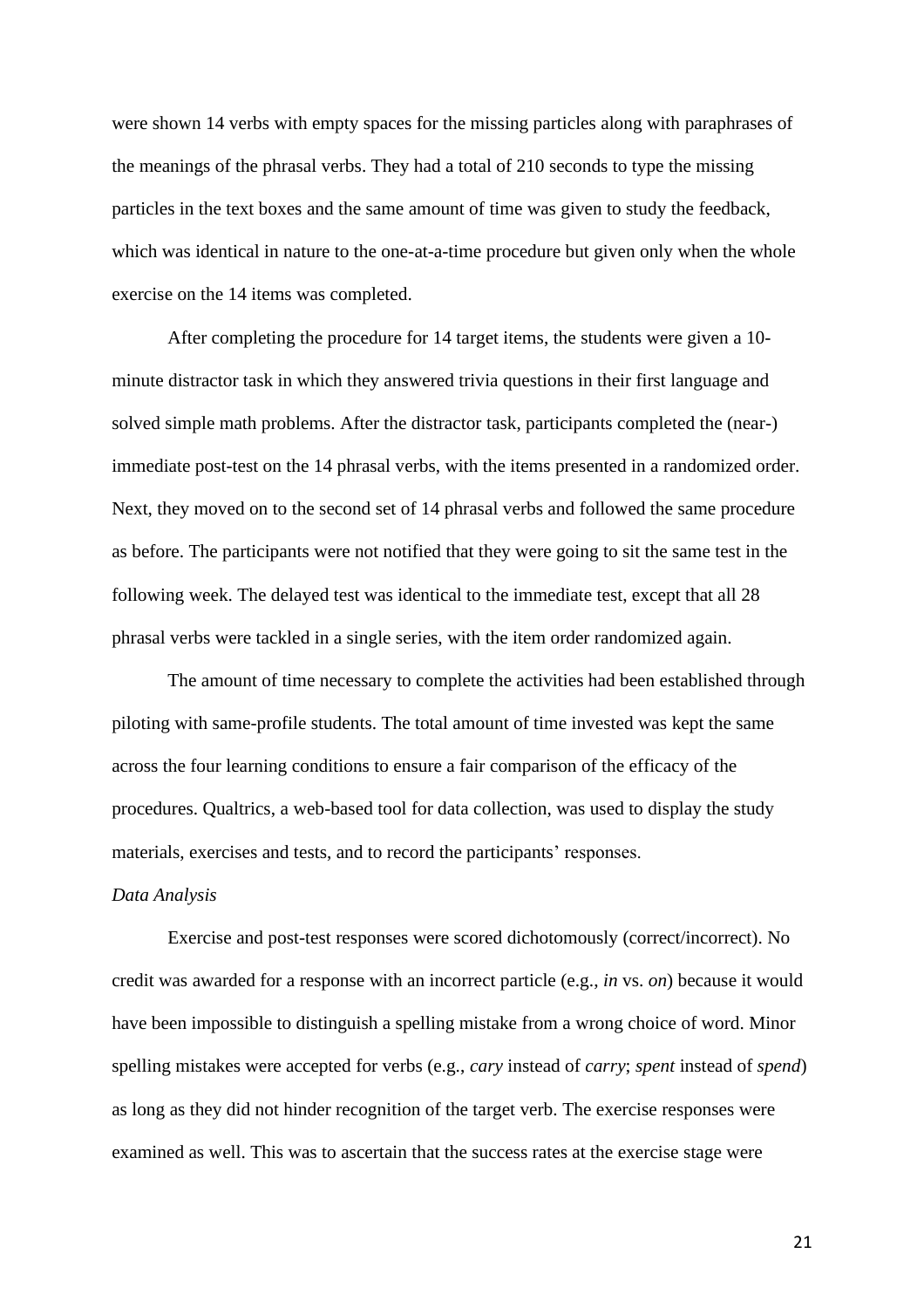different between the retrieval and the trial-and-error groups, as expected, and to tally the proportion of incorrect post-test responses that were duplicates of exercise errors (see RQ3).

Scores on the post-tests were analyzed separately using mixed-effects logistic regression models with the glmer function in the lme4 package (Bates, Maechler, Bolker, Walker, 2013) in the R environment (R Development Core Team, 2017).<sup>3</sup> The learning method predictor comprised two levels: retrieval and trial-and-error. The number of phrasal verbs predictor had two levels: one-at-a-time and 14-in-a-row. The fixed factors of participants' VLT scores and class membership were initially included but then removed (using a backward stepwise method) because they did not improve the models. The random effects in the models were the participants and the items. Regarding the particles, we subsequently also compared, per condition, the proportion of test errors that were duplicates of exercise errors with the proportion of other test errors. For this, we used one-sample *z*tests.

#### RESULTS AND DISCUSSION

#### *Performance on the Exercises*

During the exercise phase, students were asked to provide the missing particle of each target phrasal verb. While students in the retrieval condition had studied the target items before the exercise, those in the trial-and-error condition had not. Therefore, it is not surprising that exercise scores were higher in the retrieval condition (88%) than the trial-anderror condition (18%). In the retrieval condition, performance was better for the one-at-a-time group (92%) than for the 14-in-a-row group (84%). This finding was expected considering that the one-at-a-time retrieval was near-immediate, while the 14-in-a-row group faced the challenge of avoiding cross-interference from 13 other items from the set they had just studied. In the trial-and-error condition, the exercise scores were seldom correct: 16% for the one-at-a-time group and 19% for the 14-in-a-row group.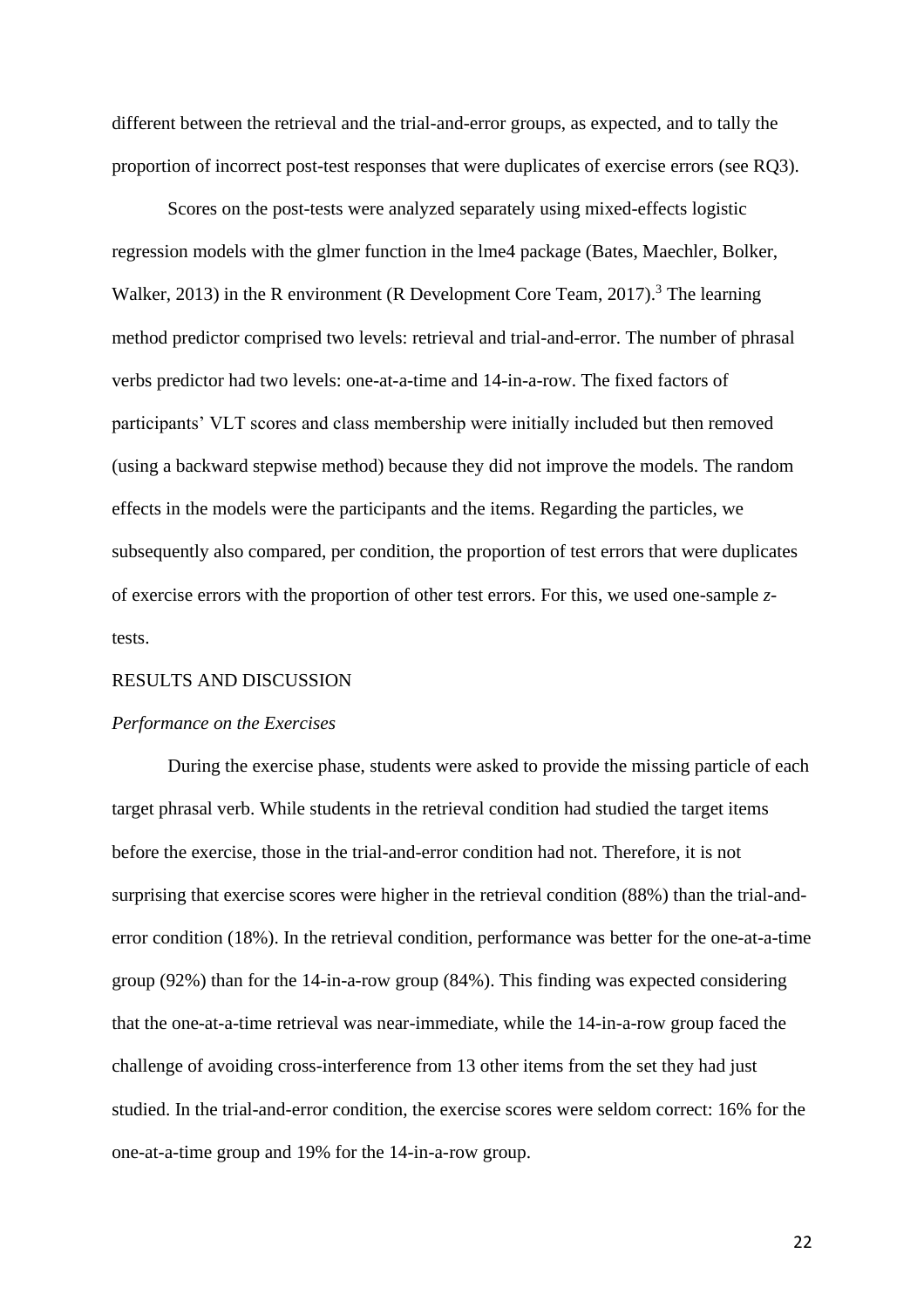## *Correct Responses on the Immediate Post-test*

Table 1 displays the average proportion of target phrasal verbs correctly supplied in the post-tests for all treatment groups. These scores show the effects of the two predictors for each treatment group in the immediate and delayed post-test.

# <INSERT TABLE 1 ABOUT HERE>

## TABLE 1

*Average Proportion of Correct Responses in the Exercise, Immediate and Delayed Post-Test*

| Treatment       |                  | Exercise |           | <b>Immediate Post-test</b> |           | Delayed Post-test |     |
|-----------------|------------------|----------|-----------|----------------------------|-----------|-------------------|-----|
|                 |                  | M        | <b>SD</b> | M                          | <b>SD</b> | M                 | SD  |
| Retrieval       | One phrasal verb | 92%      | 14%       | 76%                        | 25%       | 18%               | 15% |
|                 | 14 phrasal verbs | 84%      | 11%       | 78%                        | 22%       | 13%               | 11% |
| Trial-and-error | One phrasal verb | 16%      | 17%       | 42%                        | 20%       | 13%               | 14% |
|                 | 14 phrasal verbs | 19%      | 12%       | 51%                        | 28%       | 10%               | 12% |

*Note*.  $n = 29$  per treatment group.

We found that in the immediate post-test, participants in the retrieval condition recalled close to 80% of all the target PVs, while those in the trial-and-error condition recalled less than half (47%). Comparing the two treatment groups within the retrieval condition, the difference in scores between the one-at-a-time group (76%) and the 14-in-arow group (78%) was minimal. By contrast, within the trial-and-error condition, the 14-in-arow group (51%) outperformed the one-at-a-time group (42%). Overall, the average difference between the retrieval and the trial-and-error conditions (33 percentage points) was greater than the average difference between the one-at-a-time and the 14-in-a-row conditions (5.5 percentage points).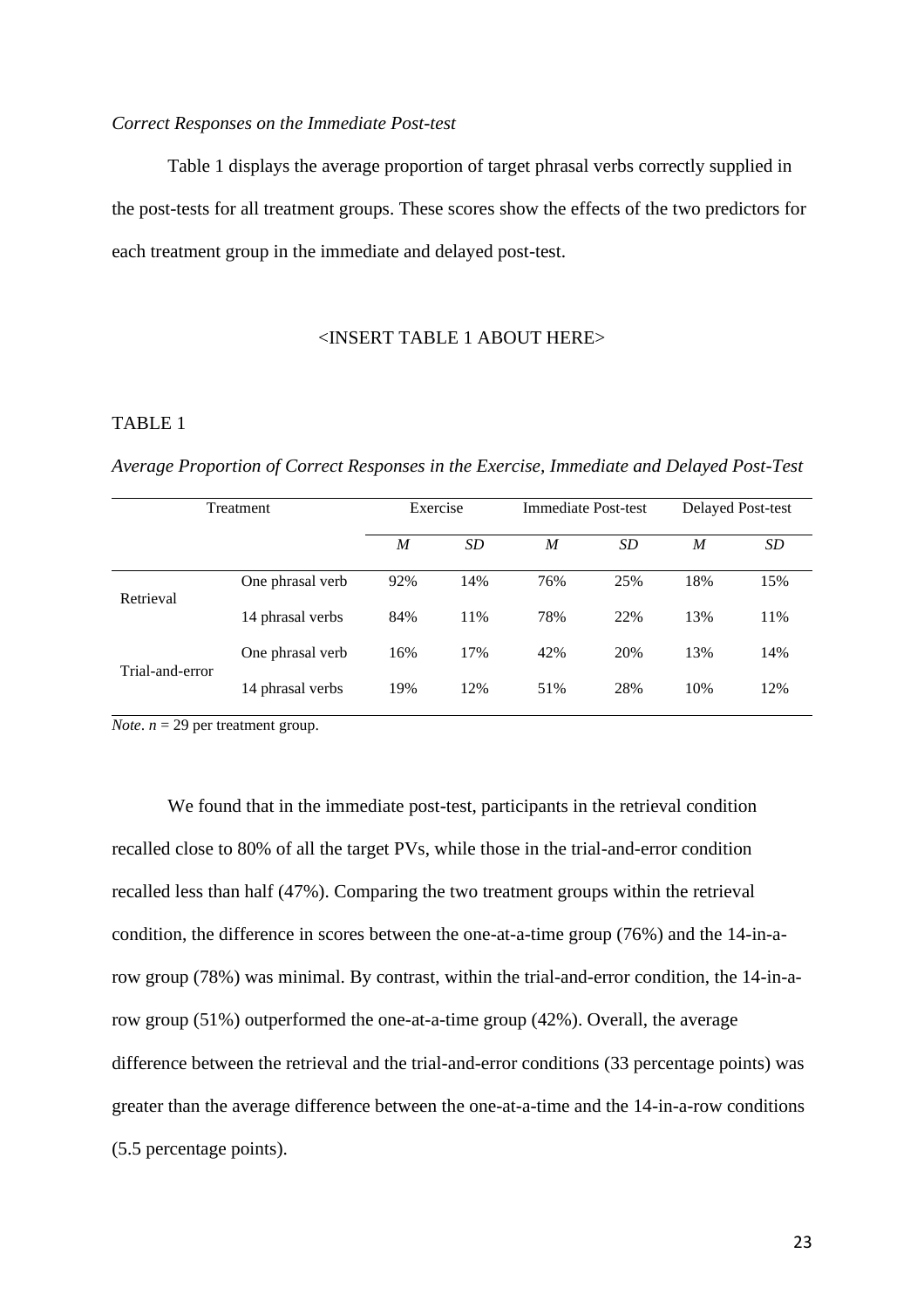When the data were entered into our model (see Table 2), the results indicated that there was a significant main effect of learning method (i.e., retrieval vs. trial and error), with a large effect size  $(z = 3.10, p < .001, d = 1.71$  [1.10, 2.32]). No significant effect emerged for number of phrasal verbs (i.e., one at a time vs. 14 in a row) or for a learning method  $\times$ number of phrasal verbs interaction ( $z = 0.55$ ,  $p = .310$ ,  $d = 0.30$  [−0.28, 0.89] and  $z = -0.68$ , *p* = 386, *d* = −0.38 [−1.23, 0.48], respectively).

## <INSERT TABLE 2 ABOUT HERE>

## TABLE 2

*Performance on the Immediate Post-Test: Fixed and Random Effects Summary*

|                                                  | <b>Fixed effects</b> |      |             |                  |            |               |
|--------------------------------------------------|----------------------|------|-------------|------------------|------------|---------------|
| Parameter                                        | Estimate             | SE   | $Z_{\cdot}$ | $\boldsymbol{p}$ | Odds ratio | 95% CI        |
| Intercept                                        | $-0.53$              | 0.43 | $-1.25$     | .211             | 0.69       | [0.32, 1.54]  |
| Number of phrasal verbs                          | 0.55                 | 0.54 | 1.02        | .310             | 1.26       | [0.58, 2.73]  |
| Learning method                                  | 3.10                 | 0.56 | 5.51        | < .001           | 15.80      | [7.21, 34.74] |
| Number of phrasal verbs $\times$ Learning method | $-0.68$              | 0.79 | $-0.87$     | .392             | 0.51       | [0.11, 2.36]  |

*Note.* Conditional *r <sup>2</sup>*value was .68. Random effect *SD*s were 1.99 for Subjects and 1.02 for Items

Figure 1 depicts the effect size calculated from the model in terms of the predicted probabilities (along with 95% pointwise confidence intervals) of obtaining a correct response for all conditions in the immediate post-test. The predicted probability of recalling a phrasal verb in the retrieval condition (92%) was approximately double that in the trial-and-error condition (45%). It is worth noting the 95% pointwise confidence intervals, which indicate where the true effect is estimated to lie. In the retrieval condition, the spread of the lower and upper values is relatively narrow, suggesting that not only is the effect size quite precise, but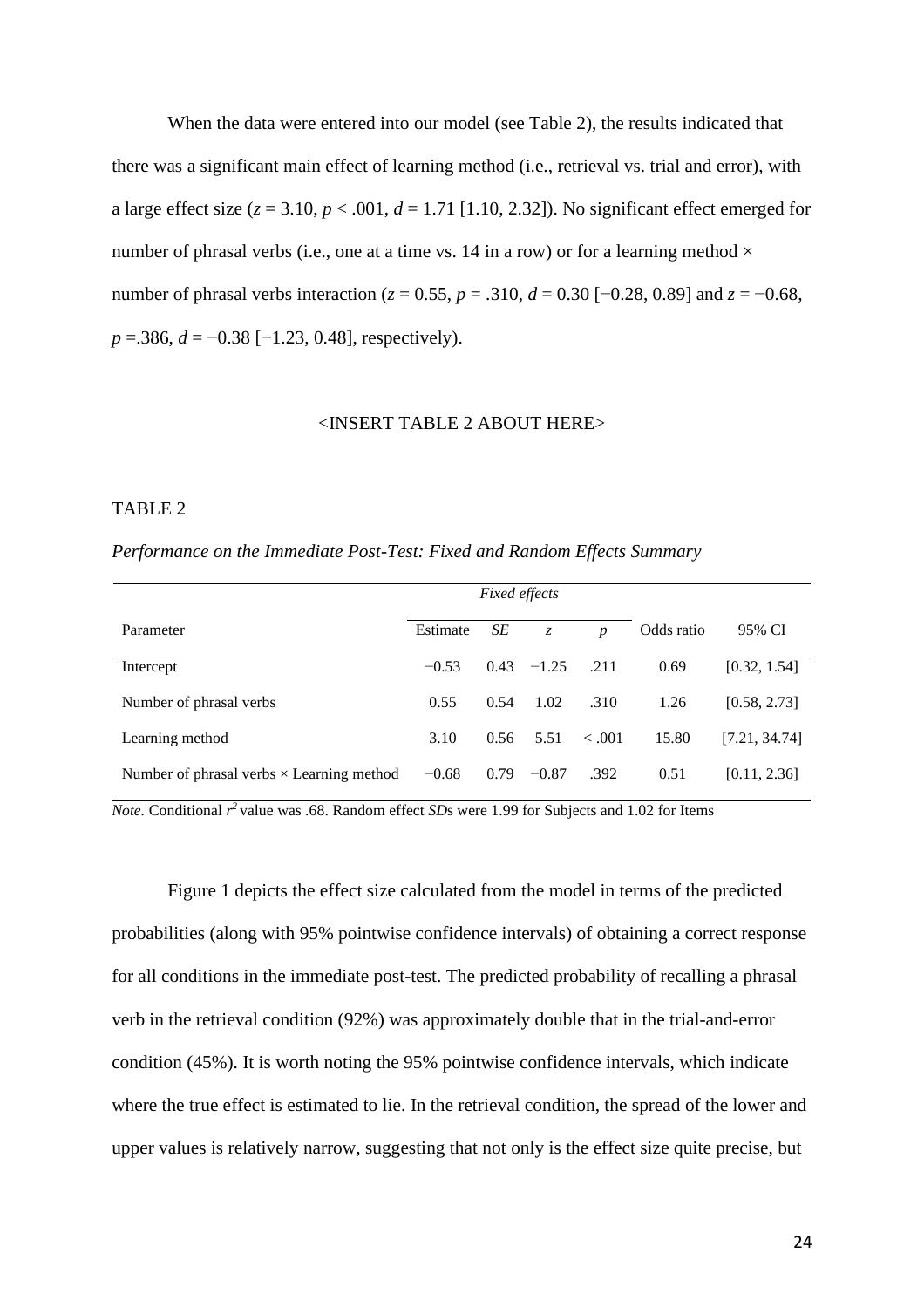the treatment is very likely to facilitate learning, at least in the short term. By contrast, in the trial-and-error condition, the lower limit is far below chance (26%), which raises concern over the pedagogical value of this treatment for learning phrasal verbs.

## <INSERT FIGURE 1 ABOUT HERE>

#### FIGURE 1

The Predicted Probability of Providing a Correct Response on the Immediate Post-Test as a Function of Learning Method and Number of Phrasal Verbs



## *Correct Responses on the Delayed Post-test*

On the 1-week delayed post-test (see Table 1), performance was poor in general and especially poor in the 14-in-a-row trial-and-error group (with only 10% correct responses). On average, test scores dropped by as many as 43 percentage points between the immediate and delayed post-test. However, the average number of target items recalled was still higher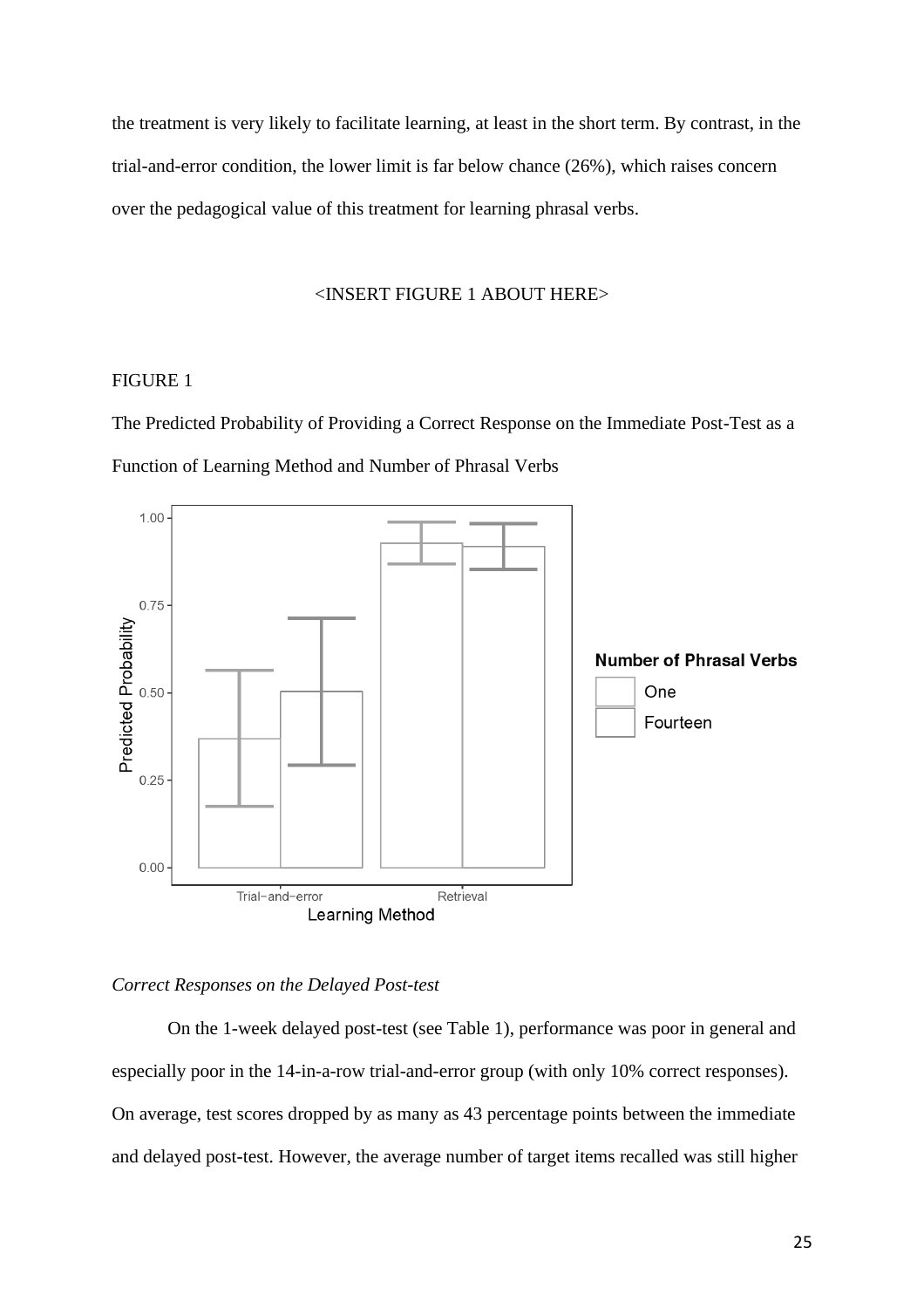in the retrieval condition (15%) than the trial-and-error condition (12%). In addition, participants in the one-at-a-time-condition (on average 15%) fared better than participants in the 14-in-a-row condition (on average 12%).

The mixed effects logistic regression model for the delayed post-test performance (see Table 3) did not find a significant main effect of learning method (i.e., retrieval vs. trial and error) nor of number of phrasal verbs (one at a time vs. 14 in a row;  $z = 0.65$ ,  $p = .130$ ,  $d =$ 0.36 [−0.85, 0.48] and *z* = −0.26., *p* = .557, *d* = −0.14 [−0.62, 0.33], respectively). No statistically significant learning method  $\times$  number of phrasal verbs interaction was found either (*z* = −0.34, *p* = .584, *d =* −0.19 [−0.85, 0.48]).

## <INSERT TABLE 3 ABOUT HERE>

## TABLE 3

*Performance on the Delayed Post-Test: Fixed and Random Effects Summary* 

|                                                  | <i>Fixed effects</i> |      |             |                  |            |              |
|--------------------------------------------------|----------------------|------|-------------|------------------|------------|--------------|
| Parameter                                        | Estimate             | SЕ   | $Z_{\cdot}$ | $\boldsymbol{p}$ | Odds ratio | 95% CI       |
| Intercept                                        | $-3.24$              | 0.44 | $-7.39$     | < 0.001          | 0.04       | [0.02, 0.09] |
| Number of phrasal verbs                          | $-0.26$              | 0.44 | $-0.59$     | .557             | 0.65       | [0.33, 1.83] |
| Learning method                                  | 0.65                 | 0.43 | 1.51        | .130             | 1.92       | [0.82, 4.47] |
| Number of phrasal verbs $\times$ Learning method | $-0.34$              | 0.61 | $-0.55$     | .584             | 0.71       | [0.21, 2.37] |

*Note.* Conditional *r <sup>2</sup>*value was .59. Random effect *SD*s were 1.47 for Subjects and 1.58 for Items

As shown in Figure 2, the predicted probability of a correct response in the retrieval condition (5%) was almost the same as that in the trial-and-error condition (3%). For the oneat-a-time condition (5%) and the 14-in-a-row condition (4%) the predicted probabilities were also very similar. Looking at the confidence intervals, the spread between the upper and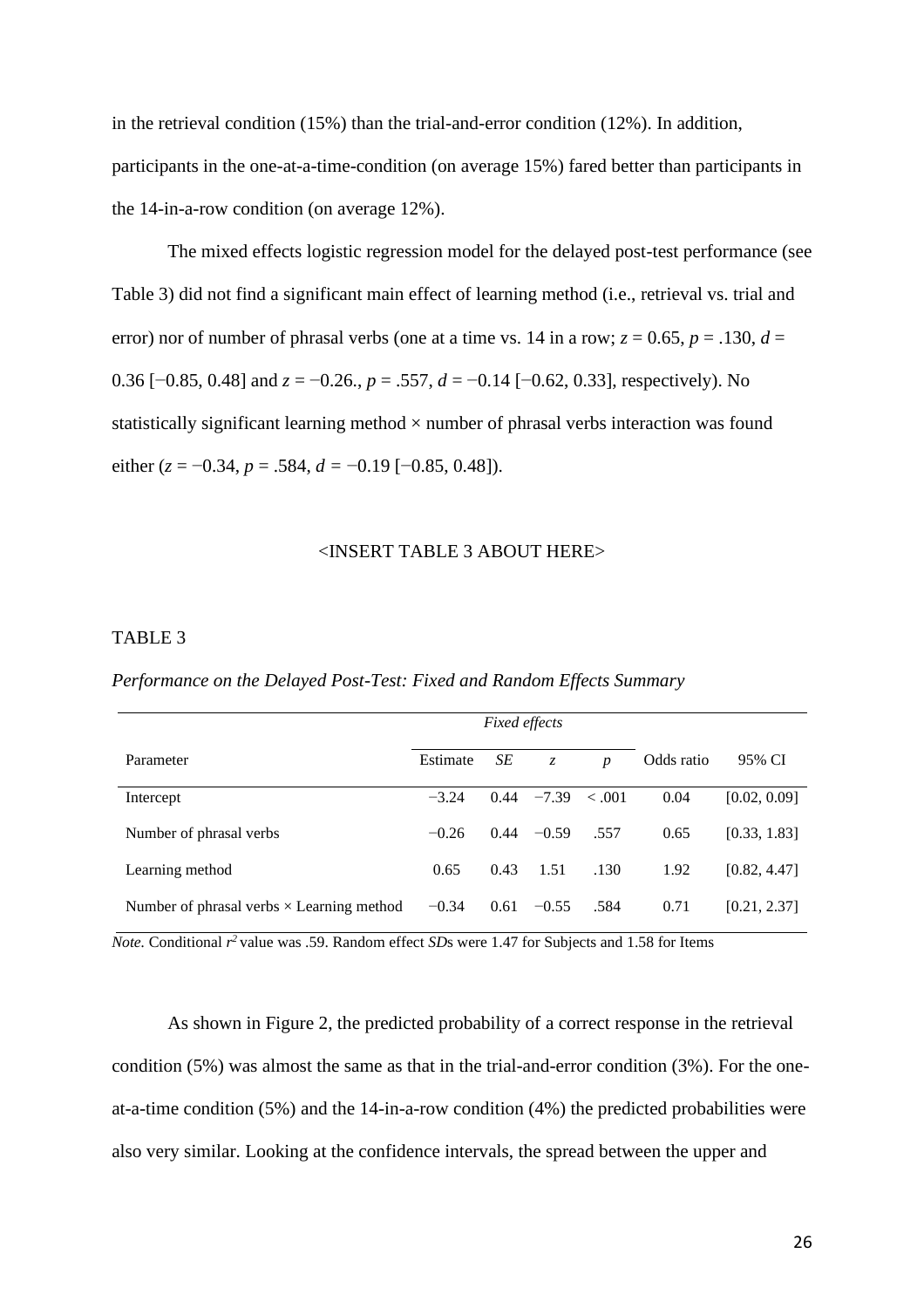lower values is quite large in each condition, with the lower limits showing a floor effect. Thus, the findings of the delayed post-test raise serious concerns over the benefits of *all* the conditions tried here to foster longer-term retention of phrasal verbs.

#### <INSERT FIGURE 2 ABOUT HERE>

#### FIGURE 2

The Predicted Probability of Providing a Correct Response on the Delayed Post-Test as a Function of Learning Method and Number of Phrasal Verbs



The results on the delayed post-test are inconsistent with those of Strong and Boers (2018), who found that the retrieval condition led to significantly higher scores than the trialand-error condition not only on the immediate post-test but also on the 1-week delayed posttest, where the success rates were 56% and 41% for the retrieval condition and the trial-anderror condition, respectively. One thing to bear in mind here is that the post-tests in this study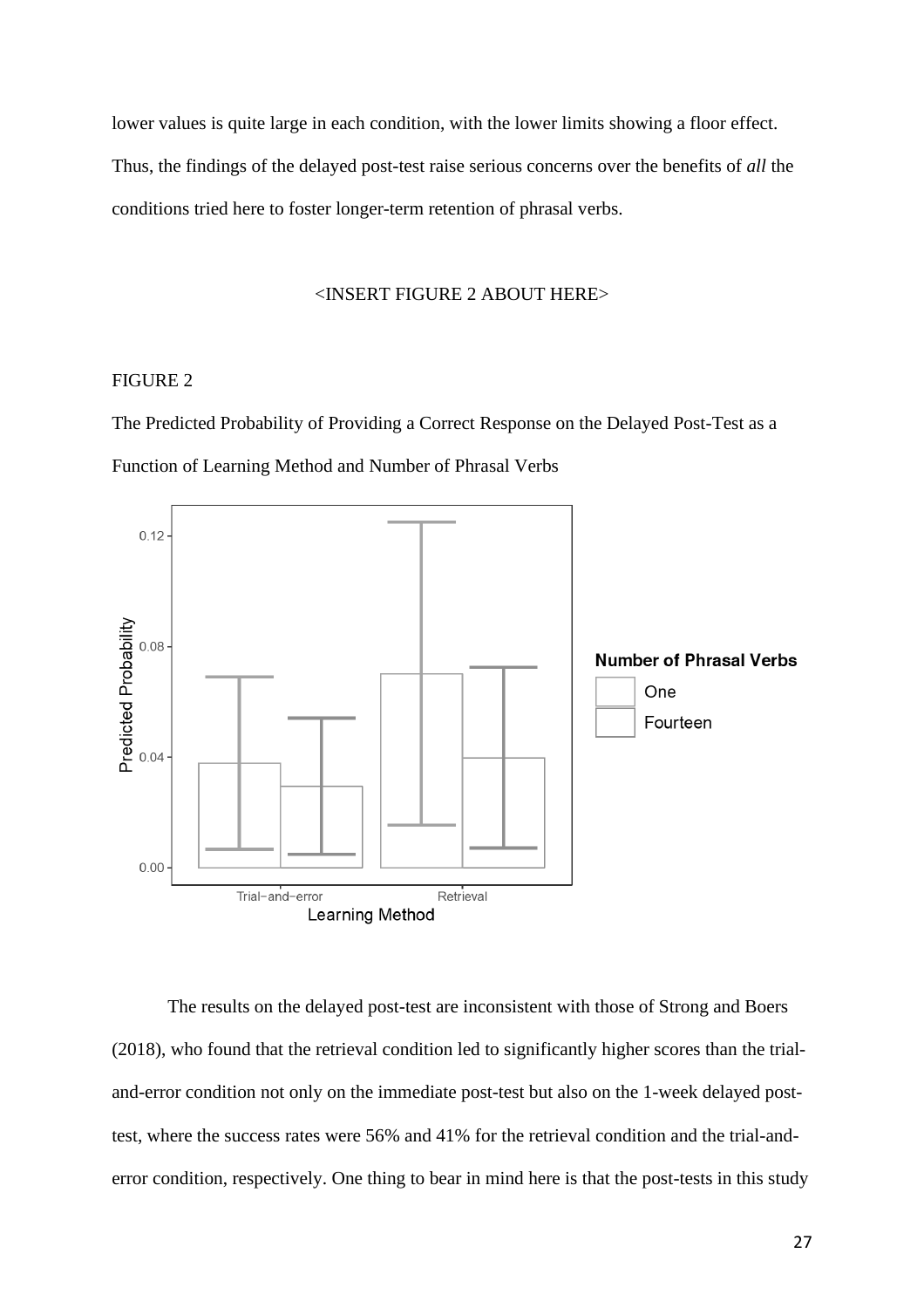required recall of the full phrasal verbs, while at the exercise stage the students had been asked to supply only the particles. The post-tests thus posed a dual challenge: recalling not only the particle but also the verb. This is different from Strong and Boers (2018), because in that study the post-test format required recall only of the particle. That the post-test in the present experiment was more challenging may help to explain the greater attrition rate between the immediate and the delayed post-test in comparison to what was observed in Strong and Boers (2018). The fact that in both the retrieval condition and the trial-and-error condition a considerable number of participants scored close to zero in the delayed post-test inevitably also reduced the chances of finding a statistically significant difference between the two conditions. In Strong and Boers (2018), such a floor effect in the delayed test was not observed (probably thanks to the less challenging test format) and the between-condition difference in the delayed post-test performance remained significant. The different outcome in comparison with Strong and Boers (2018) may also be due to the different numbers of items tackled per exercise. In Strong and Boers (2018), all the participants were presented with sets of seven phrasal verbs, which may have posed a sufficient challenge while nonetheless avoiding too heavy a learning burden. In the present study, the phrasal verbs were tackled either one at a time, which may have invited insufficient effort to reap the rewards of retrieval (Bjork, 1994), or 14 in a row, which was perhaps overly challenging and increased the risk of inter-item interference in the longer run.

Arguably, the exercise format prompted more thinking about the particles than about the verbs (which were part of the prompts), and so it is worth investigating whether it was perhaps especially the students' failure to recall the verbs that helps to explain the overall poor delayed post-test results. In the immediate post-test, the students failed to correctly supply on average 38% verbs as compared to 42% particles. This indicates that it was not failure to recall the verbs specifically that underlies failed post-test responses. In the delayed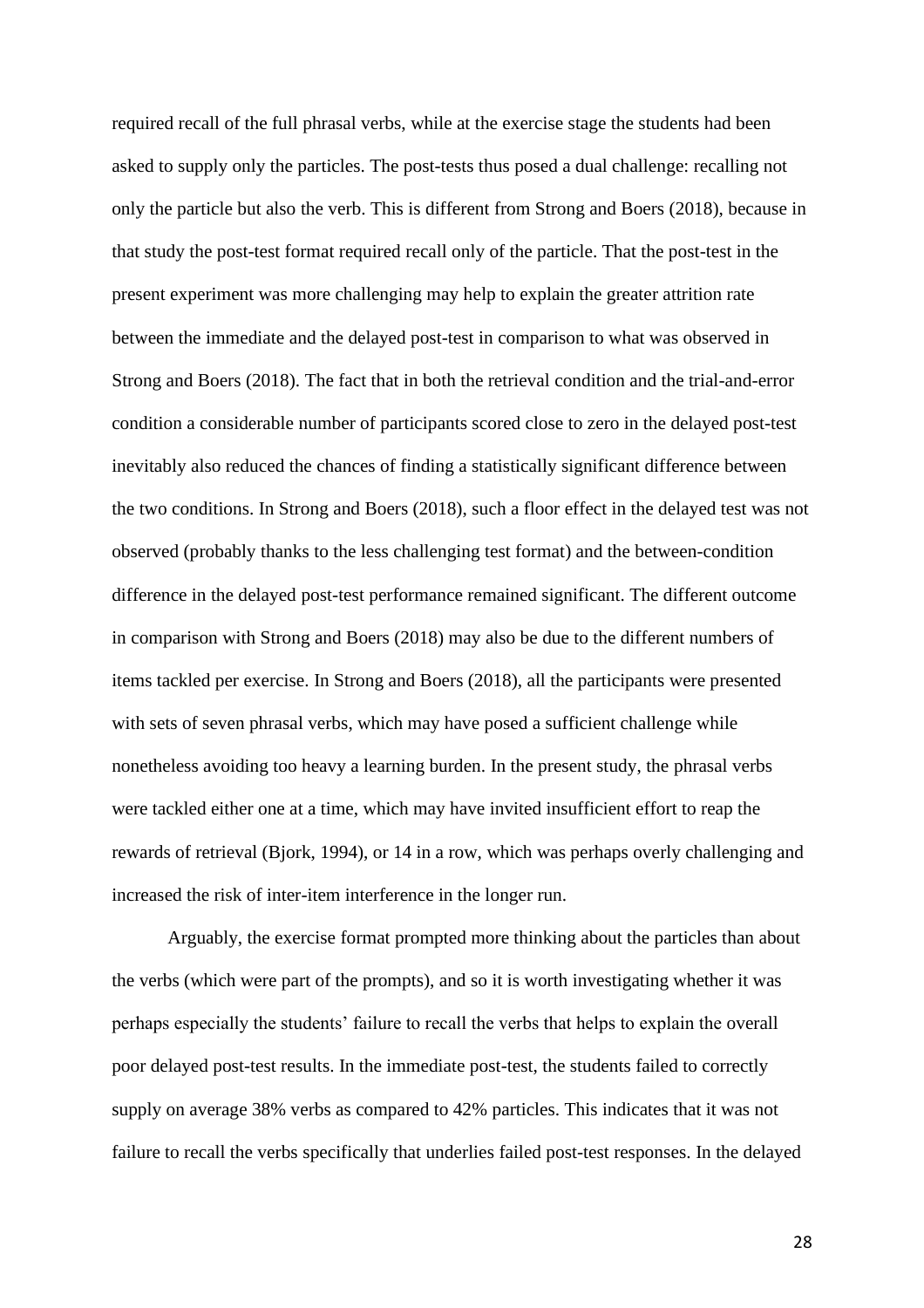post-test, these proportions were 87% and 82%, respectively. At first glance, this suggests a rate of forgetting that is especially steep for the verbs. On the other hand, since particles constitute a much smaller class than verbs, the probability of supplying a correct particle through guessing will be higher. If so, it is possible that the verb and particle constituents of the phrasal verbs were forgotten at similar rates between the immediate and the delayed posttest, but the slightly higher number of correct particles in the delayed post-test simply reflects a greater chance of lucky guessing. As to the comparison of learning conditions, tallies of post-test responses where only the verb was correct parallel those of fully correct phrasal verb responses: students in the retrieval conditions recalled on average 77% and 16% of the target verbs in the immediate and delayed post-test, respectively, and this compares to only 47% and 12% for the trial-and-error conditions.

## *Duplication of Particle Errors*

Let us now turn to the more specific question regarding the effectiveness of corrective feedback on trial-and-error responses: how effective was this feedback at overriding initial incorrect responses? The proportion of particle errors students made in the tests that were identical to the particle errors they made in the exercise is reported in Table 4. (Recall that the exercise format required the students to supply only the particles, and so a similar analysis of verb errors is not possible.)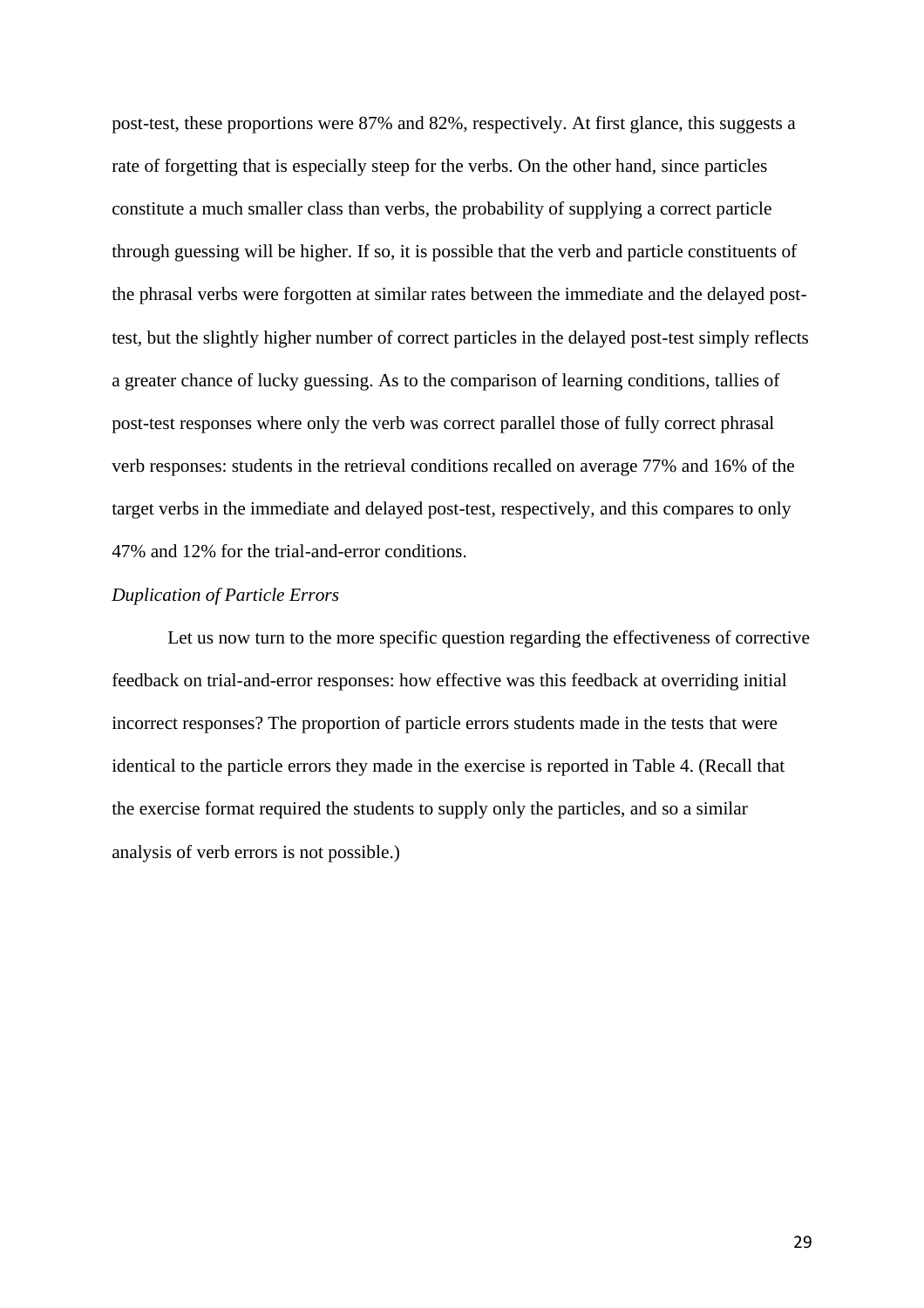## TABLE 4

| Immediate Delayed |     |
|-------------------|-----|
| 0%                | 5%  |
| 35%               | 17% |
| 67%               | 67% |
| 73%               | 73% |
|                   |     |

*Proportion of Duplicated Particle Errors (Out of Total Number of Test Errors)*

On the immediate post-test, a greater number of duplicate errors were made by participants in the trial-and-error condition than those in the retrieval condition. This is in part because the one-at-a-time retrieval group did not produce any duplicate errors, which is not surprising since that group hardly made any exercise errors in the first place and so hardly any error duplication was possible. It is therefore more meaningful to examine the 14-in-a-row retrieval group in comparison to the two trial-and-error groups. The 14-in-a-row retrieval group produced fewer duplicate errors than new errors  $(z = -4.78, p < .001, 95\% \text{ CI}$  [29%, 41%]). In contrast, participants in the one-at-a-time trial-and-error group and the 14-in-a-row trialand-error group produced a greater number of duplicate errors than new errors ( $z = 7.94$ ,  $p <$ .001, 95% CI [67%, 71%] and *z* = 10.22, *p* < .001; 95% CI [67%, 76%], respectively). On the delayed post-test, the one-at-a-time retrieval group and the 14-in-a-row retrieval group still produced fewer duplicate errors than other errors ( $z = -25.12$ ,  $p < .001$ , 95% CI [1%, 4%]; *z* = −17.79, *p* < .001, 95% CI [15%, 20%] respectively), whereas the one-at-a-time trialand-error group and the 14-in-a-row trial-and-error group continued to produce a greater number of duplicate errors than other errors ( $z = 7.42$ ,  $p < .001$ ; 95% CI [60%, 67%];  $z =$ 9.12, *p* < .001, 95% CI [63%, 70%], respectively).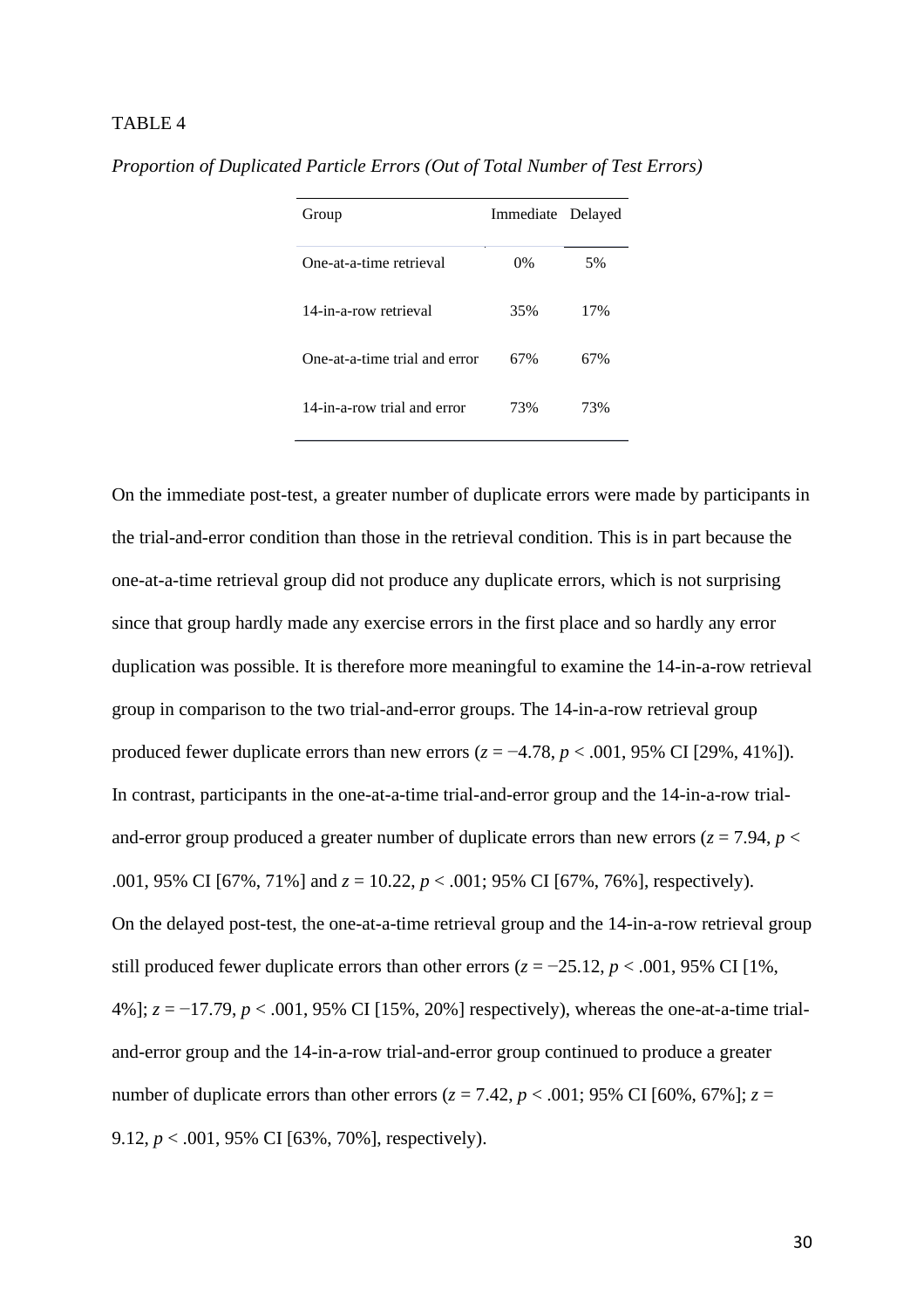What these data indicate is that the feedback received on the incorrect trial-and-error responses very often failed to prevent the same responses from re-emerging in the post-tests. The data furnished no statistically compelling evidence in support of either immediate feedback (in the one-at-a-time trial and error) or delayed feedback (in the14-in-a-row trial and error; see also Table 1), although it is noteworthy that the rate of duplicate errors was the highest in the latter condition.

#### CONCLUSIONS, IMPLICATIONS AND LIMITATIONS

The principal aim of this study was to compare the effectiveness of two common uses of exercises on phrasal verbs: a retrieval procedure that involved retrieving previously studied material and a trial-and-error procedure comprising a 'pre-test' followed by the study material as feedback. A secondary aim was to compare two variants of these procedures, where the phrasal verbs were tackled (studied and then recalled or pre-tested and then studied) either one-at-a-time or in sets. The finding of the near-immediate post-test showed that the retrieval condition was superior to the trial-and-error condition, and this treatment effect was substantial  $(d = 1.71)$ , supporting the idea that (at least in the case of phrasal verbs and with the exercise format used here) successful retrieval of a studied item fosters better learning than does studying feedback following a failed attempt to guess the target item. On the delayed post-test, however, the advantage of retrieval over trial and error was much less pronounced (*d* = 0.36), and a sharp loss in knowledge was observed for both the retrieval and trial-and-error condition. This finding shows that initial knowledge of phrasal verbs can quickly deteriorate without follow up activities to consolidate it.

In both the retrieval and trial-and-error procedures, phrasal verbs were introduced one at a time or several in one go. In the retrieval condition, recalling an item immediately after studying it can be expected to be virtually error-free. The upside of error-free retrieval is the absence of any potential interference effects from committing errors. The downside,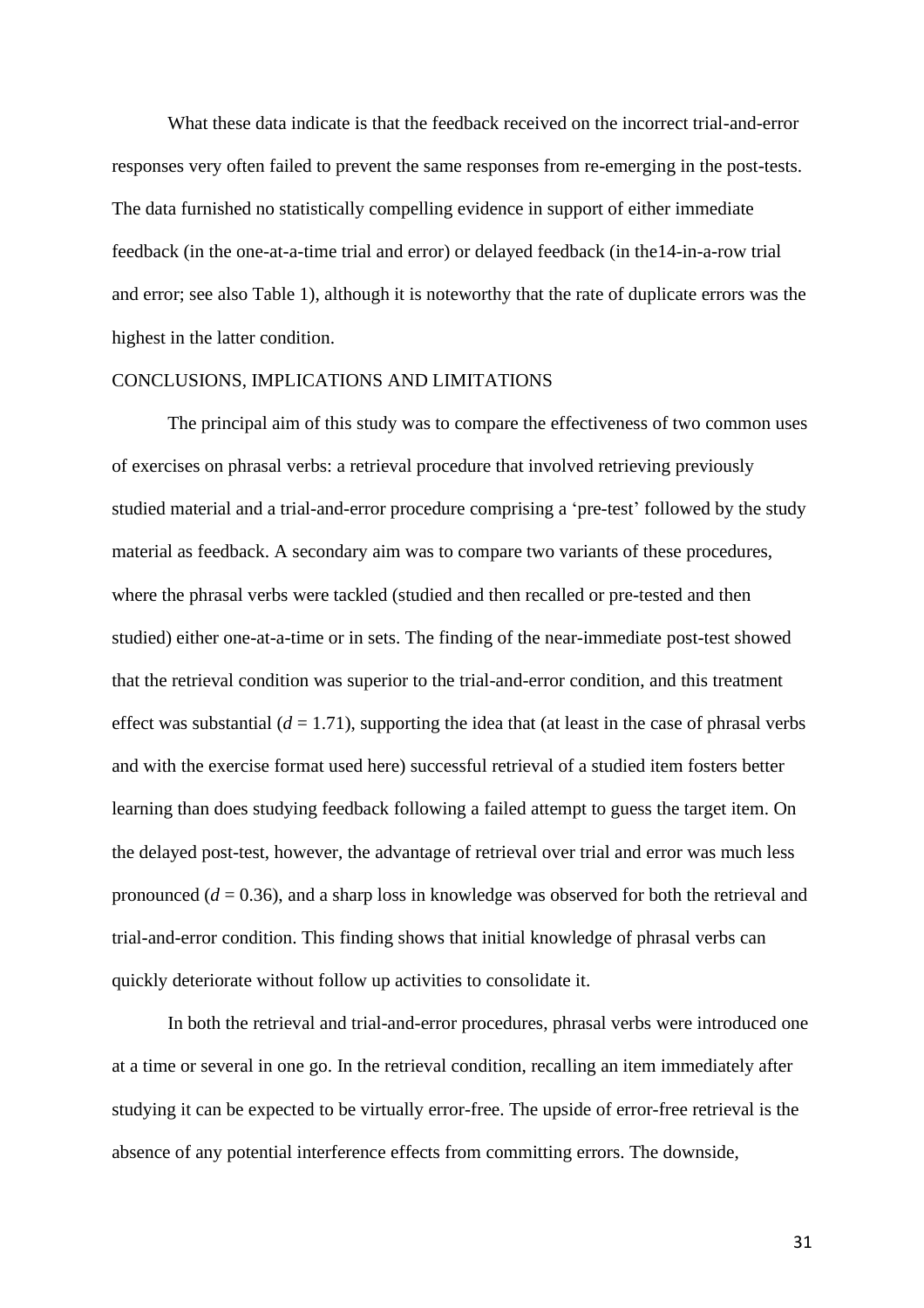however, is that retrieval tends to be effortless, which is thought to be less effective for longer term retention than effortful retrieval (Bjork, 1994). By contrast, attempting to recall several items from short-term memory is likely to involve considerable cognitive effort on the part of the participant. The upside then is that the retrieval effort increases retention of the items successfully recalled. The downside, however, is that it also increases the chances of committing errors, and these errors will likely persist without remedial feedback. It is important to bear in mind, though, that the experiment involved only a single retrieval round—we cannot tell from our data if the retrieval practice with sets of phrasal verbs would lead to superior retention in the long term if it were repeated. However, as mentioned, Strong and Boers (2018) found little evidence of repeated practice with the same phrasal verbs in their textbook analysis (see also Boers, Dang & Strong, 2017, for similar findings regarding exercises on other multiword expressions) and neither did our exploration of EFL websites.

In the trial-and-error procedure, the comparatively easy one-at-a-time condition did not enhance the learning of phrasal verbs more than the more effortful 14-in-a-row trial-anderror condition did. This finding suggests that attempting to correct an error with immediate feedback does not necessarily reduce the potential detrimental effect of that error on subsequent attempts to learn the correct answer. That so many of the failed post-test responses in the trial-and-error condition were duplicates of incorrect responses given by the students at the exercise stage can be interpreted in different ways. It is possible that the feedback was not elaborate enough for the correct responses to displace the incorrect initial responses—the feedback merely presented the students with the same input but included the intact phrasal verb. The correct phrasal verb could perhaps be made more memorable if the feedback included an explanation of how the particle contributes to its overall meaning (e.g., Boers, 2013, for a review of this approach). However, the feedback provided on exercises in textbooks is typically a simple answer key (often to be found in an appendix to the book) and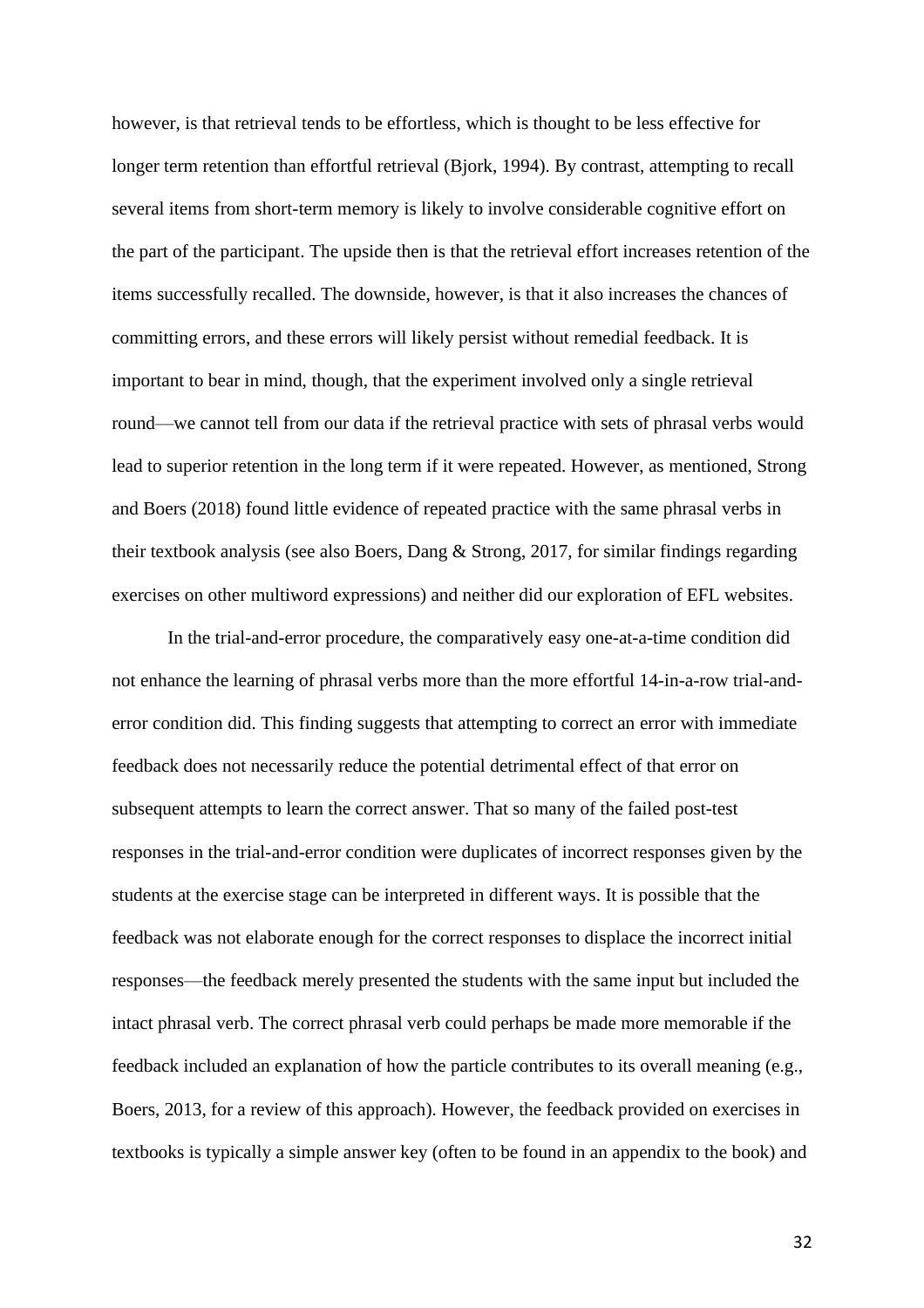therefore not dissimilar from how we implemented feedback in the present experiment. A complementary explanation for the reiteration of incorrect responses may be that these students were familiar with the basic senses of the particles (i.e., when these items are used as spatial prepositions) as well as the basic senses of the (high-frequency) verbs used in the experiment. This may sometimes (for items such as *pop in* and *brighten up*) have prompted 'reasoned' guesses of what particle was compatible with the meaning prompt. Not surprisingly, given the complexity of form-meaning correspondences that phrasal verbs are notorious for, many guesses were unsuccessful, however. Participants may then understandably have found it hard to appreciate how the particle offered in the feedback made 'better sense' than the one they had supplied themselves in the exercise. An additional explanation for the re-emergence of exercise errors in the delayed post-test is that students simply forgot not only the feedback but also their initial exercise responses. If so, they may have resorted to the same 'reasoned' guessing as they did when they first tried the exercise and may thus have ended up with the same erroneous choices.

The retrieval procedure clearly reduced the likelihood of error at the exercise stage and this helps to explain why fewer of the mistakes on the post-tests were duplicates of exercise errors. This explanation also holds for the proportional difference in duplicate errors between the one-at-a-time retrieval condition and the 14-in-a-row retrieval condition. Learners in the 14-in-a-row retrieval group produced a more substantial proportion of duplicate errors than those in the one-at-a-time retrieval group. This outcome likely resulted from retroactive interference (e.g., Kulhavy, 1977), which made it harder to distinguish between a previously studied target phrasal verb and the generated error. The harmful effect of this interference was less likely to impact learners in the one-at-a-time retrieval group because they produced so few errors in the exercise phase. For this reason, the one-at-a-time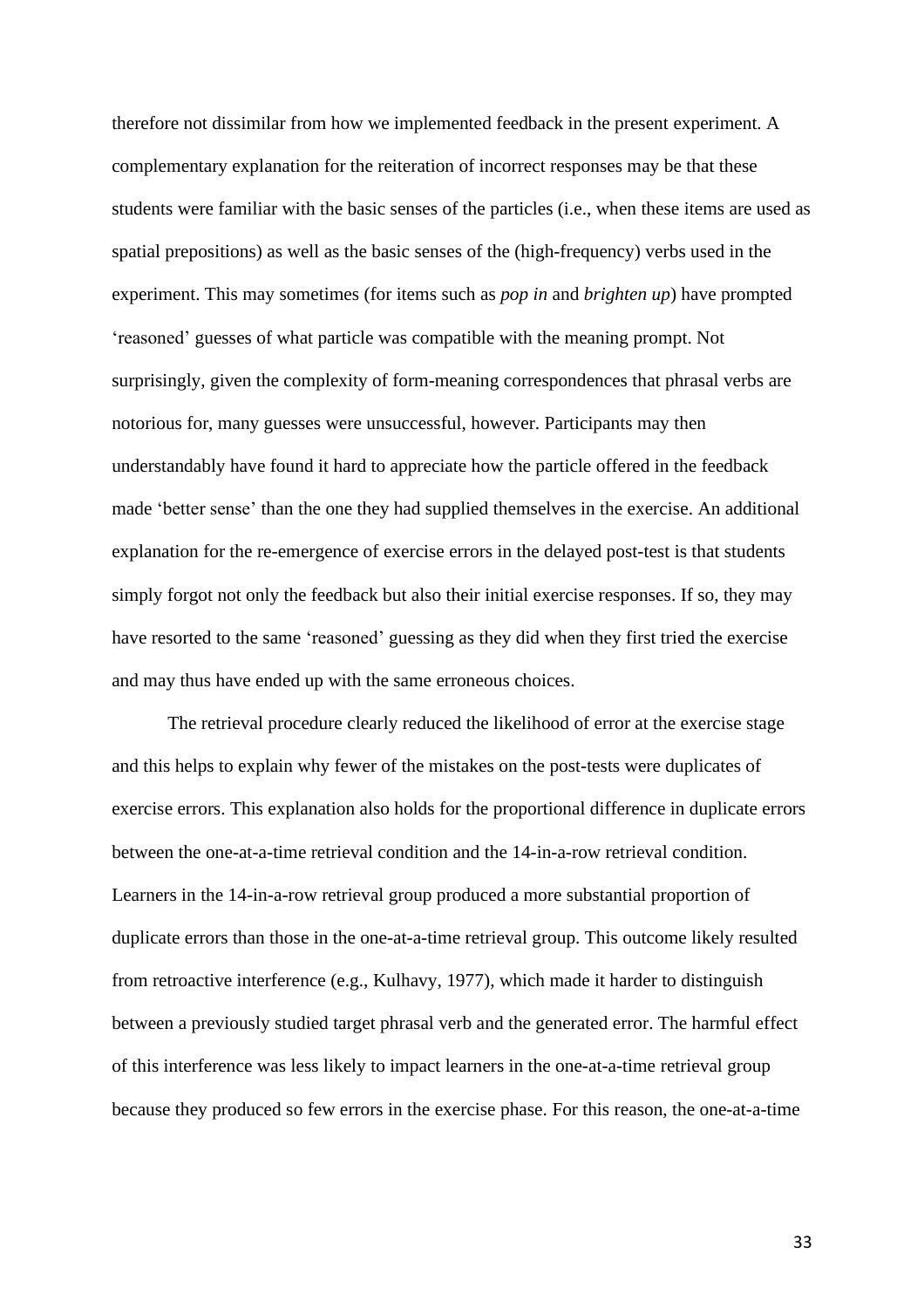retrieval condition appears more desirable than the 14-in-a-row retrieval condition, at least in the short term.

The findings of this study have implications for the design and implementation of exercises on phrasal verbs. For one, it appears more judicious to implement such exercises as retrieval practice than trial-and-error events. This means that it is advisable for textbooks and other pedagogic materials, such as online EFL resources, to present learners with relevant input on the target items first instead of pre-testing learners in the hope of reaping benefits from piquing their curiosity. For another, it is probably even more judicious to implement retrieval practice on phrasal verbs in a way that minimizes the risk of error, and this can be done by keeping the number of items to be learned in one go small, because studying and retrieving a small number of phrasal verbs will be less error-prone than targeting a large number in one go. In that regard, the average number of about seven items per exercise found by Strong and Boers (2018) as part of their analysis of EFL textbooks is clearly more recommendable than the 14 items per set used in the present study. As explained, the latter number (which nonetheless falls within the range found in EFL textbooks and EFL websites) was meant to ensure that the four experimental treatments were experienced as different by the participant-learners, but it would be interesting in an approximate replication to compare the one-at-a-time retrieval procedure to, for example, a seven-in-a-row procedure. More generally, it is worth designing retrieval-exercise conditions where retrieval is almost guaranteed to be successful but nonetheless sufficiently challenging for the learner (in keeping with the notion of desirable difficulty).

The decision to use as many as 14 items per exercise set is but one of several limitations of this study which call for caution about the generalizability of the findings. Another limitation is the fact that no feedback was given on the exercise responses supplied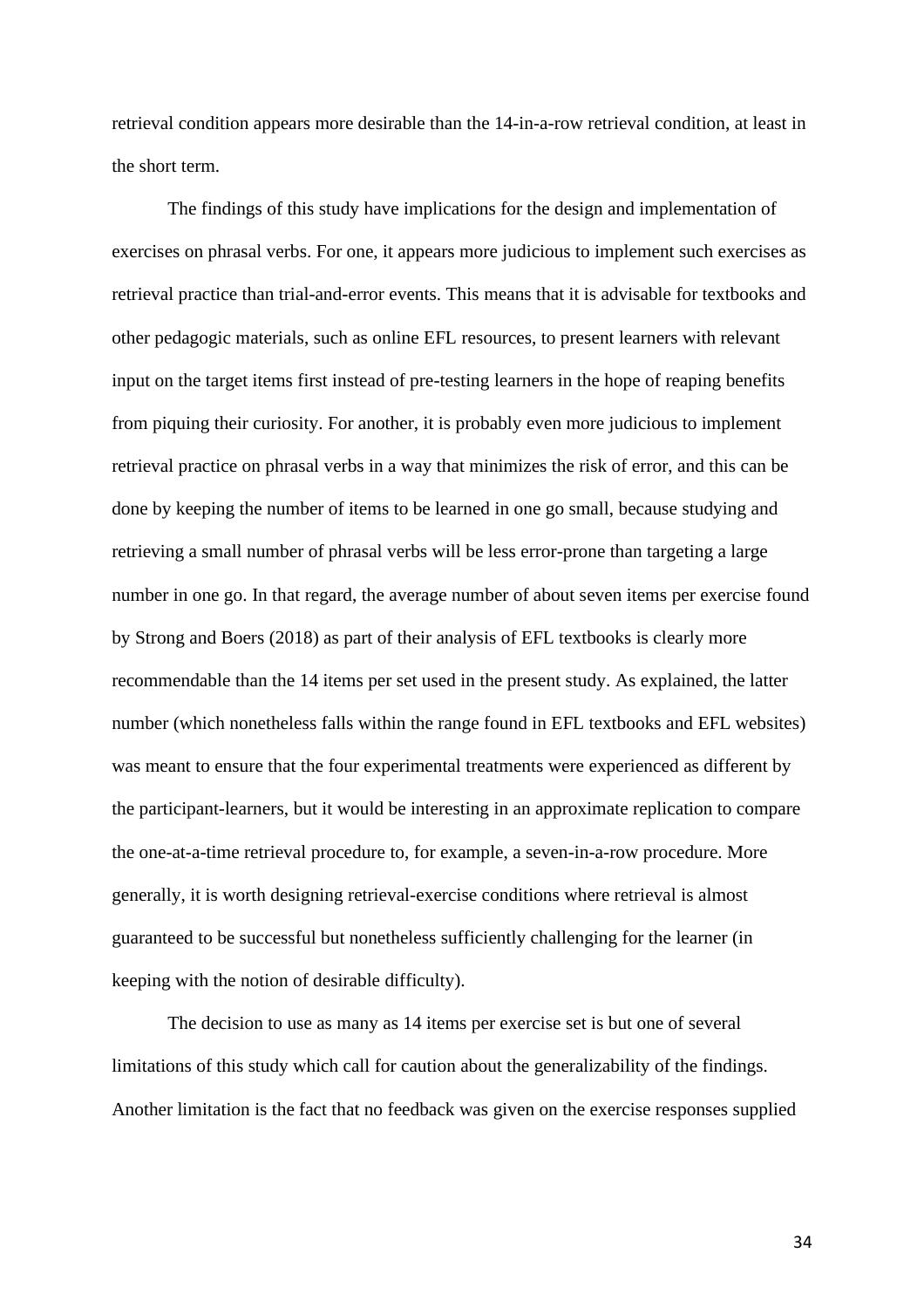under the retrieval condition. As explained, this design choice was motivated by the wish to keep total time invested identical across the experimental conditions.

Follow-up studies would be welcome where additional activities with the same phrasal verbs are included. This could include not only feedback but also additional retrieval practice in which learners attempt to recall the same items again. In fact, learners should ideally test themselves repeatedly until no more mistakes are made and the desired knowledge is firmly consolidated in long-term memory (e.g., Nakata, 2017). However, the purpose of the present investigation was to evaluate what is done in many EFL textbooks and online resources and these do not tend to incorporate much repeated retrieval practice in their design. Of course, that need not prevent learners from seeking repeated retrieval practice themselves by re-doing the same exercises. In that sense, the findings from this line of research could not only inform the design of materials but also how teachers and learners can make better use of materials that are already at their disposal.

It would be interesting in this regard to explore by means of classroom observations, interviews or surveys how teachers and learners habitually go about using textbook exercises, worksheets, and online quizzes. After all, the way activities are presented and sequenced in available resources need not determine how they are implemented by individuals. Teachers who, according to such inquiries, tend to follow the textbook by the letter may then be encouraged to modify the sequencing so that exercises serve a retrieval instead of a pretesting purpose. Where a textbook fails to provide any input on the target items either before or after the exercise, teachers can supply this input themselves by pre-teaching these items or by guiding their students to collect relevant information themselves (e.g., from dictionaries) prior to tackling the exercise. A textbook is no straightjacket.

It also needs to be acknowledged that the present investigation considered but one exercise format. Replication studies might reveal different outcomes if other formats were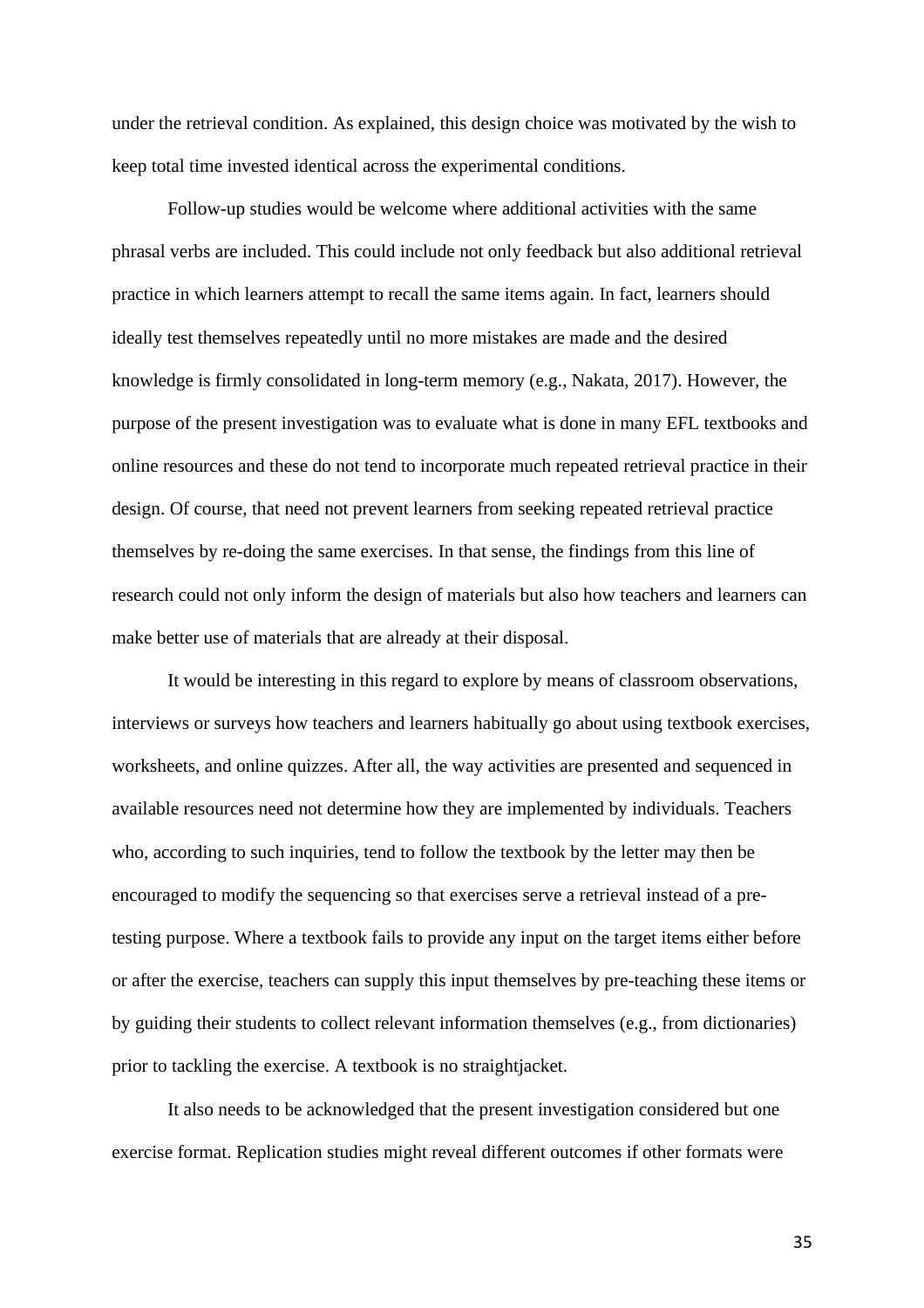used. The same holds true for the post-test format: a meaning recognition test instead of a cued recall test might generate different results. All the same, that the delayed post-test yielded poor scores overall (with just over 18% successes after the learning condition that worked 'the best') calls the usefulness of the tried learning procedures into question. Perhaps a case should be made for the further exploration of alternative approaches to the teaching and learning of phrasal verbs, including approaches alluded to earlier which stimulate deeper cognitive involvement with the form-meaning links (e.g., Boers, 2000; Kövecses & Szabó, 1996; Lindstromberg, 2010; Strong, 2013; White, 2012; Yasuda, 2010), but which have remained conspicuously absent from mainstream textbooks to date.

Finally, the extent to which the findings can be generalized to learners of English at large remains a question as well. For students whose L1 has structural equivalents (e.g., Dutch and German), exercises on phrasal verbs might be less error-prone, for instance. Moreover, also when students share the same L1, individual differences possibly play a part so that some learners may be more susceptible than others to side effects of trial-and-error procedures. For example, in a study where L2 English learners were asked to infer the meanings of new words from short contexts before these meanings were presented to them, Elgort (2017) found a negative effect of incorrect inferences on subsequent meaning recall *especially* for participants whose proficiency was comparatively low. Although such an interaction with proficiency level was not attested in our experiment (possibly because the participant group was quite homogenous in that respect), the roles of proficiency and of learner traits more generally merit further investigation as part of this line of inquiry.

## ACKNOWLEDGMENTS

We are grateful for the financial support from the Faculty of Humanities and Social Sciences (grant # 207988) of Victoria University of Wellington which enabled the first author to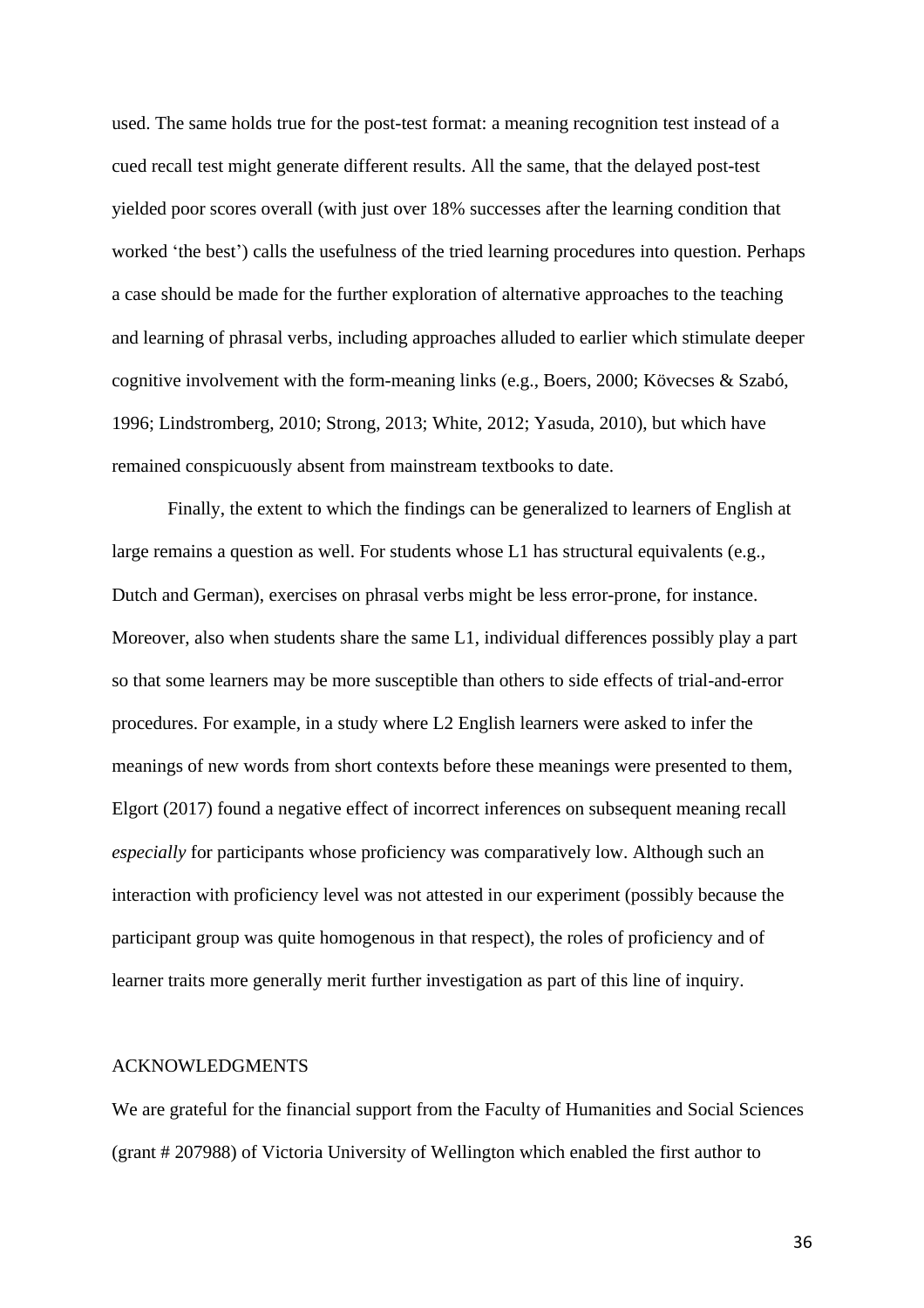conduct the experiment in Japan. We would like to thank the students for their participation, Ariel Sorensen for assisting with the data collection, and Lisa Woods for her advice on statistical analyses. We extend our gratitude also to two anonymous reviewers and to Tatsuya Nakata for their insightful and detailed feedback on earlier versions of this article.

## **NOTES**

1. We also found a small number of exercises with a focus on word order (e.g., *give up hope* vs. *\*give hope up*; *get your message across* vs. *\*get across your message*). However, as they do not concern the learning of form-meaning correspondences (i.e., the knowledge aspect of interest here), they were excluded from our counts.

2. It is noteworthy that the textbooks referred to for these examples of trial-and-error implementations of the exercises do *not* provide answer keys, thus leaving it up to the teacher to check over students' responses or relying on the students' diligence to look up the phrasal verbs in a dictionary.

3. Students were forewarned a memory test would follow on completing the exercises, but they were not informed they would be tested again 1 week later. Since the immediate and delayed post-tests were therefore likely to be experienced differently, separate analyses seemed justified.

The R code used to analyze the data is the following: model <-glmer (data = dataframe, outcome ~ fixed effect + (1|random effect) + (1|random effect), family = binomial, control = glmerControl (optimizer = "bobyga")).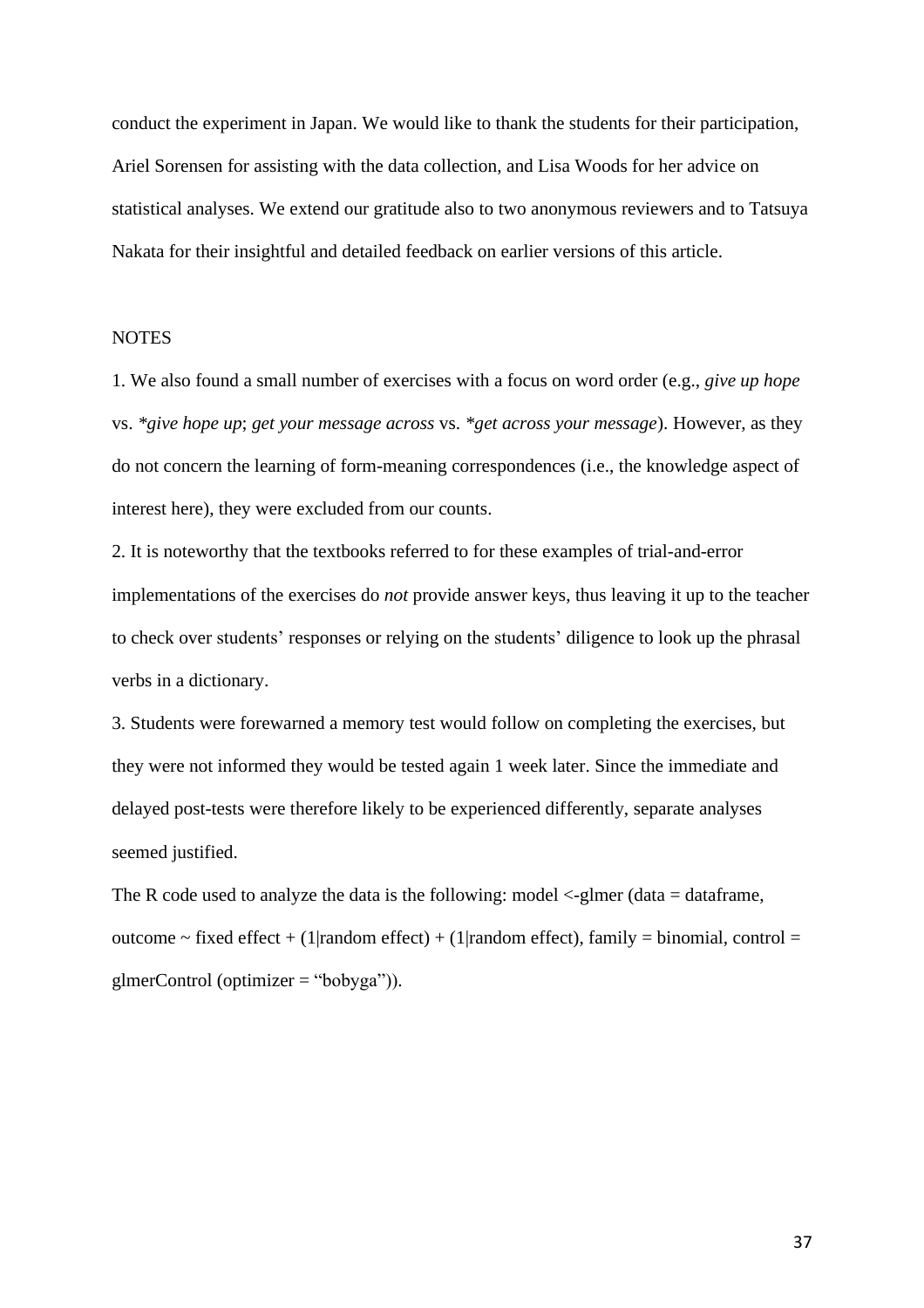#### REFERENCES

- Barcroft, J. (2007). Effects of opportunities for word retrieval during second language vocabulary learning. *Language Learning, 57*, 35–56.
- Bates, D., Maechler, M., Bolker, B., Walker, S. (2013). Fitting linear mixed-effects models using lme4. *Journal of Statistical Software, 67*, 1–48.
- Boers, F. (2000). Metaphor awareness and vocabulary retention. *Applied Linguistics*, 21, 553–571.
- Boers, F. (2013). Cognitive Linguistic approaches to second language vocabulary: Assessment and integration. *Language Teaching, 46*, 208–224*.*
- Boers, F., Dang, T. C. T, & Strong, B. (2017). Comparing the effectiveness of phrase-focused exercises: A partial replication of Boers, Demecheleer, Coxhead and Webb (2014). *Language Teaching Research, 21*, 362–380.
- Boers, F., Demecheleer, M., Coxhead, A., & Webb, S. (2014). Gauging the effects of exercises on verb-noun collocations. *Language Teaching Research, 18*, 54–74.
- Bolinger, D. L. M. (1971). *The phrasal verb in English*. Cambridge, MA: Harvard University Press.
- Bjork, R. A. (1994). Memory and metamemory considerations in the training of human beings. In J. Metcalfe & A. Shimamura (Eds.), *Metacognition: Knowing about knowing* (pp. 185–205). Cambridge, MA: Massachusetts Institute of Technology Press.
- Butler, A. C., Karpicke, J. D., & Roediger, H. L. (2007). The effect of type and timing of feedback on learning from multiple-choice tests. *Journal of Experimental Psychology: Applied, 13*, 273–281.
- Cervantes, I. M., & Gablasova, D. (2017). Phrasal verbs in L2 spoken English: The effect of L2 proficiency and L1 background. In V. Brezina & L. Flowerdew (Eds.), *Learner corpus research: New perspectives and applications* (pp. 28–46). London: Bloomsbury.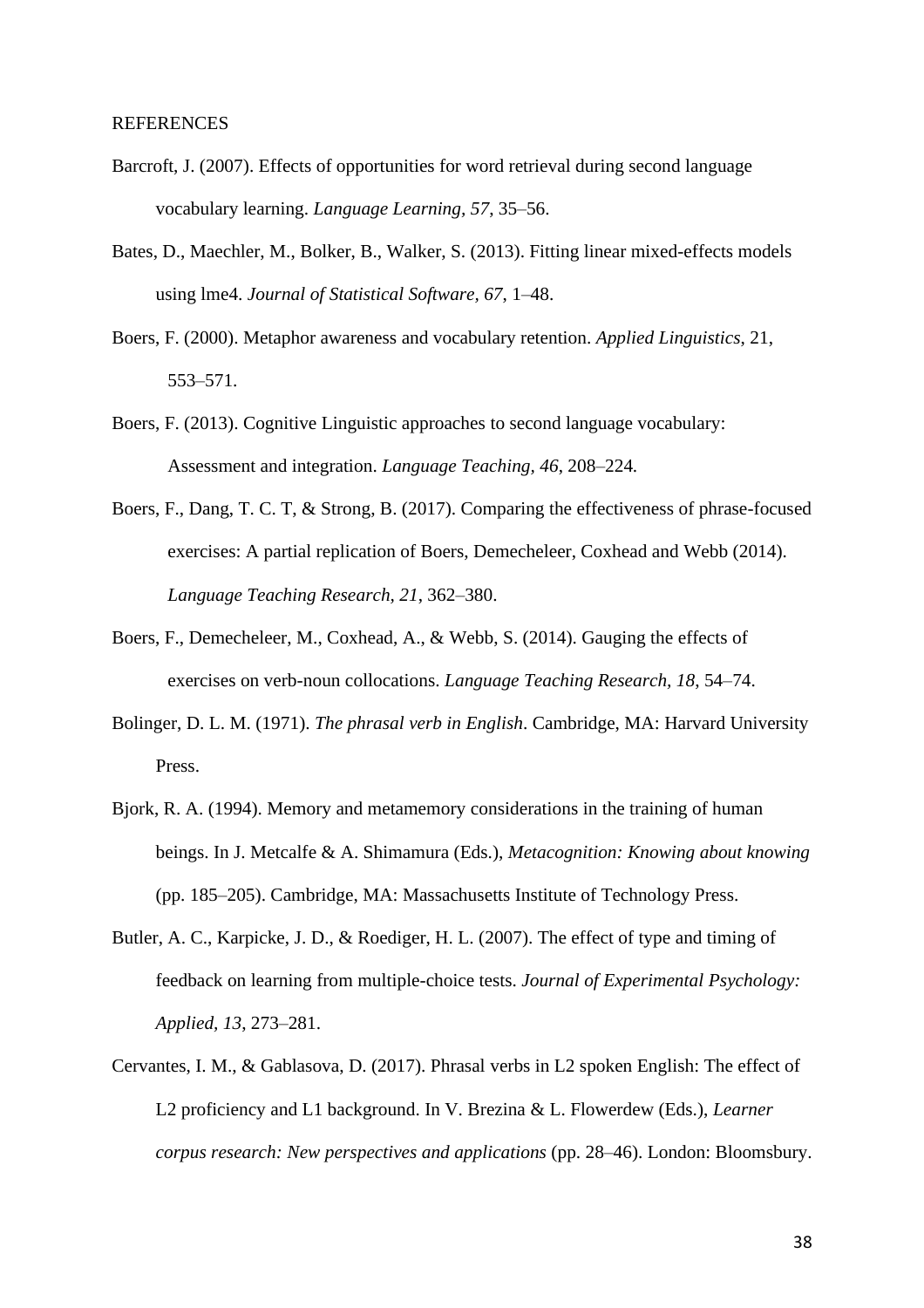- Clare, A., & Wilson, J. (2002). *Language to go: Upper intermediate student's book*. Harlow, UK: Pearson Education Limited.
- Dagut, M., & Laufer, B. (1985). Avoidance of phrasal verbs: A case for contrastive analysis. *Studies in Second Language Acquisition*, *7*, 73–80.
- Elgort, I. (2017). Incorrect inferences and contextual word learning in English as a second language. *Journal of the European Second Language Association, 1*, 1–11.
- Gairns, R., & Redman, S. (2011). *Idioms and phrasal verbs: Intermediate*. Oxford: Oxford University Press.
- Gardner, D., & Davies, M. (2007). Pointing out frequent phrasal verbs: A corpus-based analysis. *TESOL Quarterly, 41*, 339–360.
- Garnier, M., & Schmitt, N. (2015). The PHaVE List: A pedagogical list of phrasal verbs and their most frequent meaning senses. *Language Teaching Research, 19*, 645–666.
- Garnier, M., & Schmitt, N. (2016). Picking up polysemous phrasal verbs: How many do learners know and what facilitates this knowledge? *System, 59*, 29–44.
- Grimaldi, P. J., & Karpicke, J. D. (2012). When and why do retrieval attempts enhance subsequent encoding? *Memory & Cognition, 40*, 505–513.
- Huelser, B. J., & Metcalfe, J. (2012). Making related errors facilitates learning, but learners do not know it. *Memory & Cognition, 40*, 514–527.
- Hulstijn, J., & Marchena, E. (1989). Avoidance: Grammatical or semantic causes? *Studies in Second Language Acquisition, 11*, 241–255.
- Karpicke, J. D., Lehman, M., & Aue, W. R. (2014). Retrieval-based learning: An episodic context account. *Psychology of Learning and Motivation*, *61*, 237–284.
- Kay, S. & Jones, V. (2009). *New inside out: Upper intermediate student's book.* Oxford, UK: MacMillan Education Limited.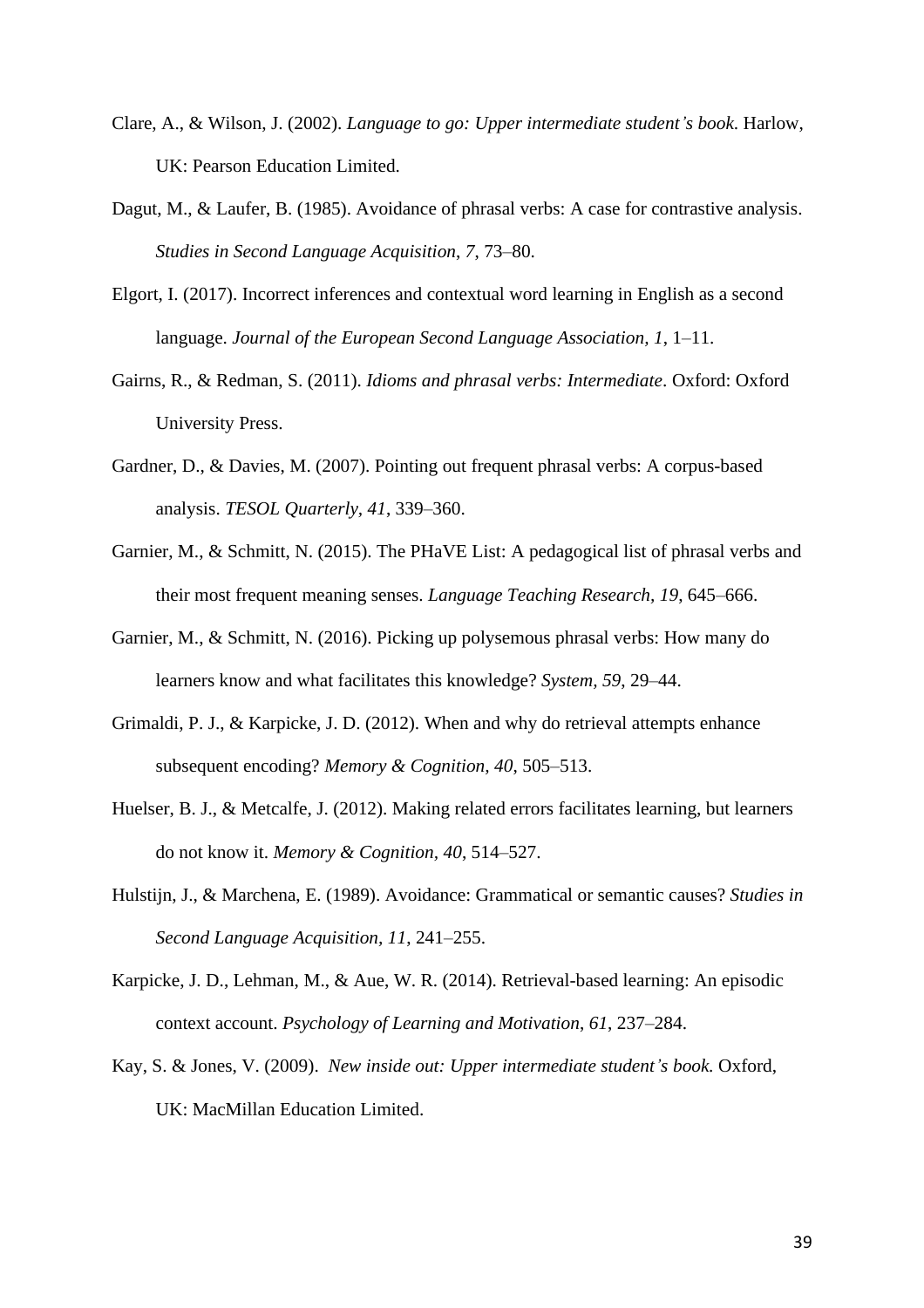- Kornell, N. (2009). Optimising learning using flashcards: Spacing is more effective than cramming. *Applied Cognitive Psychology, 23*, 1297–1317.
- Kornell, N., & Bjork, R. A. (2007). The promise and perils of self-regulated study. *Psychonomic Bulletin & Review, 14*, 219–224.
- Kornell, N., Hays, M. J. & Bjork, R. A. (2009). Unsuccessful retrieval attempts enhance subsequent learning. *Journal of Experimental Psychology: Learning, Memory and Cognition, 35*, 989–998.
- Kövecses, Z. (2010). *Metaphor: A practical introduction* (2nd ed.). Oxford: Oxford University Press.
- Kövecses, Z., & P. Szabó, P. (1996). Idioms: A view from cognitive semantics. *Applied Linguistics, 17*, 326–355.
- Kulhavy, R. W. (1977). Feedback in written instruction. *Review of Educational Research, 47*, 211– 232.
- Laufer, B., & Eliasson, S. (1993). What causes avoidance in L2 learning: L1-L2 differences, L1-L2 similarity, or L2 complexity? *Studies in Second Language Acquisition, 15*, 35– 48.
- Liao, Y., & Fukuya, Y. (2002). Avoidance of phrasal verbs: The case of Chinese learners of English. *Language Learning, 54*, 193–226.
- Lindstromberg, S. (2010). *English prepositions explained* (2nd ed.). Philadelphia/Amsterdam: John Benjamins.
- Liu, D. (2011). The most frequently used English phrasal verbs in American and British English: A multicorpus examination. *TESOL Quarterly, 45*, 661–688.
- Liu, D., & Myers, D. (2018). The most-common phrasal verbs with their key meanings for spoken and academic written English: A corpus analysis. *Language Teaching Research* (Online First).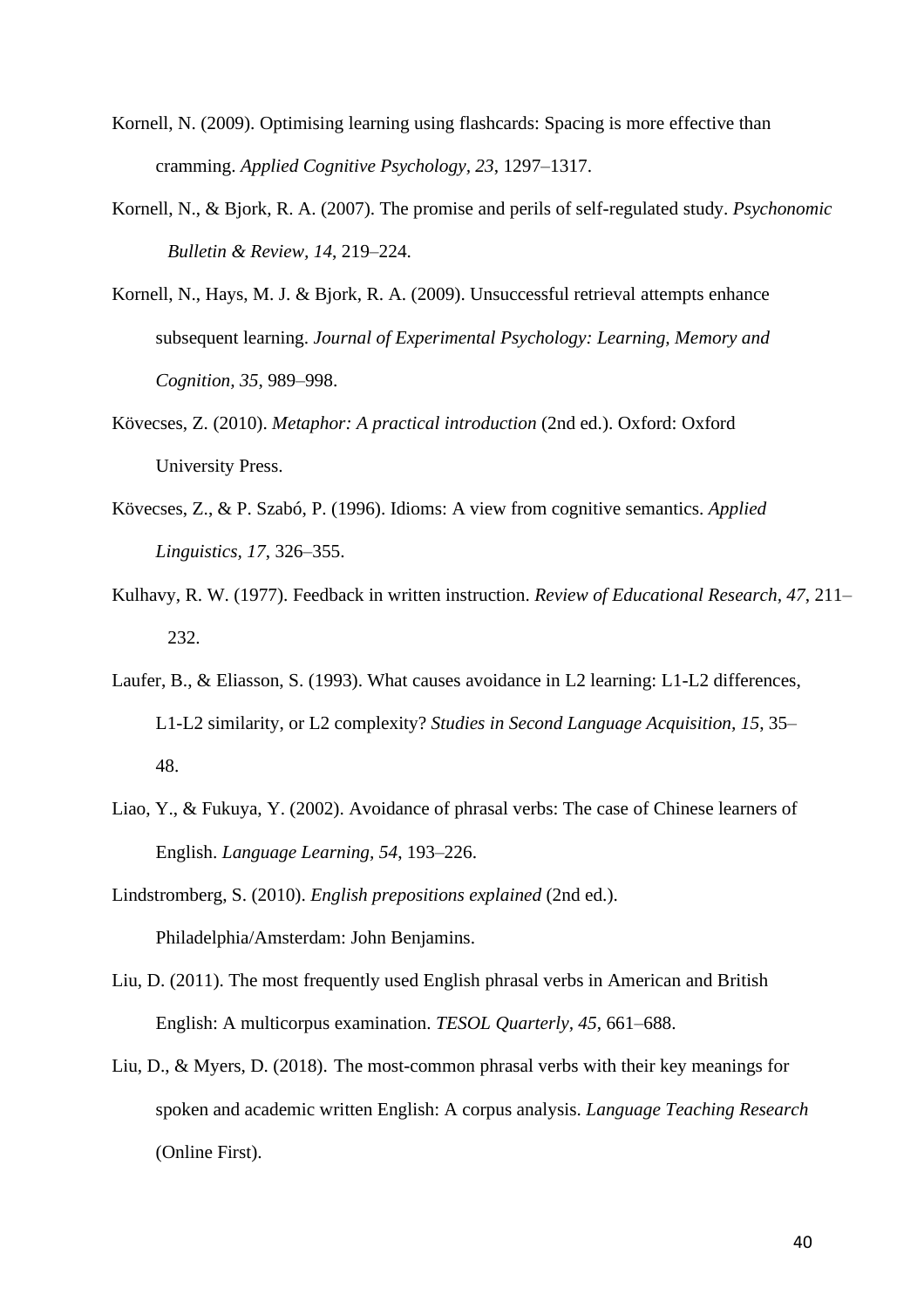- Metcalfe, J., Kornell, N., & Finn, B. (2009). Delayed versus immediate feedback in children's and adults' vocabulary learning. *Memory & Cognition, 37*, 1077–1087.
- Mory, E. H. (2004). Feedback research revisited. In D. H. Jonassen (Ed.), *Handbook of research on educational communications and technology*. 2nd edition (pp. 745–783). Mahwah, NJ: Lawrence Erlbaum.
- Nakata, T. (2015). Effects of feedback timing on second language vocabulary learning: Does delaying feedback increase learning? *Language Teaching Research, 19*, 416–434.
- Nakata, T. (2017). Does repeated practice make perfect? The effects of within-session repeated retrieval on second language vocabulary learning. *Studies in Second Language Acquisition, 39*, 653–679.
- Oxenden, C., & Latham-Koenig, C. (2010). *New English file: Advanced student's book*. New York: Oxford University Press.
- Potts, R., & Shanks, D. R. (2014). The benefit of generating errors during learning. *Journal of Experimental Psychology: General*, *143*, 644–667.
- Pyc, M. A., & Rawson, K. A. (2007). Examining the efficiency of schedules of distributed retrieval practice. *Memory & Cognition, 35*, 1917–1927.
- Richland, L. E., Kornell, N., & Kao, L. S. (2009). The pretesting effect: Do unsuccessful retrieval attempts enhance learning? *Journal of Experimental Psychology: Applied, 15*, 243–257.
- Roberts, R., Clare, A., & Wilson, J. (2011). *New total English: Intermediate student's book*. Harlow, UK: Pearson Education.
- Roediger III, H. L., & Butler, A. C. **(**2011). The critical role of retrieval practice in long-term retention. *Trends in Cognitive Sciences, 15*, 20–27.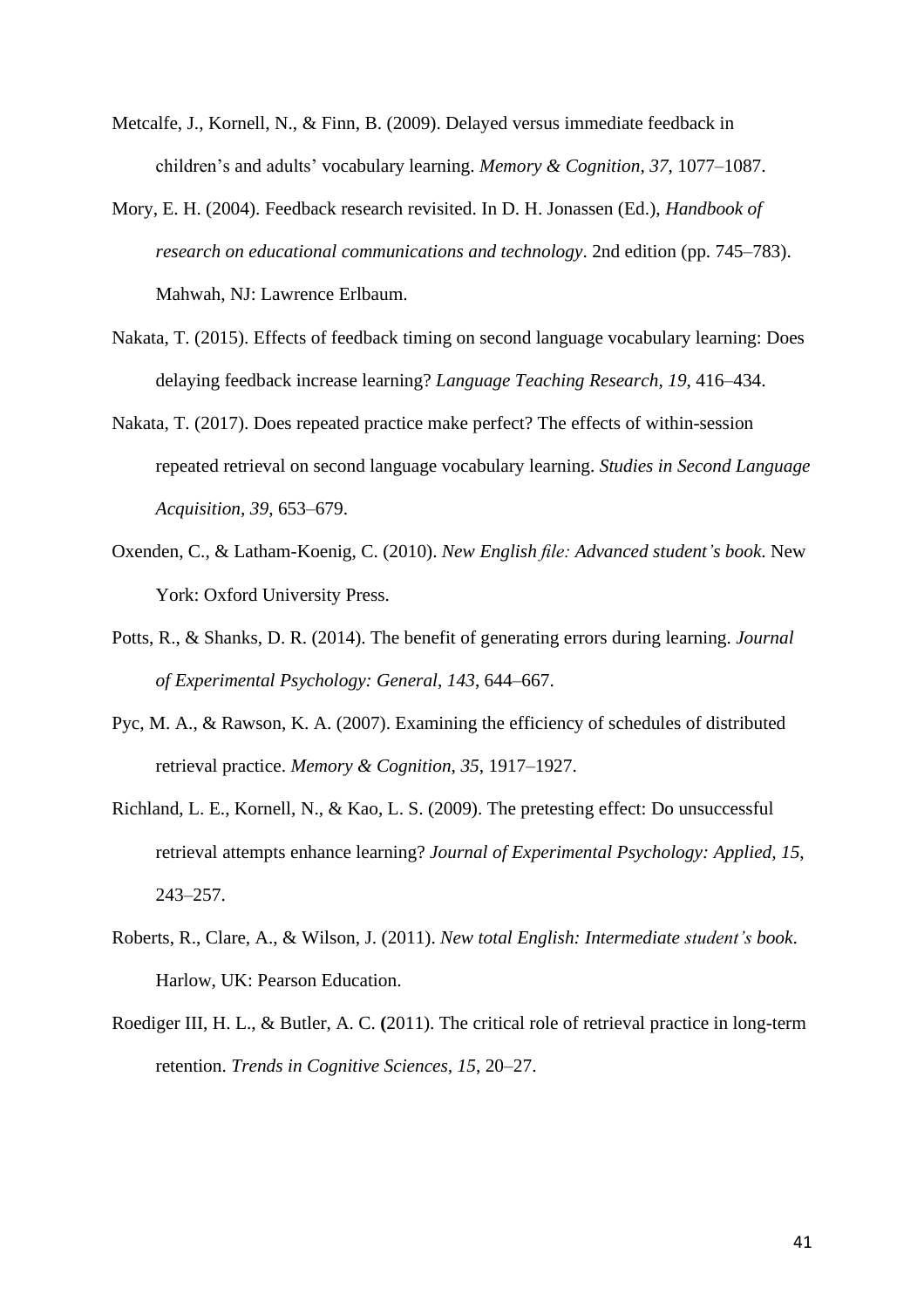- Roediger III, H. L., & Karpicke, J. (2006). The power of testing memory: Basic research and implications for educational practice. *Perspectives on Psychological Science, 1*, 181– 210.
- Schmitt, N., Schmitt, D., & Clapham, C. (2001). Developing and exploring the behaviour of two new versions of the Vocabulary Levels Test. *Language Testing, 18*, 55–88.
- Seabrooke, T., Hollins, T. J., Kent, C, Wills, A. J., & Mitchell, C. J. (2019). Learning from failure: Errorful generation improves memory for items, not associations. *Journal of Memory and Language, 104*, 70–82.
- Siyanova, A., & Schmitt, N. (2007). Native and non-native use of multi-word vs. one-word verbs. *International Review of Applied Linguistics in Language Teaching, 45*, 119–139.
- Slamecka, N., & Graf, P. (1978). The generation effect: Delineation of a phenomenon. *Journal of Experimental Psychology: Human Learning and Memory, 4*, 592–604.
- Smith, M. A., Roediger, H. L., & Kapicke, J. D. (2013) Covert retrieval practice benefits retention as much as overt retrieval practice. *Journal of Experimental Psychology: Learning, Memory, and Cognition, 39*, 1712–1725.
- Strong, B. (2013). A cognitive semantic approach to L2 learning of phrasal verbs. *The Language Teacher, 37*, 27–31.
- Strong, B., & Boers, F. (2018). The error in trial and error: Exercises on phrasal verbs. *TESOL Quarterly* (online early view).
- Warmington, M., & Hitch, G. J. (2014). Enhancing the learning of new words using an errorless learning procedure: Evidence from typical adults. *Memory, 22*, 582–594.
- Warmington, M., Hitch, G. J., & Gathercole, S. E. (2013). Improving word learning in children using an errorless technique. *Journal of Experimental Child Psychology, 114*, 456–465.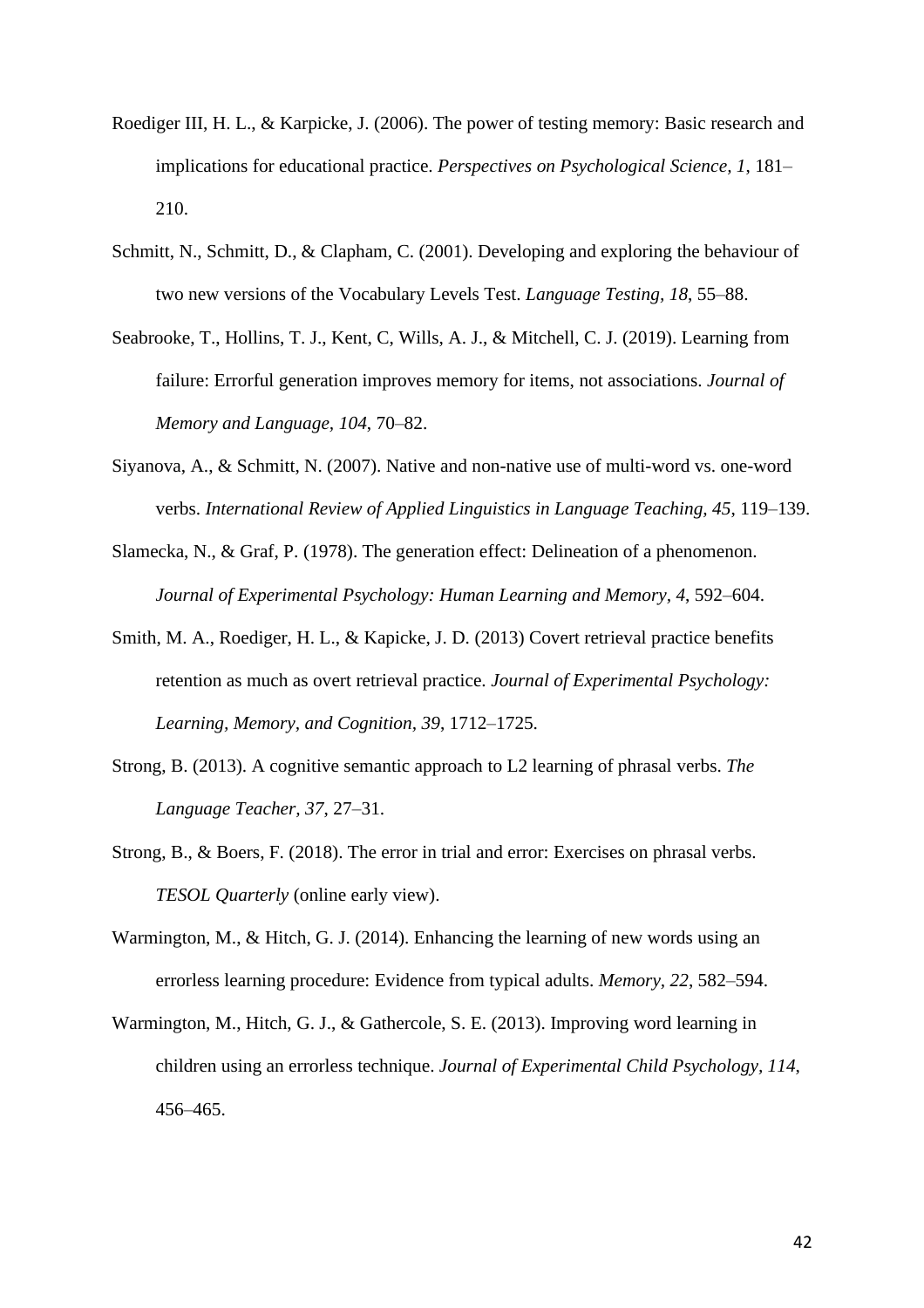- White, B. J. (2012). A conceptual approach to the instruction of phrasal verbs. *The Modern Language Journal, 96*, 419–438.
- Yasuda, S. (2010). Learning phrasal verbs through conceptual metaphor. *TESOL Quarterly, 44*, 250–273.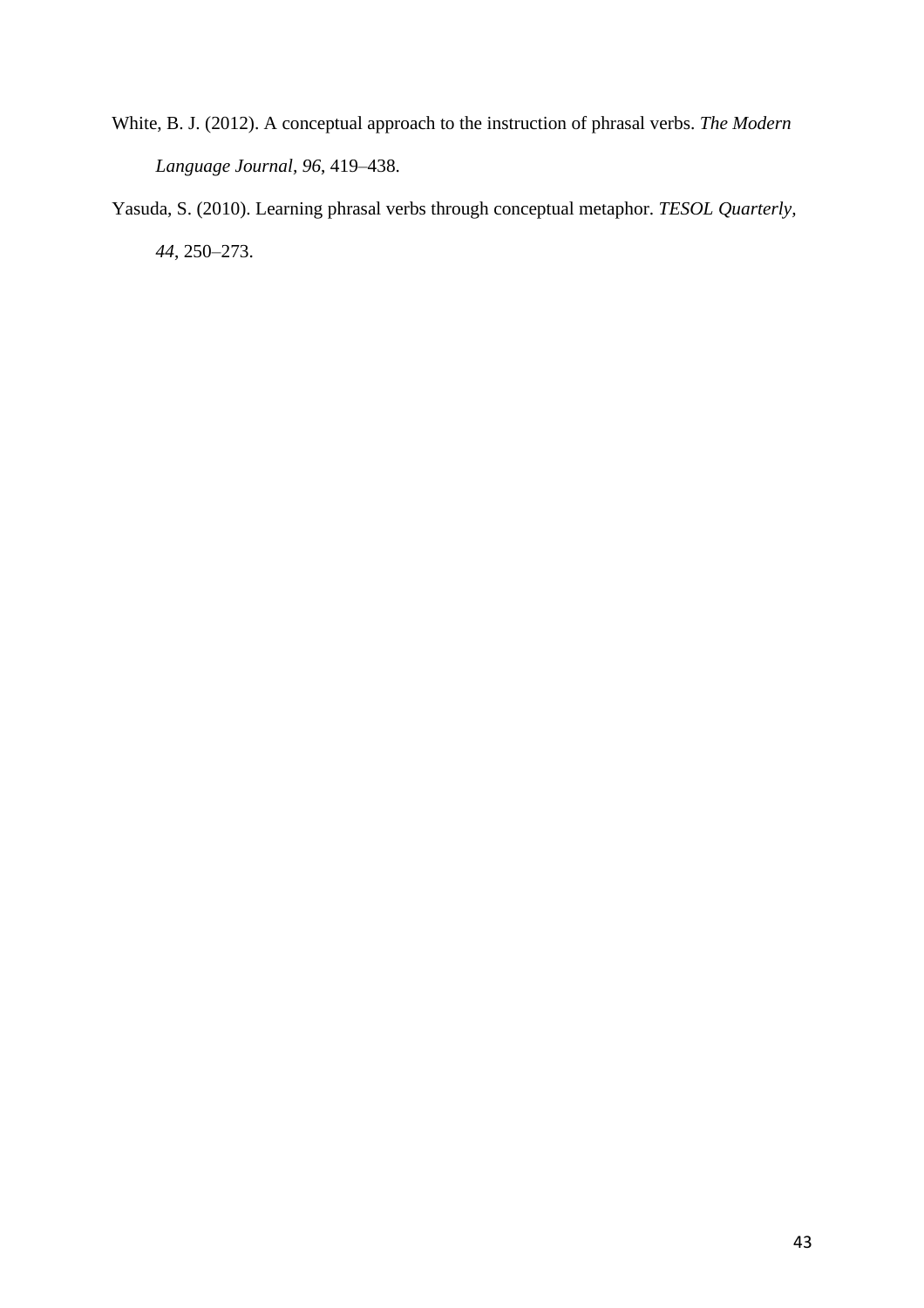# APPENDIX A

EFL Websites Explored for Phrasal Verbs Practice (Accessed November 2018)

https://www.english-grammar.at/index.htm https://www.agendaweb.org/verbs/phrasal-verbs-worksheets-lessons http://eslpdf.com/index.html https://www.ego4u.com/en/cram-up/grammar/phrasal-verbs http://www.esl-lounge.com/student/phrasal-verbs-exercises.php https://www.englishgrammar.org/category/verbs/ https://www.perfect-english-grammar.com/phrasal-verbs.html https://intercambioidiomasonline.com/2017/09/16/how-to-learn-and-use-phrasal-verbs-freeebook-in-this-post/ https://www.englisch-hilfen.de/en/exercises\_list/phrasal.htlm https://www.gamestolearnenglish.com/phrasal-verbs/